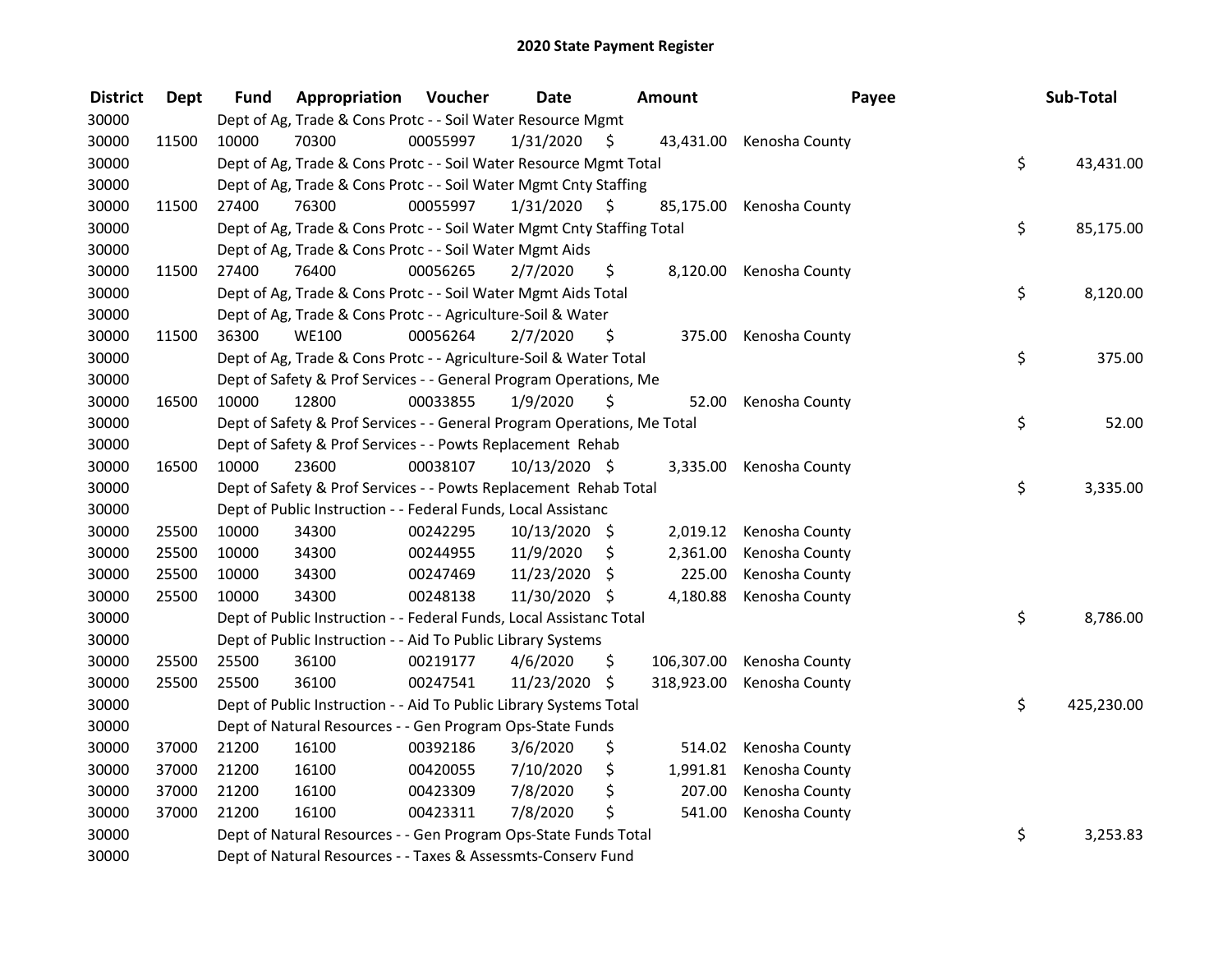| <b>District</b> | <b>Dept</b> | Fund  | Appropriation                                                      | Voucher  | <b>Date</b>   |      | Amount     | Payee                    | Sub-Total        |
|-----------------|-------------|-------|--------------------------------------------------------------------|----------|---------------|------|------------|--------------------------|------------------|
| 30000           | 37000       | 21200 | 16900                                                              | 00385662 | 1/28/2020     | \$   | 80.00      | Kenosha County           |                  |
| 30000           |             |       | Dept of Natural Resources - - Taxes & Assessmts-Conserv Fund Total |          |               |      |            |                          | \$<br>80.00      |
| 30000           |             |       | Dept of Natural Resources - - GPO -Federal Funds                   |          |               |      |            |                          |                  |
| 30000           | 37000       | 21200 | 38100                                                              | 00394064 | 3/6/2020      | \$   |            | 5,053.00 Kenosha County  |                  |
| 30000           |             |       | Dept of Natural Resources - - GPO -Federal Funds Total             |          |               |      |            |                          | \$<br>5,053.00   |
| 30000           |             |       | Dept of Natural Resources - - Enf A - Boating Enforcement          |          |               |      |            |                          |                  |
| 30000           | 37000       | 21200 | 55000                                                              | 00394064 | 3/6/2020      | \$   |            | 10,352.50 Kenosha County |                  |
| 30000           |             |       | Dept of Natural Resources - - Enf A - Boating Enforcement Total    |          |               |      |            |                          | \$<br>10,352.50  |
| 30000           |             |       | Dept of Natural Resources - - Ra- Cnty Snow Trail & Area Aid       |          |               |      |            |                          |                  |
| 30000           | 37000       | 21200 | 57400                                                              | 00439902 | 10/8/2020     | \$   | 10,680.00  | Kenosha County           |                  |
| 30000           | 37000       | 21200 | 57400                                                              | 00439908 | 10/8/2020     | \$   | 5,805.85   | Kenosha County           |                  |
| 30000           |             |       | Dept of Natural Resources - - Ra- Cnty Snow Trail & Area Aid Total |          |               |      |            |                          | \$<br>16,485.85  |
| 30000           |             |       | Dept of Natural Resources - - Rec & Resource Aids, Fed             |          |               |      |            |                          |                  |
| 30000           | 37000       | 21200 | 58300                                                              | 00434679 | 9/14/2020     | \$   |            | 10,921.97 Kenosha County |                  |
| 30000           |             |       | Dept of Natural Resources - - Rec & Resource Aids, Fed Total       |          |               |      |            |                          | \$<br>10,921.97  |
| 30000           |             |       | Dept of Natural Resources - - Resource Maint Develop Sp Frst       |          |               |      |            |                          |                  |
| 30000           | 37000       | 21200 | 77900                                                              | 00424182 | 7/15/2020     | - \$ |            | 16,341.49 Kenosha County |                  |
| 30000           |             |       | Dept of Natural Resources - - Resource Maint Develop Sp Frst Total |          |               |      |            |                          | \$<br>16,341.49  |
| 30000           |             |       | Dept of Natural Resources - - GPO-Environmental Fund               |          |               |      |            |                          |                  |
| 30000           | 37000       | 27400 | 46100                                                              | 00407873 | 5/7/2020      | \$   | 30.00      | Kenosha County           |                  |
| 30000           |             |       | Dept of Natural Resources - - GPO-Environmental Fund Total         |          |               |      |            |                          | \$<br>30.00      |
| 30000           |             |       | Dept of Natural Resources - - GPO - Sd Water Loan Prog, Fed        |          |               |      |            |                          |                  |
| 30000           | 37000       | 57300 | 48200                                                              | 00384628 | 1/22/2020     | \$.  | 10,899.00  | Kenosha County           |                  |
| 30000           | 37000       | 57300 | 48200                                                              | 00400343 | 4/8/2020      | \$   | 7,583.00   | Kenosha County           |                  |
| 30000           | 37000       | 57300 | 48200                                                              | 00418753 | 7/16/2020     | \$   | 7,583.00   | Kenosha County           |                  |
| 30000           | 37000       | 57300 | 48200                                                              | 00436792 | 10/21/2020 \$ |      | 7,583.00   | Kenosha County           |                  |
| 30000           |             |       | Dept of Natural Resources - - GPO - Sd Water Loan Prog, Fed Total  |          |               |      |            |                          | \$<br>33,648.00  |
| 30000           |             |       | WI Dept of Transportation - - Eldly&Disa Co/Aid Sf                 |          |               |      |            |                          |                  |
| 30000           | 39500       | 21100 | 16800                                                              | 00498357 | 3/3/2020      | \$   | 412,139.00 | Kenosha County           |                  |
| 30000           | 39500       | 21100 | 16800                                                              | 00529379 | 5/26/2020     | \$   | 1,911.72   | Kenosha County           |                  |
| 30000           |             |       | WI Dept of Transportation - - Eldly&Disa Co/Aid Sf Total           |          |               |      |            |                          | \$<br>414,050.72 |
| 30000           |             |       | WI Dept of Transportation - - Tc, Trns Oper Aid Sf                 |          |               |      |            |                          |                  |
| 30000           | 39500       | 21100 | 17700                                                              | 00525284 | 5/13/2020     | \$   | 11,262.00  | Kenosha County           |                  |
| 30000           | 39500       | 21100 | 17700                                                              | 00574321 | 8/28/2020     | \$   | 33,788.00  | Kenosha County           |                  |
| 30000           |             |       | WI Dept of Transportation - - Tc, Trns Oper Aid Sf Total           |          |               |      |            |                          | \$<br>45,050.00  |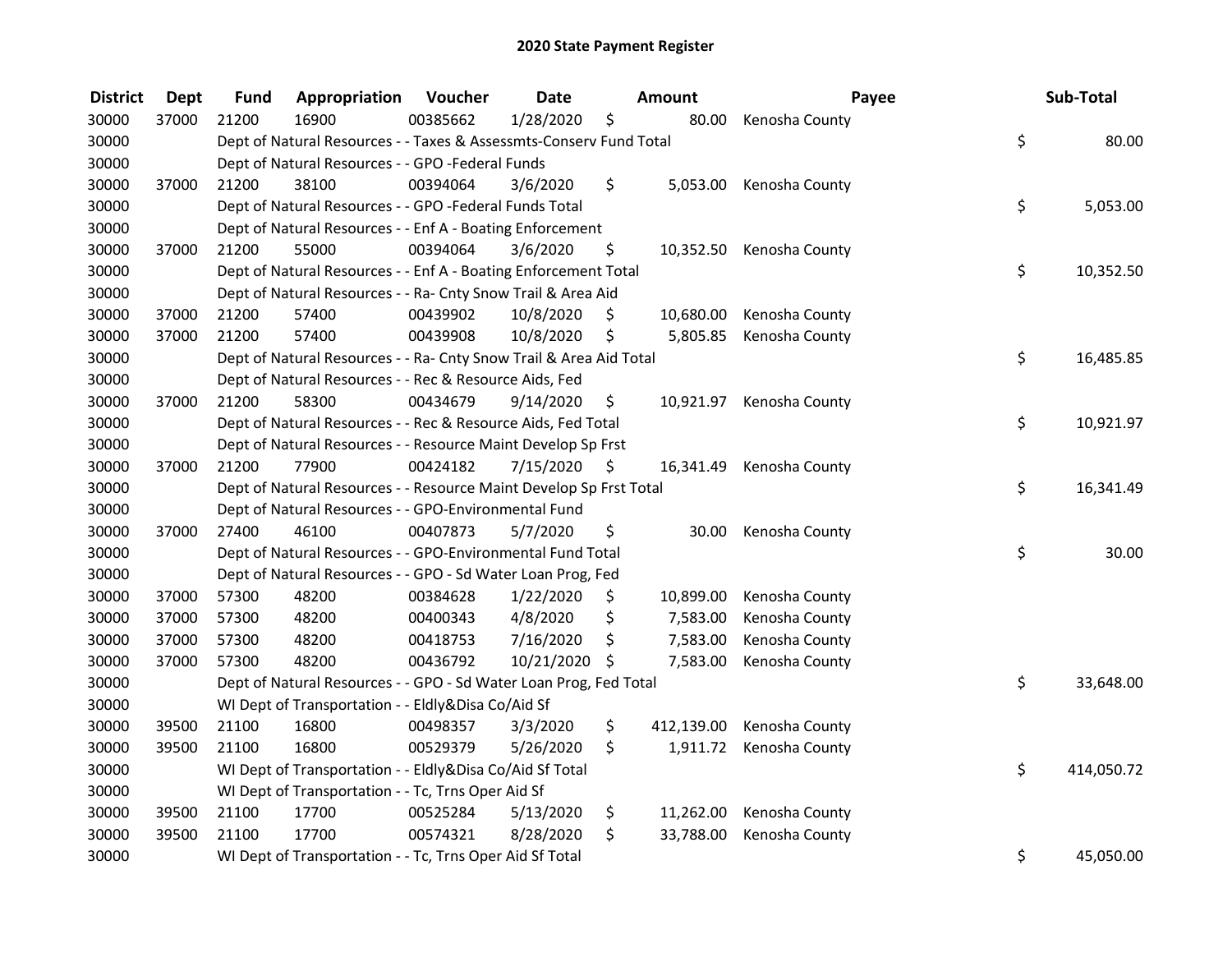| <b>District</b> | <b>Dept</b> | <b>Fund</b> | Appropriation                                            | Voucher  | <b>Date</b> | Amount             | Payee          | Sub-Total          |
|-----------------|-------------|-------------|----------------------------------------------------------|----------|-------------|--------------------|----------------|--------------------|
| 30000           |             |             | WI Dept of Transportation - - Trnst/Trns-Rel Aid F       |          |             |                    |                |                    |
| 30000           | 39500       | 21100       | 18200                                                    | 00507360 | 3/25/2020   | \$<br>47,915.50    | Kenosha County |                    |
| 30000           | 39500       | 21100       | 18200                                                    | 00558573 | 7/30/2020   | \$<br>96,088.23    | Kenosha County |                    |
| 30000           | 39500       | 21100       | 18200                                                    | 00578939 | 9/8/2020    | \$<br>117,109.84   | Kenosha County |                    |
| 30000           |             |             | WI Dept of Transportation - - Trnst/Trns-Rel Aid F Total |          |             |                    |                | \$<br>261,113.57   |
| 30000           |             |             | WI Dept of Transportation - - Eldly&Disa Aid Fd Fd       |          |             |                    |                |                    |
| 30000           | 39500       | 21100       | 18300                                                    | 00495419 | 2/24/2020   | \$<br>10,509.60    | Kenosha County |                    |
| 30000           | 39500       | 21100       | 18300                                                    | 00584398 | 9/18/2020   | \$<br>19,900.00    | Kenosha County |                    |
| 30000           | 39500       | 21100       | 18300                                                    | 00624431 | 12/9/2020   | \$<br>10,842.40    | Kenosha County |                    |
| 30000           |             |             | WI Dept of Transportation - - Eldly&Disa Aid Fd Fd Total |          |             |                    |                | \$<br>41,252.00    |
| 30000           |             |             | WI Dept of Transportation - - Trans Aids To Co.-Sf       |          |             |                    |                |                    |
| 30000           | 39500       | 21100       | 19000                                                    | 00475453 | 1/6/2020    | \$<br>854,662.71   | Kenosha County |                    |
| 30000           | 39500       | 21100       | 19000                                                    | 00542300 | 7/6/2020    | \$<br>1,709,325.42 | Kenosha County |                    |
| 30000           | 39500       | 21100       | 19000                                                    | 00585126 | 10/5/2020   | \$<br>854,662.71   | Kenosha County |                    |
| 30000           |             |             | WI Dept of Transportation - - Trans Aids To Co.-Sf Total |          |             |                    |                | \$<br>3,418,650.84 |
| 30000           |             |             | WI Dept of Transportation - - Trnsprt Alternats Lf       |          |             |                    |                |                    |
| 30000           | 39500       | 21100       | 22600                                                    | 00478664 | 1/6/2020    | \$<br>18,600.54    | Kenosha County |                    |
| 30000           | 39500       | 21100       | 22600                                                    | 00500097 | 3/6/2020    | \$<br>18,600.54    | Kenosha County |                    |
| 30000           |             |             | WI Dept of Transportation - - Trnsprt Alternats Lf Total |          |             |                    |                | \$<br>37,201.08    |
| 30000           |             |             | WI Dept of Transportation - - Trnsprt Alternats Ff       |          |             |                    |                |                    |
| 30000           | 39500       | 21100       | 22700                                                    | 00535315 | 6/11/2020   | \$<br>149,132.08   | Kenosha County |                    |
| 30000           |             |             | WI Dept of Transportation - - Trnsprt Alternats Ff Total |          |             |                    |                | \$<br>149,132.08   |
| 30000           |             |             | WI Dept of Transportation - - Loc Rd Imp Prg St Fd       |          |             |                    |                |                    |
| 30000           | 39500       | 21100       | 27800                                                    | 00555853 | 7/31/2020   | \$<br>2,708.88     | Kenosha County |                    |
| 30000           |             |             | WI Dept of Transportation - - Loc Rd Imp Prg St Fd Total |          |             |                    |                | \$<br>2,708.88     |
| 30000           |             |             | WI Dept of Transportation - - Cg Mt & Air Q Imp-Lf       |          |             |                    |                |                    |
| 30000           | 39500       | 21100       | 27900                                                    | 00535309 | 6/11/2020   | \$<br>512,536.85   | Kenosha County |                    |
| 30000           |             |             | WI Dept of Transportation - - Cg Mt & Air Q Imp-Lf Total |          |             |                    |                | \$<br>512,536.85   |
| 30000           |             |             | WI Dept of Transportation - - St Hwy Rehab, Sf           |          |             |                    |                |                    |
| 30000           | 39500       | 21100       | 36300                                                    | 00483689 | 2/6/2020    | \$<br>50.00        | Kenosha County |                    |
| 30000           | 39500       | 21100       | 36300                                                    | 00489019 | 2/5/2020    | \$<br>944.67       | Kenosha County |                    |
| 30000           | 39500       | 21100       | 36300                                                    | 00504167 | 4/1/2020    | \$<br>50.00        | Kenosha County |                    |
| 30000           | 39500       | 21100       | 36300                                                    | 00515186 | 5/1/2020    | \$<br>200.00       | Kenosha County |                    |
| 30000           | 39500       | 21100       | 36300                                                    | 00567514 | 8/18/2020   | \$<br>9.00         | Kenosha County |                    |
| 30000           | 39500       | 21100       | 36300                                                    | 00619014 | 11/24/2020  | \$<br>25.00        | Kenosha County |                    |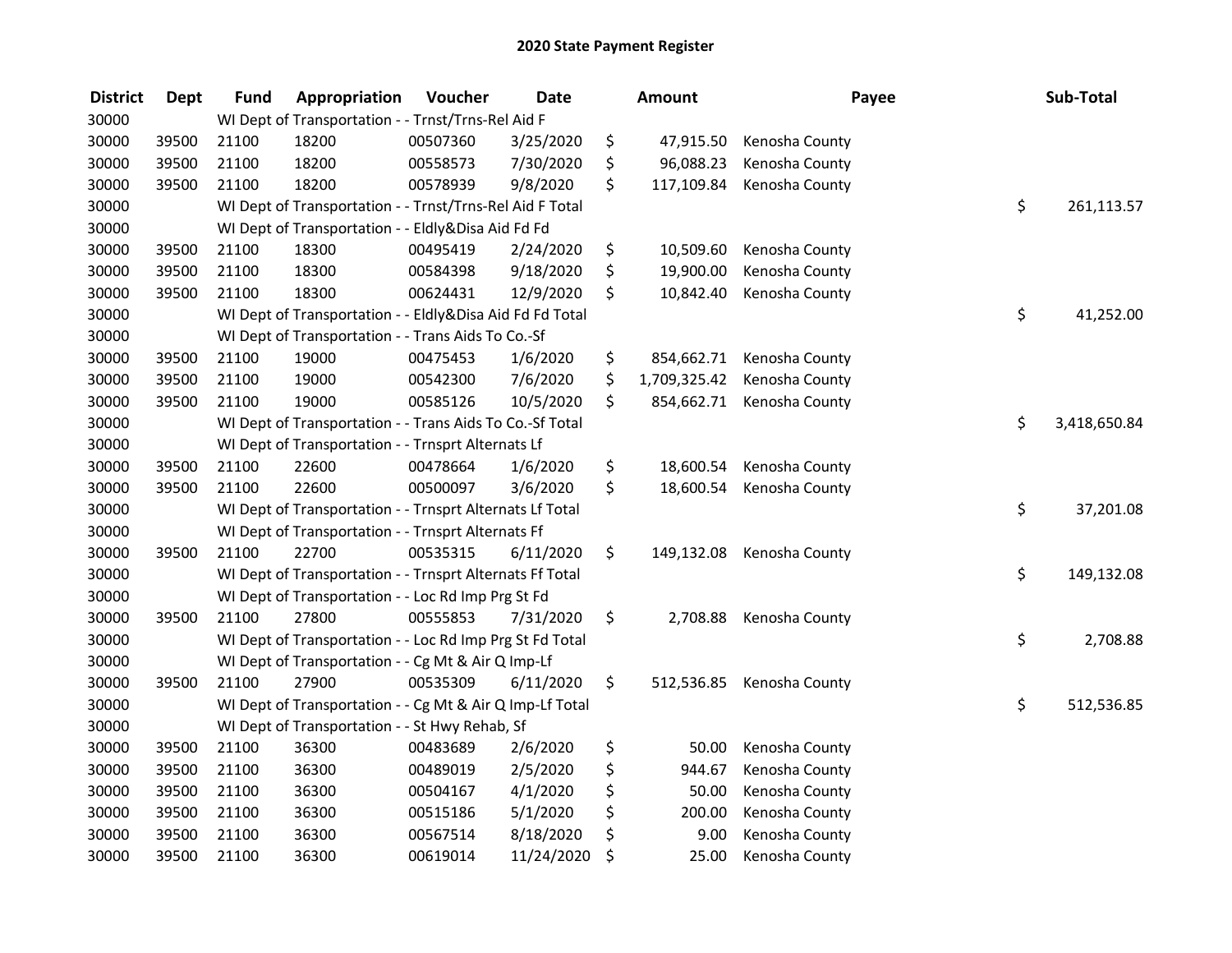| <b>District</b> | <b>Dept</b> | <b>Fund</b> | Appropriation                                        | Voucher  | <b>Date</b> | <b>Amount</b>    | Payee          |    | Sub-Total |
|-----------------|-------------|-------------|------------------------------------------------------|----------|-------------|------------------|----------------|----|-----------|
| 30000           | 39500       | 21100       | 36300                                                | 00619044 | 11/24/2020  | \$<br>13.00      | Kenosha County |    |           |
| 30000           |             |             | WI Dept of Transportation - - St Hwy Rehab, Sf Total |          |             |                  |                | \$ | 1,291.67  |
| 30000           |             |             | WI Dept of Transportation - - Routine Maint Sf       |          |             |                  |                |    |           |
| 30000           | 39500       | 21100       | 36800                                                | 00482206 | 1/17/2020   | \$<br>322,373.53 | Kenosha County |    |           |
| 30000           | 39500       | 21100       | 36800                                                | 00489489 | 2/5/2020    | \$<br>1,334.06   | Kenosha County |    |           |
| 30000           | 39500       | 21100       | 36800                                                | 00489492 | 2/5/2020    | \$<br>5,683.65   | Kenosha County |    |           |
| 30000           | 39500       | 21100       | 36800                                                | 00489493 | 2/5/2020    | \$<br>6,000.00   | Kenosha County |    |           |
| 30000           | 39500       | 21100       | 36800                                                | 00489526 | 2/6/2020    | \$<br>940.00     | Kenosha County |    |           |
| 30000           | 39500       | 21100       | 36800                                                | 00492575 | 2/20/2020   | \$<br>170,345.00 | Kenosha County |    |           |
| 30000           | 39500       | 21100       | 36800                                                | 00492576 | 2/20/2020   | \$<br>101,118.16 | Kenosha County |    |           |
| 30000           | 39500       | 21100       | 36800                                                | 00496900 | 2/26/2020   | \$<br>326,230.13 | Kenosha County |    |           |
| 30000           | 39500       | 21100       | 36800                                                | 00509734 | 3/31/2020   | \$<br>6,738.97   | Kenosha County |    |           |
| 30000           | 39500       | 21100       | 36800                                                | 00510189 | 4/2/2020    | \$<br>4,348.27   | Kenosha County |    |           |
| 30000           | 39500       | 21100       | 36800                                                | 00510282 | 4/1/2020    | \$<br>469.09     | Kenosha County |    |           |
| 30000           | 39500       | 21100       | 36800                                                | 00511250 | 4/3/2020    | \$<br>274,192.51 | Kenosha County |    |           |
| 30000           | 39500       | 21100       | 36800                                                | 00521936 | 5/4/2020    | \$<br>54,028.00  | Kenosha County |    |           |
| 30000           | 39500       | 21100       | 36800                                                | 00526877 | 5/14/2020   | \$<br>574,955.30 | Kenosha County |    |           |
| 30000           | 39500       | 21100       | 36800                                                | 00528411 | 5/20/2020   | \$<br>226,901.19 | Kenosha County |    |           |
| 30000           | 39500       | 21100       | 36800                                                | 00534487 | 6/8/2020    | \$<br>1,386.98   | Kenosha County |    |           |
| 30000           | 39500       | 21100       | 36800                                                | 00537408 | 6/15/2020   | \$<br>209,805.34 | Kenosha County |    |           |
| 30000           | 39500       | 21100       | 36800                                                | 00544775 | 6/26/2020   | \$<br>2,710.61   | Kenosha County |    |           |
| 30000           | 39500       | 21100       | 36800                                                | 00554092 | 7/22/2020   | \$<br>25,094.20  | Kenosha County |    |           |
| 30000           | 39500       | 21100       | 36800                                                | 00554097 | 7/22/2020   | \$<br>180,615.09 | Kenosha County |    |           |
| 30000           | 39500       | 21100       | 36800                                                | 00557798 | 7/29/2020   | \$<br>2,717.96   | Kenosha County |    |           |
| 30000           | 39500       | 21100       | 36800                                                | 00564782 | 8/11/2020   | \$<br>209,255.90 | Kenosha County |    |           |
| 30000           | 39500       | 21100       | 36800                                                | 00572515 | 8/24/2020   | \$<br>10,684.31  | Kenosha County |    |           |
| 30000           | 39500       | 21100       | 36800                                                | 00573857 | 8/26/2020   | \$<br>26,345.44  | Kenosha County |    |           |
| 30000           | 39500       | 21100       | 36800                                                | 00573859 | 8/26/2020   | \$<br>121,044.74 | Kenosha County |    |           |
| 30000           | 39500       | 21100       | 36800                                                | 00577889 | 9/3/2020    | \$<br>141,189.35 | Kenosha County |    |           |
| 30000           | 39500       | 21100       | 36800                                                | 00593136 | 10/2/2020   | \$<br>1,601.81   | Kenosha County |    |           |
| 30000           | 39500       | 21100       | 36800                                                | 00603220 | 10/20/2020  | \$<br>80,594.40  | Kenosha County |    |           |
| 30000           | 39500       | 21100       | 36800                                                | 00604042 | 10/22/2020  | \$<br>102,750.92 | Kenosha County |    |           |
| 30000           | 39500       | 21100       | 36800                                                | 00604043 | 10/22/2020  | \$<br>2,106.24   | Kenosha County |    |           |
| 30000           | 39500       | 21100       | 36800                                                | 00604048 | 10/22/2020  | \$<br>153,363.73 | Kenosha County |    |           |
| 30000           | 39500       | 21100       | 36800                                                | 00604049 | 10/22/2020  | \$<br>118,875.34 | Kenosha County |    |           |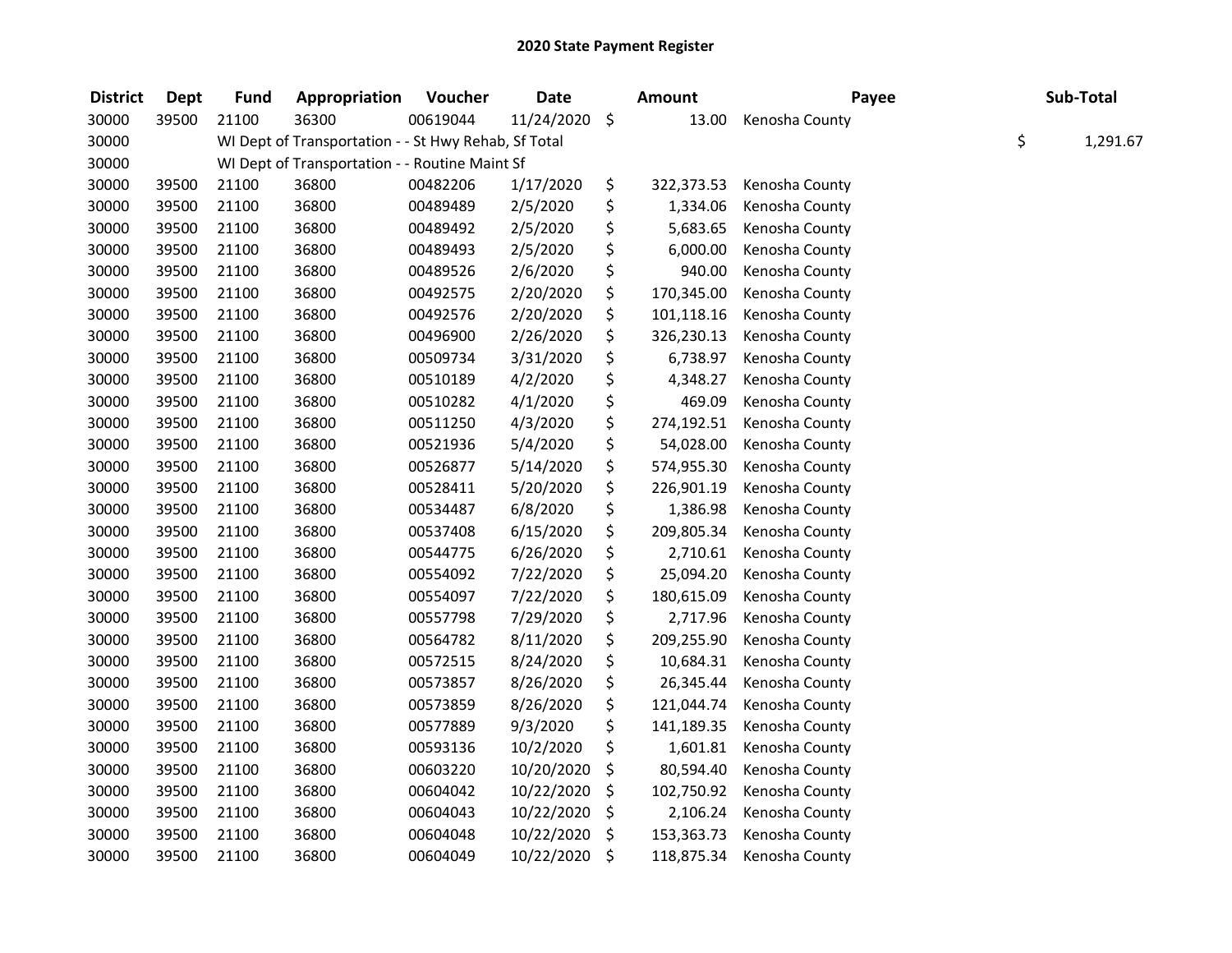| <b>District</b> | <b>Dept</b> | <b>Fund</b> | Appropriation                                                      | Voucher  | <b>Date</b> |                     | <b>Amount</b> | Payee          | Sub-Total          |
|-----------------|-------------|-------------|--------------------------------------------------------------------|----------|-------------|---------------------|---------------|----------------|--------------------|
| 30000           | 39500       | 21100       | 36800                                                              | 00605558 | 10/26/2020  | $\ddot{\mathsf{S}}$ | 2,321.05      | Kenosha County |                    |
| 30000           | 39500       | 21100       | 36800                                                              | 00614457 | 11/12/2020  | \$                  | 2,549.79      | Kenosha County |                    |
| 30000           | 39500       | 21100       | 36800                                                              | 00614459 | 11/12/2020  | \$                  | 2,608.43      | Kenosha County |                    |
| 30000           | 39500       | 21100       | 36800                                                              | 00616985 | 11/18/2020  | \$                  | 94,121.69     | Kenosha County |                    |
| 30000           | 39500       | 21100       | 36800                                                              | 00618299 | 11/20/2020  | \$                  | 1,191.41      | Kenosha County |                    |
| 30000           | 39500       | 21100       | 36800                                                              | 00619733 | 11/25/2020  | \$                  | 3,040.97      | Kenosha County |                    |
| 30000           | 39500       | 21100       | 36800                                                              | 00628109 | 12/16/2020  | \$                  | 12,195.49     | Kenosha County |                    |
| 30000           |             |             | WI Dept of Transportation - - Routine Maint Sf Total               |          |             |                     |               |                | \$<br>3,583,829.05 |
| 30000           |             |             | WI Dept of Transportation - - Bond Proceeds                        |          |             |                     |               |                |                    |
| 30000           | 39500       | 21100       | 93900                                                              | 00489023 | 2/5/2020    | \$                  | 19,203.95     | Kenosha County |                    |
| 30000           | 39500       | 21100       | 93900                                                              | 00534487 | 6/8/2020    | \$                  | 2,811.50      | Kenosha County |                    |
| 30000           |             |             | WI Dept of Transportation - - Bond Proceeds Total                  |          |             |                     |               |                | \$<br>22,015.45    |
| 30000           |             |             | Department of Corrections - - Becky Young Community Correcti       |          |             |                     |               |                |                    |
| 30000           | 41000       | 10000       | 11200                                                              | 00337305 | 1/24/2020   | \$                  | 8,896.48      | Kenosha County |                    |
| 30000           | 41000       | 10000       | 11200                                                              | 00340636 | 2/10/2020   | \$                  | 7,723.08      | Kenosha County |                    |
| 30000           | 41000       | 10000       | 11200                                                              | 00340638 | 2/10/2020   | \$                  | 7,918.65      | Kenosha County |                    |
| 30000           | 41000       | 10000       | 11200                                                              | 00351632 | 4/6/2020    | \$                  | 2,406.76      | Kenosha County |                    |
| 30000           | 41000       | 10000       | 11200                                                              | 00356415 | 4/28/2020   | \$                  | 23,039.68     | Kenosha County |                    |
| 30000           | 41000       | 10000       | 11200                                                              | 00364651 | 6/9/2020    | \$                  | 12,437.40     | Kenosha County |                    |
| 30000           | 41000       | 10000       | 11200                                                              | 00373231 | 7/17/2020   | \$                  | 12,445.02     | Kenosha County |                    |
| 30000           | 41000       | 10000       | 11200                                                              | 00373237 | 7/17/2020   | \$                  | 34,132.49     | Kenosha County |                    |
| 30000           | 41000       | 10000       | 11200                                                              | 00392248 | 11/4/2020   | \$                  | 13,854.60     | Kenosha County |                    |
| 30000           | 41000       | 10000       | 11200                                                              | 00392256 | 11/4/2020   | \$                  | 12,043.35     | Kenosha County |                    |
| 30000           | 41000       | 10000       | 11200                                                              | 00400256 | 12/18/2020  | $\ddot{\varsigma}$  | 12,583.23     | Kenosha County |                    |
| 30000           |             |             | Department of Corrections - - Becky Young Community Correcti Total |          |             |                     |               |                | \$<br>147,480.74   |
| 30000           |             |             | Department of Corrections - - Corrections Contracts And Agre       |          |             |                     |               |                |                    |
| 30000           | 41000       | 10000       | 11400                                                              | 00335106 | 1/15/2020   | \$                  | 48,835.54     | Kenosha County |                    |
| 30000           | 41000       | 10000       | 11400                                                              | 00342872 | 2/20/2020   | \$                  | 54,444.68     | Kenosha County |                    |
| 30000           | 41000       | 10000       | 11400                                                              | 00354921 | 4/23/2020   | \$                  | 6,381.04      | Kenosha County |                    |
| 30000           | 41000       | 10000       | 11400                                                              | 00357727 | 5/6/2020    | \$                  | 43,174.94     | Kenosha County |                    |
| 30000           | 41000       | 10000       | 11400                                                              | 00357729 | 5/6/2020    | \$                  | 36,948.28     | Kenosha County |                    |
| 30000           | 41000       | 10000       | 11400                                                              | 00358948 | 5/12/2020   | \$                  | 12,762.08     | Kenosha County |                    |
| 30000           | 41000       | 10000       | 11400                                                              | 00359876 | 5/22/2020   | \$                  | 45,593.56     | Kenosha County |                    |
| 30000           | 41000       | 10000       | 11400                                                              | 00365193 | 6/15/2020   | \$                  | 10,292.00     | Kenosha County |                    |
| 30000           | 41000       | 10000       | 11400                                                              | 00366797 | 6/23/2020   | \$                  | 82,233.08     | Kenosha County |                    |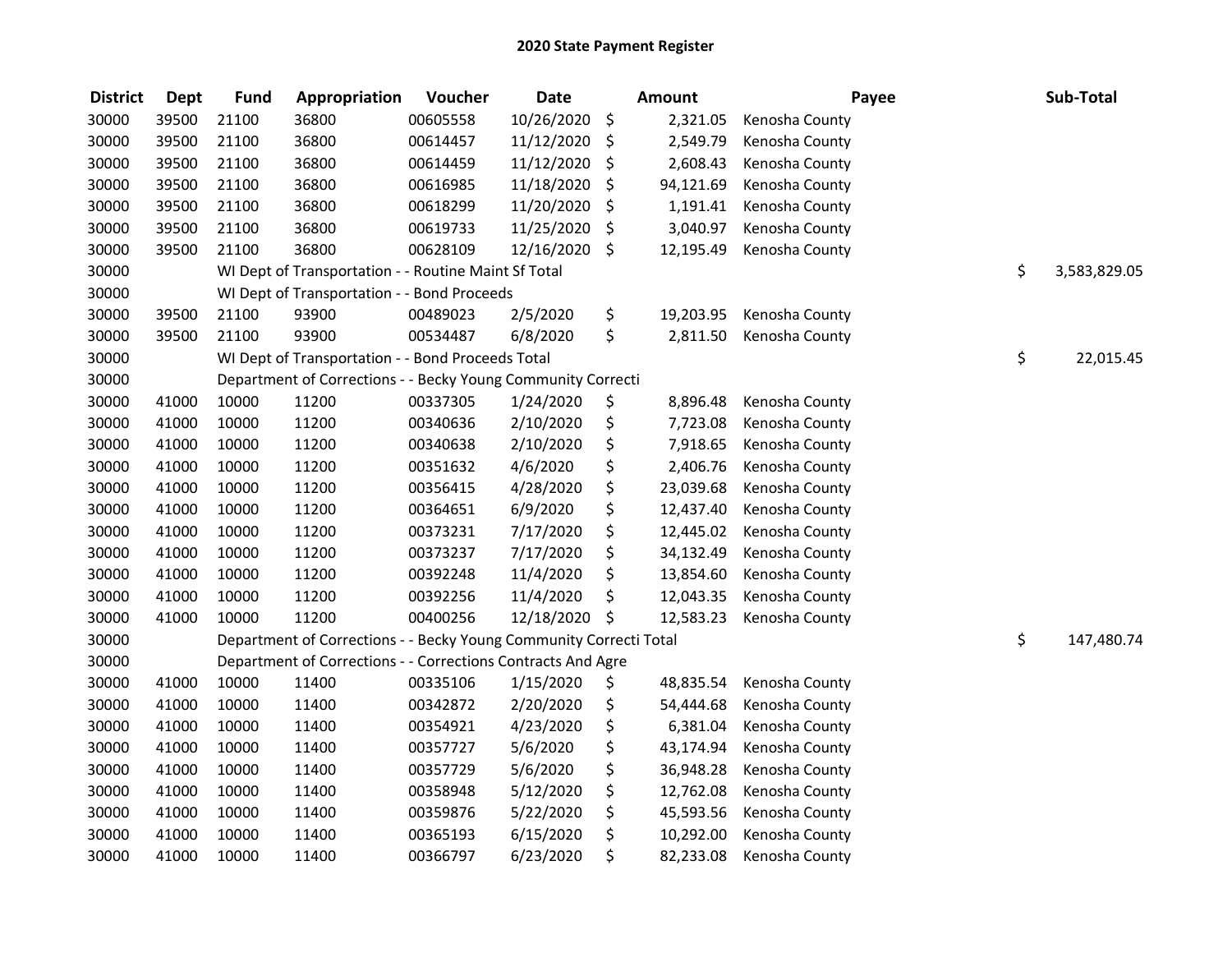| <b>District</b> | <b>Dept</b> | <b>Fund</b> | Appropriation                                                      | Voucher  | <b>Date</b>   | <b>Amount</b>   | Payee                                                                                                         | Sub-Total        |
|-----------------|-------------|-------------|--------------------------------------------------------------------|----------|---------------|-----------------|---------------------------------------------------------------------------------------------------------------|------------------|
| 30000           | 41000       | 10000       | 11400                                                              | 00372184 | 7/16/2020     | \$<br>13,431.06 | Kenosha County                                                                                                |                  |
| 30000           | 41000       | 10000       | 11400                                                              | 00373858 | 7/23/2020     | \$<br>75,388.90 | Kenosha County                                                                                                |                  |
| 30000           | 41000       | 10000       | 11400                                                              | 00377505 | 8/13/2020     | \$<br>19,760.64 | Kenosha County                                                                                                |                  |
| 30000           | 41000       | 10000       | 11400                                                              | 00379715 | 8/25/2020     | \$<br>39,932.96 | Kenosha County                                                                                                |                  |
| 30000           | 41000       | 10000       | 11400                                                              | 00382323 | 9/10/2020     | \$<br>15,746.76 | Kenosha County                                                                                                |                  |
| 30000           | 41000       | 10000       | 11400                                                              | 00387959 | 10/9/2020     | \$<br>19,657.72 | Kenosha County                                                                                                |                  |
| 30000           | 41000       | 10000       | 11400                                                              | 00394740 | 11/16/2020    | \$<br>35,455.94 | Kenosha County                                                                                                |                  |
| 30000           | 41000       | 10000       | 11400                                                              | 00397239 | 12/3/2020     | \$<br>39,572.74 | Kenosha County                                                                                                |                  |
| 30000           | 41000       | 10000       | 11400                                                              | 00397242 | 12/3/2020     | \$<br>46,571.30 | Kenosha County                                                                                                |                  |
| 30000           | 41000       | 10000       | 11400                                                              | 00399252 | 12/11/2020    | \$<br>55,473.88 | Kenosha County                                                                                                |                  |
| 30000           | 41000       | 10000       | 11400                                                              | 00399496 | 12/15/2020    | \$<br>40,756.32 | Kenosha County                                                                                                |                  |
| 30000           | 41000       | 10000       | 11400                                                              | 00399965 | 12/17/2020 \$ | 37,411.42       | Kenosha County                                                                                                |                  |
| 30000           |             |             | Department of Corrections - - Corrections Contracts And Agre Total |          |               |                 |                                                                                                               | \$<br>779,824.84 |
| 30000           |             |             |                                                                    |          |               |                 | Department of Corrections - - Reimbursing Counties For Probation, Extended Supervision And Parole Holds       |                  |
| 30000           | 41000       | 10000       | 11600                                                              | 00392469 | 11/5/2020     | \$              | 213,600.00 Kenosha County                                                                                     |                  |
| 30000           |             |             |                                                                    |          |               |                 | Department of Corrections - - Reimbursing Counties For Probation, Extended Supervision And Parole Holds Total | \$<br>213,600.00 |
| 30000           |             |             | Child Abuse & Neglect Prev Bd - - General Aids                     |          |               |                 |                                                                                                               |                  |
| 30000           | 43300       | 10000       | 99000                                                              | 00002206 | 1/23/2020     | \$<br>1,052.00  | Kenosha County                                                                                                |                  |
| 30000           | 43300       | 10000       | 99000                                                              | 00002221 | 1/30/2020     | \$<br>8,338.00  | Kenosha County                                                                                                |                  |
| 30000           | 43300       | 10000       | 99000                                                              | 00002263 | 3/3/2020      | \$<br>11,307.00 | Kenosha County                                                                                                |                  |
| 30000           | 43300       | 10000       | 99000                                                              | 00002303 | 3/31/2020     | \$<br>8,840.00  | Kenosha County                                                                                                |                  |
| 30000           | 43300       | 10000       | 99000                                                              | 00002369 | 4/24/2020     | \$<br>35,359.95 | Kenosha County                                                                                                |                  |
| 30000           | 43300       | 10000       | 99000                                                              | 00002417 | 5/1/2020      | \$<br>10,261.00 | Kenosha County                                                                                                |                  |
| 30000           | 43300       | 10000       | 99000                                                              | 00002457 | 6/2/2020      | \$<br>11,576.00 | Kenosha County                                                                                                |                  |
| 30000           | 43300       | 10000       | 99000                                                              | 00002493 | 6/30/2020     | \$<br>2,572.00  | Kenosha County                                                                                                |                  |
| 30000           | 43300       | 10000       | 99000                                                              | 00002527 | 7/30/2020     | \$<br>49.00     | Kenosha County                                                                                                |                  |
| 30000           | 43300       | 10000       | 99000                                                              | 00002568 | 9/8/2020      | \$<br>9,801.00  | Kenosha County                                                                                                |                  |
| 30000           | 43300       | 10000       | 99000                                                              | 00002598 | 10/6/2020     | \$<br>8,943.00  | Kenosha County                                                                                                |                  |
| 30000           | 43300       | 10000       | 99000                                                              | 00002634 | 11/5/2020     | \$<br>9,518.00  | Kenosha County                                                                                                |                  |
| 30000           | 43300       | 10000       | 99000                                                              | 00002684 | 12/2/2020     | \$<br>10,154.00 | Kenosha County                                                                                                |                  |
| 30000           | 43300       | 10000       | 99000                                                              | 00002701 | 12/30/2020    | \$<br>8,940.00  | Kenosha County                                                                                                |                  |
| 30000           |             |             | Child Abuse & Neglect Prev Bd - - General Aids Total               |          |               |                 |                                                                                                               | \$<br>136,710.95 |
| 30000           |             |             | Department of Health Services - - State/Federal Aids               |          |               |                 |                                                                                                               |                  |
| 30000           | 43500       | 10000       | 00000                                                              | 92007    | $1/1/2020$ \$ | 690,993.00      | Kenosha County                                                                                                |                  |
| 30000           | 43500       | 10000       | 00000                                                              | 92008    | $2/1/2020$ \$ | 671,507.00      | Kenosha County                                                                                                |                  |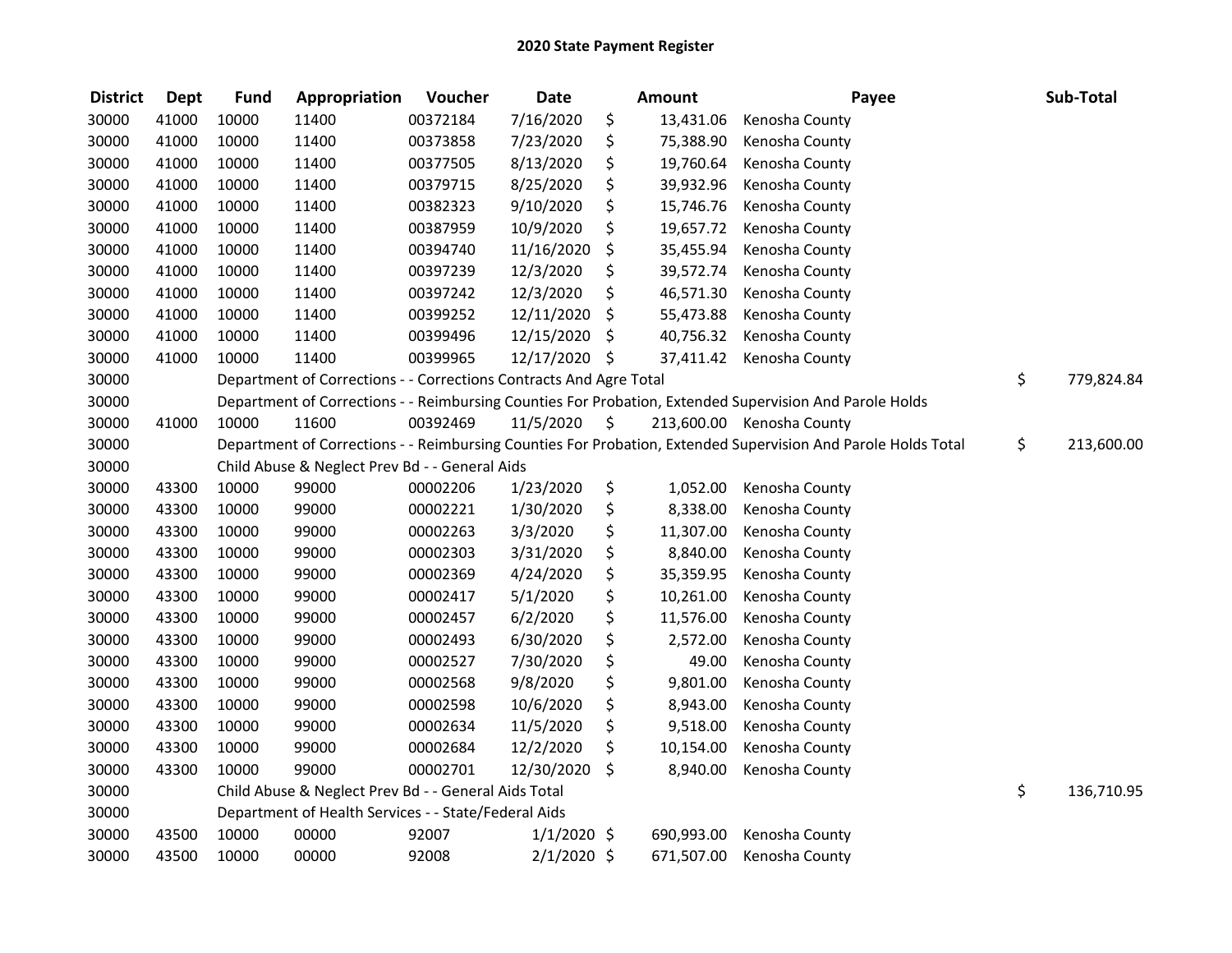| <b>District</b> | <b>Dept</b> | <b>Fund</b> | Appropriation                                                          | Voucher  | <b>Date</b>   | Amount         | Payee          |    | Sub-Total     |
|-----------------|-------------|-------------|------------------------------------------------------------------------|----------|---------------|----------------|----------------|----|---------------|
| 30000           | 43500       | 10000       | 00000                                                                  | 92009    | $3/1/2020$ \$ | 791,465.00     | Kenosha County |    |               |
| 30000           | 43500       | 10000       | 00000                                                                  | 92010    | $4/1/2020$ \$ | 2,036,380.00   | Kenosha County |    |               |
| 30000           | 43500       | 10000       | 00000                                                                  | 92011    | $5/1/2020$ \$ | 1,352,070.00   | Kenosha County |    |               |
| 30000           | 43500       | 10000       | 00000                                                                  | 92012    | $6/1/2020$ \$ | 1,260,372.00   | Kenosha County |    |               |
| 30000           | 43500       | 10000       | 00000                                                                  | 92100    | $7/1/2020$ \$ | 3,914,352.00   | Kenosha County |    |               |
| 30000           | 43500       | 10000       | 00000                                                                  | 92101    | $8/1/2020$ \$ | 1,746,333.00   | Kenosha County |    |               |
| 30000           | 43500       | 10000       | 00000                                                                  | 92102    | $9/1/2020$ \$ | 2,718,575.00   | Kenosha County |    |               |
| 30000           | 43500       | 10000       | 00000                                                                  | 92103    | 10/1/2020 \$  | 385,871.00     | Kenosha County |    |               |
| 30000           | 43500       | 10000       | 00000                                                                  | 92104    | 11/1/2020 \$  | 653,300.00     | Kenosha County |    |               |
| 30000           | 43500       | 10000       | 00000                                                                  | 92105    | 12/1/2020 \$  | 1,176,370.00   | Kenosha County |    |               |
| 30000           |             |             | Department of Health Services - - State/Federal Aids Total             |          |               |                |                | Ś. | 17,397,588.00 |
| 30000           |             |             | Department of Health Services - - Public Health Dispensaries And       |          |               |                |                |    |               |
| 30000           | 43500       | 10000       | 10700                                                                  | 00332805 | 1/3/2020      | \$<br>131.84   | Kenosha County |    |               |
| 30000           | 43500       | 10000       | 10700                                                                  | 00333405 | 1/3/2020      | \$<br>944.82   | Kenosha County |    |               |
| 30000           | 43500       | 10000       | 10700                                                                  | 00340895 | 2/12/2020     | \$<br>793.15   | Kenosha County |    |               |
| 30000           | 43500       | 10000       | 10700                                                                  | 00347179 | 3/13/2020     | \$<br>679.68   | Kenosha County |    |               |
| 30000           | 43500       | 10000       | 10700                                                                  | 00351518 | 4/2/2020      | \$<br>491.07   | Kenosha County |    |               |
| 30000           | 43500       | 10000       | 10700                                                                  | 00355295 | 4/22/2020     | \$<br>509.76   | Kenosha County |    |               |
| 30000           | 43500       | 10000       | 10700                                                                  | 00359092 | 6/4/2020      | \$<br>552.35   | Kenosha County |    |               |
| 30000           | 43500       | 10000       | 10700                                                                  | 00365089 | 6/30/2020     | \$<br>377.60   | Kenosha County |    |               |
| 30000           | 43500       | 10000       | 10700                                                                  | 00373719 | 8/19/2020     | \$<br>132.35   | Kenosha County |    |               |
| 30000           |             |             | Department of Health Services - - Public Health Dispensaries And Total |          |               |                |                | \$ | 4,612.62      |
| 30000           |             |             | Department of Health Services - - Federal Projects Operations          |          |               |                |                |    |               |
| 30000           | 43500       | 10000       | 14900                                                                  | 00346242 | 3/5/2020      | \$<br>400.00   | Kenosha County |    |               |
| 30000           |             |             | Department of Health Services - - Federal Projects Operations Total    |          |               |                |                | \$ | 400.00        |
| 30000           |             |             | Department of Health Services - - Federal Project Aids                 |          |               |                |                |    |               |
| 30000           | 43500       | 10000       | 15000                                                                  | 00398202 | 12/29/2020 \$ | 1,244.76       | Kenosha County |    |               |
| 30000           |             |             | Department of Health Services - - Federal Project Aids Total           |          |               |                |                | \$ | 1,244.76      |
| 30000           |             |             | Department of Health Services - - Interagency And Intra-Agency P       |          |               |                |                |    |               |
| 30000           | 43500       | 10000       | 16700                                                                  | 00343033 | 2/18/2020     | \$<br>2,750.00 | Kenosha County |    |               |
| 30000           | 43500       | 10000       | 16700                                                                  | 00375403 | 9/10/2020     | \$<br>2,750.00 | Kenosha County |    |               |
| 30000           |             |             | Department of Health Services - - Interagency And Intra-Agency P Total |          |               |                |                | \$ | 5,500.00      |
| 30000           |             |             | Department of Health Services - - General Program Operations           |          |               |                |                |    |               |
| 30000           | 43500       | 10000       | 40100                                                                  | 00338503 | 1/30/2020     | \$<br>1.50     | Kenosha County |    |               |
| 30000           | 43500       | 10000       | 40100                                                                  | 00340137 | 2/7/2020      | \$<br>1.50     | Kenosha County |    |               |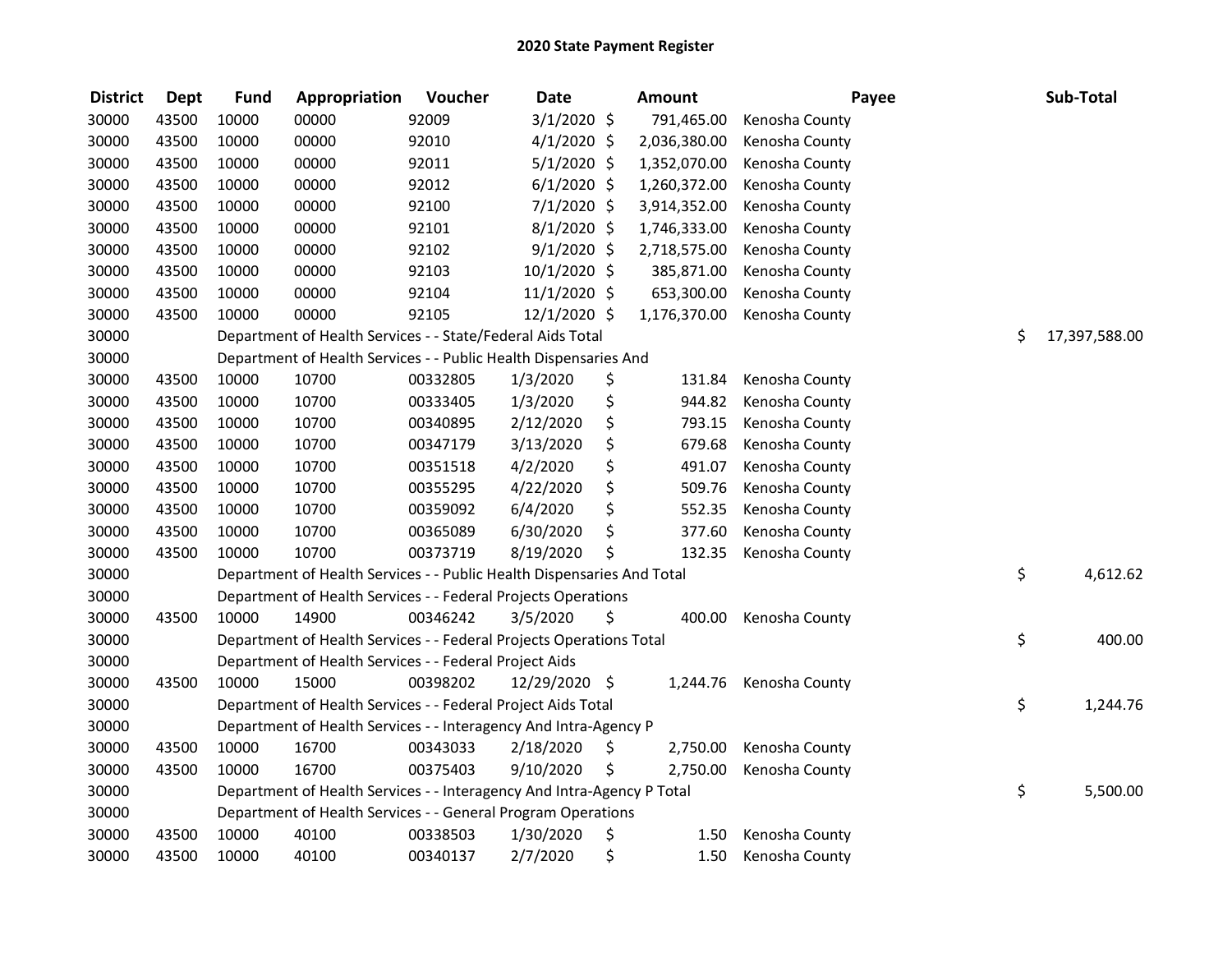| <b>District</b> | <b>Dept</b> | <b>Fund</b> | Appropriation                                                      | Voucher  | <b>Date</b> | <b>Amount</b> | Payee          | Sub-Total   |
|-----------------|-------------|-------------|--------------------------------------------------------------------|----------|-------------|---------------|----------------|-------------|
| 30000           | 43500       | 10000       | 40100                                                              | 00341215 | 2/12/2020   | \$<br>1.50    | Kenosha County |             |
| 30000           | 43500       | 10000       | 40100                                                              | 00346166 | 3/4/2020    | \$<br>1.50    | Kenosha County |             |
| 30000           | 43500       | 10000       | 40100                                                              | 00352949 | 4/7/2020    | \$<br>1.50    | Kenosha County |             |
| 30000           | 43500       | 10000       | 40100                                                              | 00354084 | 4/14/2020   | \$<br>1.50    | Kenosha County |             |
| 30000           | 43500       | 10000       | 40100                                                              | 00354911 | 4/21/2020   | \$<br>1.50    | Kenosha County |             |
| 30000           | 43500       | 10000       | 40100                                                              | 00354912 | 4/21/2020   | \$<br>3.50    | Kenosha County |             |
| 30000           | 43500       | 10000       | 40100                                                              | 00354913 | 4/21/2020   | \$<br>15.00   | Kenosha County |             |
| 30000           | 43500       | 10000       | 40100                                                              | 00357503 | 5/6/2020    | \$<br>1.50    | Kenosha County |             |
| 30000           | 43500       | 10000       | 40100                                                              | 00357514 | 5/6/2020    | \$<br>1.50    | Kenosha County |             |
| 30000           | 43500       | 10000       | 40100                                                              | 00362090 | 6/9/2020    | \$<br>1.50    | Kenosha County |             |
| 30000           | 43500       | 10000       | 40100                                                              | 00364119 | 6/23/2020   | \$<br>1.50    | Kenosha County |             |
| 30000           | 43500       | 10000       | 40100                                                              | 00365114 | 6/30/2020   | \$<br>1.50    | Kenosha County |             |
| 30000           | 43500       | 10000       | 40100                                                              | 00365115 | 6/30/2020   | \$<br>3.50    | Kenosha County |             |
| 30000           | 43500       | 10000       | 40100                                                              | 00365116 | 6/30/2020   | \$<br>15.00   | Kenosha County |             |
| 30000           | 43500       | 10000       | 40100                                                              | 00366765 | 7/8/2020    | \$<br>1.50    | Kenosha County |             |
| 30000           | 43500       | 10000       | 40100                                                              | 00374759 | 8/26/2020   | \$<br>1.50    | Kenosha County |             |
| 30000           | 43500       | 10000       | 40100                                                              | 00374763 | 8/26/2020   | \$<br>1.50    | Kenosha County |             |
| 30000           | 43500       | 10000       | 40100                                                              | 00380159 | 9/22/2020   | \$<br>1.50    | Kenosha County |             |
| 30000           | 43500       | 10000       | 40100                                                              | 00382459 | 10/6/2020   | \$<br>1.50    | Kenosha County |             |
| 30000           | 43500       | 10000       | 40100                                                              | 00388183 | 11/3/2020   | \$<br>1.50    | Kenosha County |             |
| 30000           | 43500       | 10000       | 40100                                                              | 00391395 | 11/17/2020  | \$<br>1.50    | Kenosha County |             |
| 30000           | 43500       | 10000       | 40100                                                              | 00393983 | 12/1/2020   | \$<br>15.00   | Kenosha County |             |
| 30000           |             |             | Department of Health Services - - General Program Operations Total |          |             |               |                | \$<br>80.50 |
| 30000           |             |             | Department of Health Services - - Medical Assistance State Admin   |          |             |               |                |             |
| 30000           | 43500       | 10000       | 44000                                                              | 00338503 | 1/30/2020   | \$<br>1.50    | Kenosha County |             |
| 30000           | 43500       | 10000       | 44000                                                              | 00340137 | 2/7/2020    | \$<br>1.50    | Kenosha County |             |
| 30000           | 43500       | 10000       | 44000                                                              | 00341215 | 2/12/2020   | \$<br>1.50    | Kenosha County |             |
| 30000           | 43500       | 10000       | 44000                                                              | 00346166 | 3/4/2020    | \$<br>1.50    | Kenosha County |             |
| 30000           | 43500       | 10000       | 44000                                                              | 00352949 | 4/7/2020    | \$<br>1.50    | Kenosha County |             |
| 30000           | 43500       | 10000       | 44000                                                              | 00354084 | 4/14/2020   | \$<br>1.50    | Kenosha County |             |
| 30000           | 43500       | 10000       | 44000                                                              | 00354911 | 4/21/2020   | \$<br>1.50    | Kenosha County |             |
| 30000           | 43500       | 10000       | 44000                                                              | 00354912 | 4/21/2020   | \$<br>3.50    | Kenosha County |             |
| 30000           | 43500       | 10000       | 44000                                                              | 00354913 | 4/21/2020   | \$<br>15.00   | Kenosha County |             |
| 30000           | 43500       | 10000       | 44000                                                              | 00357503 | 5/6/2020    | \$<br>1.50    | Kenosha County |             |
| 30000           | 43500       | 10000       | 44000                                                              | 00357514 | 5/6/2020    | \$<br>1.50    | Kenosha County |             |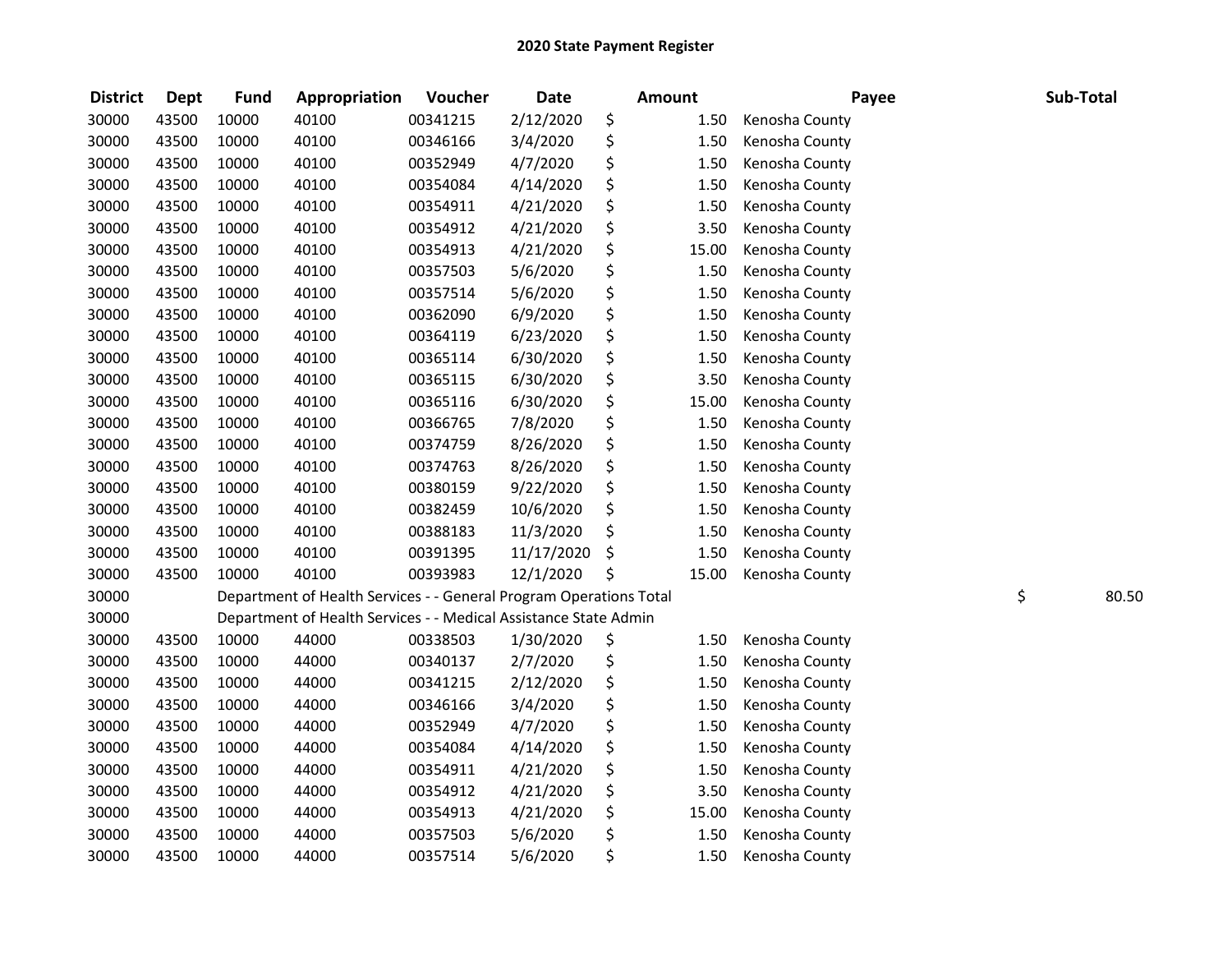| <b>District</b> | <b>Dept</b> | <b>Fund</b> | Appropriation                                                          | Voucher  | <b>Date</b>   |      | <b>Amount</b> | Payee          | Sub-Total          |
|-----------------|-------------|-------------|------------------------------------------------------------------------|----------|---------------|------|---------------|----------------|--------------------|
| 30000           | 43500       | 10000       | 44000                                                                  | 00362090 | 6/9/2020      | \$   | 1.50          | Kenosha County |                    |
| 30000           | 43500       | 10000       | 44000                                                                  | 00364119 | 6/23/2020     | \$   | 1.50          | Kenosha County |                    |
| 30000           | 43500       | 10000       | 44000                                                                  | 00365114 | 6/30/2020     | \$   | 1.50          | Kenosha County |                    |
| 30000           | 43500       | 10000       | 44000                                                                  | 00365115 | 6/30/2020     | \$   | 3.50          | Kenosha County |                    |
| 30000           | 43500       | 10000       | 44000                                                                  | 00365116 | 6/30/2020     | \$   | 15.00         | Kenosha County |                    |
| 30000           | 43500       | 10000       | 44000                                                                  | 00366765 | 7/8/2020      | \$   | 1.50          | Kenosha County |                    |
| 30000           | 43500       | 10000       | 44000                                                                  | 00374759 | 8/26/2020     | \$   | 1.50          | Kenosha County |                    |
| 30000           | 43500       | 10000       | 44000                                                                  | 00374763 | 8/26/2020     | \$   | 1.50          | Kenosha County |                    |
| 30000           | 43500       | 10000       | 44000                                                                  | 00380159 | 9/22/2020     | \$   | 1.50          | Kenosha County |                    |
| 30000           | 43500       | 10000       | 44000                                                                  | 00382459 | 10/6/2020     | \$   | 1.50          | Kenosha County |                    |
| 30000           | 43500       | 10000       | 44000                                                                  | 00388183 | 11/3/2020     | \$   | 1.50          | Kenosha County |                    |
| 30000           | 43500       | 10000       | 44000                                                                  | 00391395 | 11/17/2020    | \$   | 1.50          | Kenosha County |                    |
| 30000           | 43500       | 10000       | 44000                                                                  | 00393983 | 12/1/2020     | \$   | 15.00         | Kenosha County |                    |
| 30000           |             |             | Department of Health Services - - Medical Assistance State Admin Total |          |               |      |               |                | \$<br>80.50        |
| 30000           |             |             | Department of Health Services - - Interagency And Intra-Agency A       |          |               |      |               |                |                    |
| 30000           | 43500       | 10000       | 46800                                                                  | 00339700 | 2/4/2020      | \$   | 243,280.43    | Kenosha County |                    |
| 30000           | 43500       | 10000       | 46800                                                                  | 00381960 | 10/1/2020     | \$   | 985,882.00    | Kenosha County |                    |
| 30000           |             |             | Department of Health Services - - Interagency And Intra-Agency A Total |          |               |      |               |                | \$<br>1,229,162.43 |
| 30000           |             |             | Department of Health Services - - Reimbursements To Local Units        |          |               |      |               |                |                    |
| 30000           | 43500       | 10000       | 57400                                                                  | 00372197 | 8/11/2020     | - \$ | 2,297.98      | Kenosha County |                    |
| 30000           |             |             | Department of Health Services - - Reimbursements To Local Units Total  |          |               |      |               |                | \$<br>2,297.98     |
| 30000           |             |             | Department of Health Services - - Administrative And Support-Fis       |          |               |      |               |                |                    |
| 30000           | 43500       | 10000       | 82100                                                                  | 00379579 | 9/18/2020     | - \$ | 5.00          | Kenosha County |                    |
| 30000           |             |             | Department of Health Services - - Administrative And Support-Fis Total |          |               |      |               |                | \$<br>5.00         |
| 30000           |             |             | Dept of Children and Families - - Fees For Administrative Servic       |          |               |      |               |                |                    |
| 30000           | 43700       | 10000       | 23100                                                                  | 00065106 | 1/27/2020     | \$   | 545.00        | Kenosha County |                    |
| 30000           | 43700       | 10000       | 23100                                                                  | 00069719 | 5/1/2020      | \$   | 650.00        | Kenosha County |                    |
| 30000           | 43700       | 10000       | 23100                                                                  | 00073007 | 7/23/2020     | \$   | 85.00         | Kenosha County |                    |
| 30000           | 43700       | 10000       | 23100                                                                  | 00076524 | 10/22/2020 \$ |      | 160.00        | Kenosha County |                    |
| 30000           |             |             | Dept of Children and Families - - Fees For Administrative Servic Total |          |               |      |               |                | \$<br>1,440.00     |
| 30000           |             |             | Dept of Children and Families - - General Aids                         |          |               |      |               |                |                    |
| 30000           | 43700       | 10000       | 99000                                                                  | 00064506 | 1/6/2020      | \$   | 144,490.34    | Kenosha County |                    |
| 30000           | 43700       | 10000       | 99000                                                                  | 00065357 | 1/30/2020     | \$   | 571,919.89    | Kenosha County |                    |
| 30000           | 43700       | 10000       | 99000                                                                  | 00065455 | 1/30/2020     | \$   | 181,597.00    | Kenosha County |                    |
| 30000           | 43700       | 10000       | 99000                                                                  | 00065456 | 1/30/2020     | \$   | 293,168.23    | Kenosha County |                    |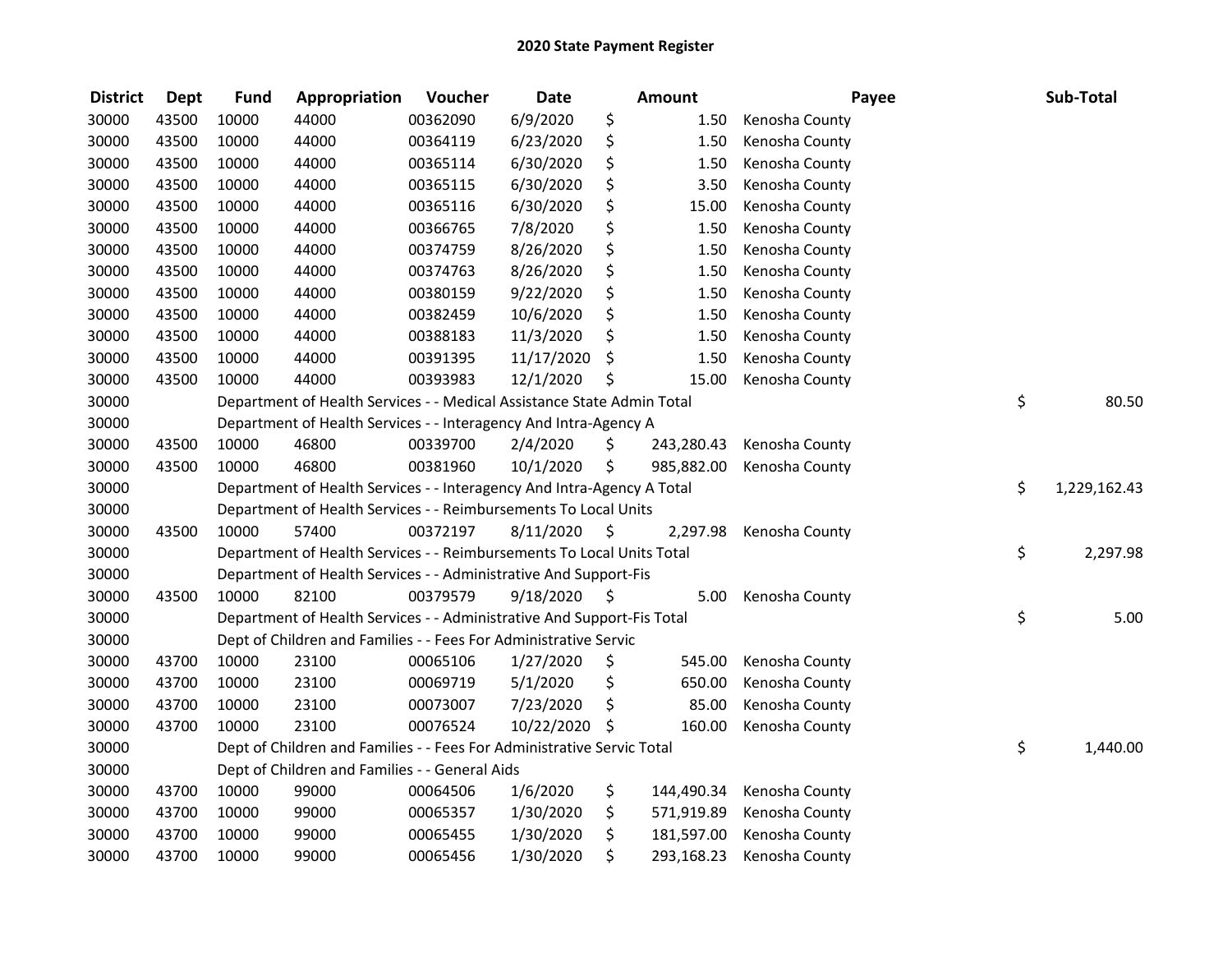| <b>District</b> | <b>Dept</b> | <b>Fund</b> | Appropriation | Voucher  | <b>Date</b> | <b>Amount</b>      | Payee          | Sub-Total |
|-----------------|-------------|-------------|---------------|----------|-------------|--------------------|----------------|-----------|
| 30000           | 43700       | 10000       | 99000         | 00065656 | 2/5/2020    | \$<br>103,810.47   | Kenosha County |           |
| 30000           | 43700       | 10000       | 99000         | 00066337 | 2/26/2020   | \$<br>53,381.57    | Kenosha County |           |
| 30000           | 43700       | 10000       | 99000         | 00066771 | 3/3/2020    | \$<br>94,674.00    | Kenosha County |           |
| 30000           | 43700       | 10000       | 99000         | 00066851 | 3/5/2020    | \$<br>1,680,400.59 | Kenosha County |           |
| 30000           | 43700       | 10000       | 99000         | 00066926 | 3/5/2020    | \$<br>3,801.87     | Kenosha County |           |
| 30000           | 43700       | 10000       | 99000         | 00067677 | 3/26/2020   | \$<br>78,055.15    | Kenosha County |           |
| 30000           | 43700       | 10000       | 99000         | 00067862 | 3/31/2020   | \$<br>166,518.00   | Kenosha County |           |
| 30000           | 43700       | 10000       | 99000         | 00068125 | 3/31/2020   | \$<br>108,783.00   | Kenosha County |           |
| 30000           | 43700       | 10000       | 99000         | 00068263 | 4/6/2020    | \$<br>1,051,942.32 | Kenosha County |           |
| 30000           | 43700       | 10000       | 99000         | 00068984 | 4/14/2020   | \$<br>1,180.85     | Kenosha County |           |
| 30000           | 43700       | 10000       | 99000         | 00069371 | 4/28/2020   | \$<br>14,039.19    | Kenosha County |           |
| 30000           | 43700       | 10000       | 99000         | 00069372 | 4/30/2020   | \$<br>839,559.75   | Kenosha County |           |
| 30000           | 43700       | 10000       | 99000         | 00069650 | 4/30/2020   | \$<br>81,888.00    | Kenosha County |           |
| 30000           | 43700       | 10000       | 99000         | 00069683 | 5/4/2020    | \$<br>288,551.00   | Kenosha County |           |
| 30000           | 43700       | 10000       | 99000         | 00069902 | 5/5/2020    | \$<br>517,789.51   | Kenosha County |           |
| 30000           | 43700       | 10000       | 99000         | 00070047 | 5/8/2020    | \$<br>74,010.00    | Kenosha County |           |
| 30000           | 43700       | 10000       | 99000         | 00070428 | 5/22/2020   | \$<br>84,852.40    | Kenosha County |           |
| 30000           | 43700       | 10000       | 99000         | 00070774 | 6/2/2020    | \$<br>60,246.00    | Kenosha County |           |
| 30000           | 43700       | 10000       | 99000         | 00070866 | 6/5/2020    | \$<br>240,402.65   | Kenosha County |           |
| 30000           | 43700       | 10000       | 99000         | 00071480 | 6/17/2020   | \$<br>95,171.83    | Kenosha County |           |
| 30000           | 43700       | 10000       | 99000         | 00072077 | 6/30/2020   | \$<br>55,504.00    | Kenosha County |           |
| 30000           | 43700       | 10000       | 99000         | 00072320 | 7/6/2020    | \$<br>206,904.17   | Kenosha County |           |
| 30000           | 43700       | 10000       | 99000         | 00072867 | 7/20/2020   | \$<br>168,475.00   | Kenosha County |           |
| 30000           | 43700       | 10000       | 99000         | 00073327 | 7/30/2020   | \$<br>664,909.85   | Kenosha County |           |
| 30000           | 43700       | 10000       | 99000         | 00073564 | 8/5/2020    | \$<br>144,119.61   | Kenosha County |           |
| 30000           | 43700       | 10000       | 99000         | 00073837 | 8/12/2020   | \$<br>287,568.90   | Kenosha County |           |
| 30000           | 43700       | 10000       | 99000         | 00073879 | 8/12/2020   | \$<br>155,484.00   | Kenosha County |           |
| 30000           | 43700       | 10000       | 99000         | 00073930 | 8/12/2020   | \$<br>84,047.27    | Kenosha County |           |
| 30000           | 43700       | 10000       | 99000         | 00074018 | 8/18/2020   | \$<br>70,638.22    | Kenosha County |           |
| 30000           | 43700       | 10000       | 99000         | 00074019 | 8/18/2020   | \$<br>62,658.00    | Kenosha County |           |
| 30000           | 43700       | 10000       | 99000         | 00074540 | 9/1/2020    | \$<br>40,858.00    | Kenosha County |           |
| 30000           | 43700       | 10000       | 99000         | 00074669 | 9/8/2020    | \$<br>201,887.71   | Kenosha County |           |
| 30000           | 43700       | 10000       | 99000         | 00075103 | 9/17/2020   | \$<br>13,665.00    | Kenosha County |           |
| 30000           | 43700       | 10000       | 99000         | 00075213 | 9/18/2020   | \$<br>156,304.12   | Kenosha County |           |
| 30000           | 43700       | 10000       | 99000         | 00075837 | 10/2/2020   | \$<br>4,454,711.00 | Kenosha County |           |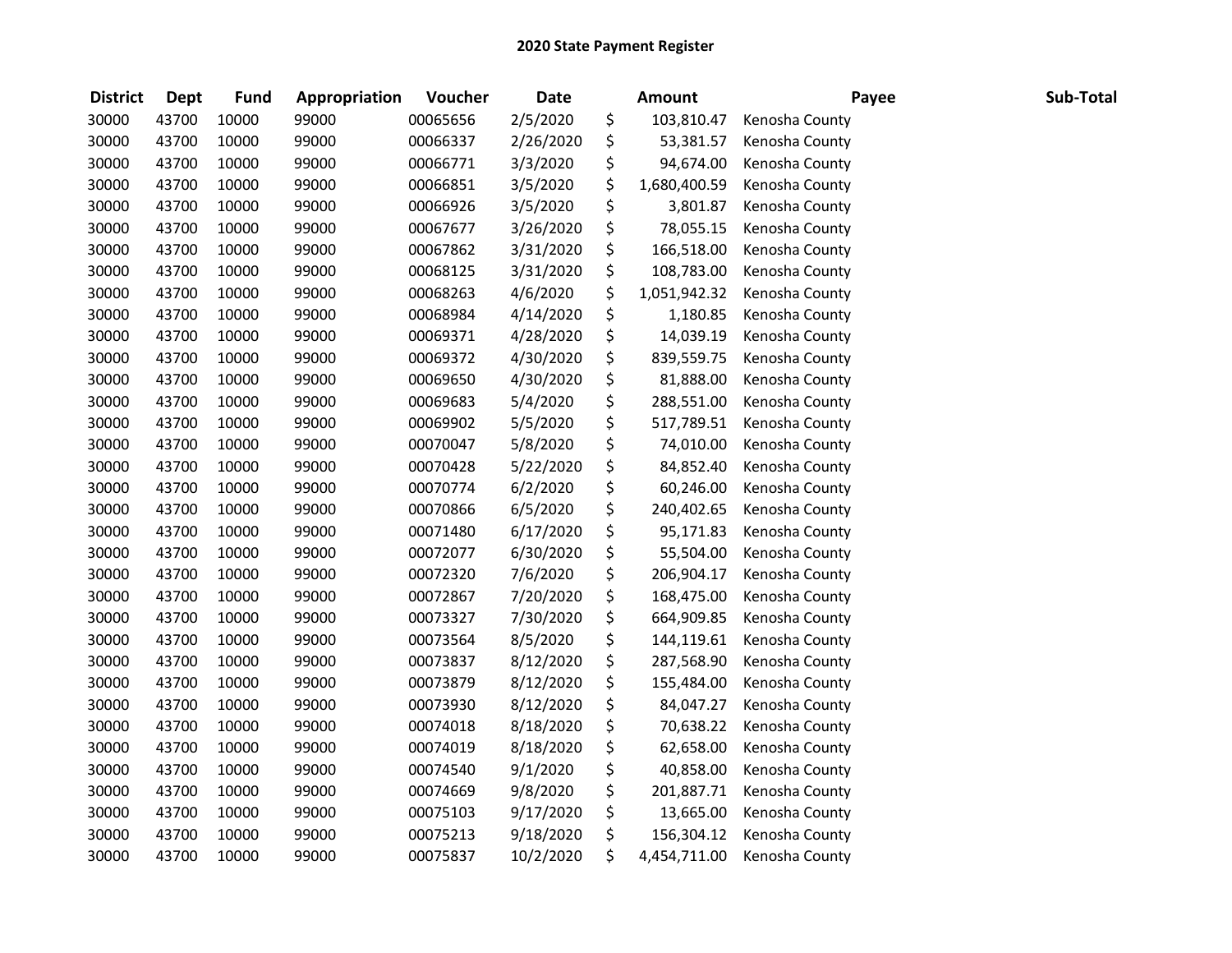| <b>District</b> | <b>Dept</b> | <b>Fund</b> | Appropriation                                                 | Voucher  | <b>Date</b> | <b>Amount</b>    | Payee          | Sub-Total           |
|-----------------|-------------|-------------|---------------------------------------------------------------|----------|-------------|------------------|----------------|---------------------|
| 30000           | 43700       | 10000       | 99000                                                         | 00075870 | 10/2/2020   | \$<br>78,562.00  | Kenosha County |                     |
| 30000           | 43700       | 10000       | 99000                                                         | 00075909 | 10/5/2020   | \$<br>174,531.77 | Kenosha County |                     |
| 30000           | 43700       | 10000       | 99000                                                         | 00076802 | 10/30/2020  | \$<br>644,073.87 | Kenosha County |                     |
| 30000           | 43700       | 10000       | 99000                                                         | 00077029 | 11/5/2020   | \$<br>181,356.82 | Kenosha County |                     |
| 30000           | 43700       | 10000       | 99000                                                         | 00077156 | 11/6/2020   | \$<br>39,594.00  | Kenosha County |                     |
| 30000           | 43700       | 10000       | 99000                                                         | 00077217 | 11/9/2020   | \$<br>127,867.00 | Kenosha County |                     |
| 30000           | 43700       | 10000       | 99000                                                         | 00077218 | 11/9/2020   | \$<br>299,754.80 | Kenosha County |                     |
| 30000           | 43700       | 10000       | 99000                                                         | 00077256 | 11/10/2020  | \$<br>31,358.00  | Kenosha County |                     |
| 30000           | 43700       | 10000       | 99000                                                         | 00077452 | 11/13/2020  | \$<br>120,417.00 | Kenosha County |                     |
| 30000           | 43700       | 10000       | 99000                                                         | 00078161 | 12/4/2020   | \$<br>69,830.00  | Kenosha County |                     |
| 30000           | 43700       | 10000       | 99000                                                         | 00078248 | 12/7/2020   | \$<br>210,982.56 | Kenosha County |                     |
| 30000           | 43700       | 10000       | 99000                                                         | 00078703 | 12/22/2020  | \$<br>55,187.00  | Kenosha County |                     |
| 30000           |             |             | Dept of Children and Families - - General Aids Total          |          |             |                  |                | \$<br>15,631,483.28 |
| 30000           |             |             | Dept of Workforce Development - - Auxiliary Services          |          |             |                  |                |                     |
| 30000           | 44500       | 10000       | 13000                                                         | 00304259 | 11/3/2020   | \$<br>200.00     | Kenosha County |                     |
| 30000           | 44500       | 10000       | 13000                                                         | 00307390 | 12/2/2020   | \$<br>150.00     | Kenosha County |                     |
| 30000           |             |             | Dept of Workforce Development - - Auxiliary Services Total    |          |             |                  |                | \$<br>350.00        |
| 30000           |             |             | Dept of Workforce Development - - Workforce Invest And Assist |          |             |                  |                |                     |
| 30000           | 44500       | 10000       | 14100                                                         | 00265712 | 1/6/2020    | \$<br>6,144.58   | Kenosha County |                     |
| 30000           | 44500       | 10000       | 14100                                                         | 00265713 | 1/6/2020    | \$<br>1,584.34   | Kenosha County |                     |
| 30000           | 44500       | 10000       | 14100                                                         | 00265714 | 1/6/2020    | \$<br>178,184.16 | Kenosha County |                     |
| 30000           | 44500       | 10000       | 14100                                                         | 00265715 | 1/6/2020    | \$<br>2,616.51   | Kenosha County |                     |
| 30000           | 44500       | 10000       | 14100                                                         | 00268886 | 1/24/2020   | \$<br>5,659.36   | Kenosha County |                     |
| 30000           | 44500       | 10000       | 14100                                                         | 00269113 | 1/27/2020   | \$<br>266.00     | Kenosha County |                     |
| 30000           | 44500       | 10000       | 14100                                                         | 00270208 | 1/31/2020   | \$<br>131,585.33 | Kenosha County |                     |
| 30000           | 44500       | 10000       | 14100                                                         | 00270209 | 1/31/2020   | \$<br>33,027.64  | Kenosha County |                     |
| 30000           | 44500       | 10000       | 14100                                                         | 00270210 | 1/31/2020   | \$<br>5,674.47   | Kenosha County |                     |
| 30000           | 44500       | 10000       | 14100                                                         | 00270211 | 1/31/2020   | \$<br>3,032.65   | Kenosha County |                     |
| 30000           | 44500       | 10000       | 14100                                                         | 00273070 | 2/19/2020   | \$<br>5,659.36   | Kenosha County |                     |
| 30000           | 44500       | 10000       | 14100                                                         | 00274682 | 2/27/2020   | \$<br>266.00     | Kenosha County |                     |
| 30000           | 44500       | 10000       | 14100                                                         | 00275314 | 3/3/2020    | \$<br>81,273.85  | Kenosha County |                     |
| 30000           | 44500       | 10000       | 14100                                                         | 00275315 | 3/3/2020    | \$<br>5,747.75   | Kenosha County |                     |
| 30000           | 44500       | 10000       | 14100                                                         | 00275316 | 3/3/2020    | \$<br>3,165.72   | Kenosha County |                     |
| 30000           | 44500       | 10000       | 14100                                                         | 00275317 | 3/3/2020    | \$<br>182,770.43 | Kenosha County |                     |
| 30000           | 44500       | 10000       | 14100                                                         | 00278527 | 3/20/2020   | \$<br>266.00     | Kenosha County |                     |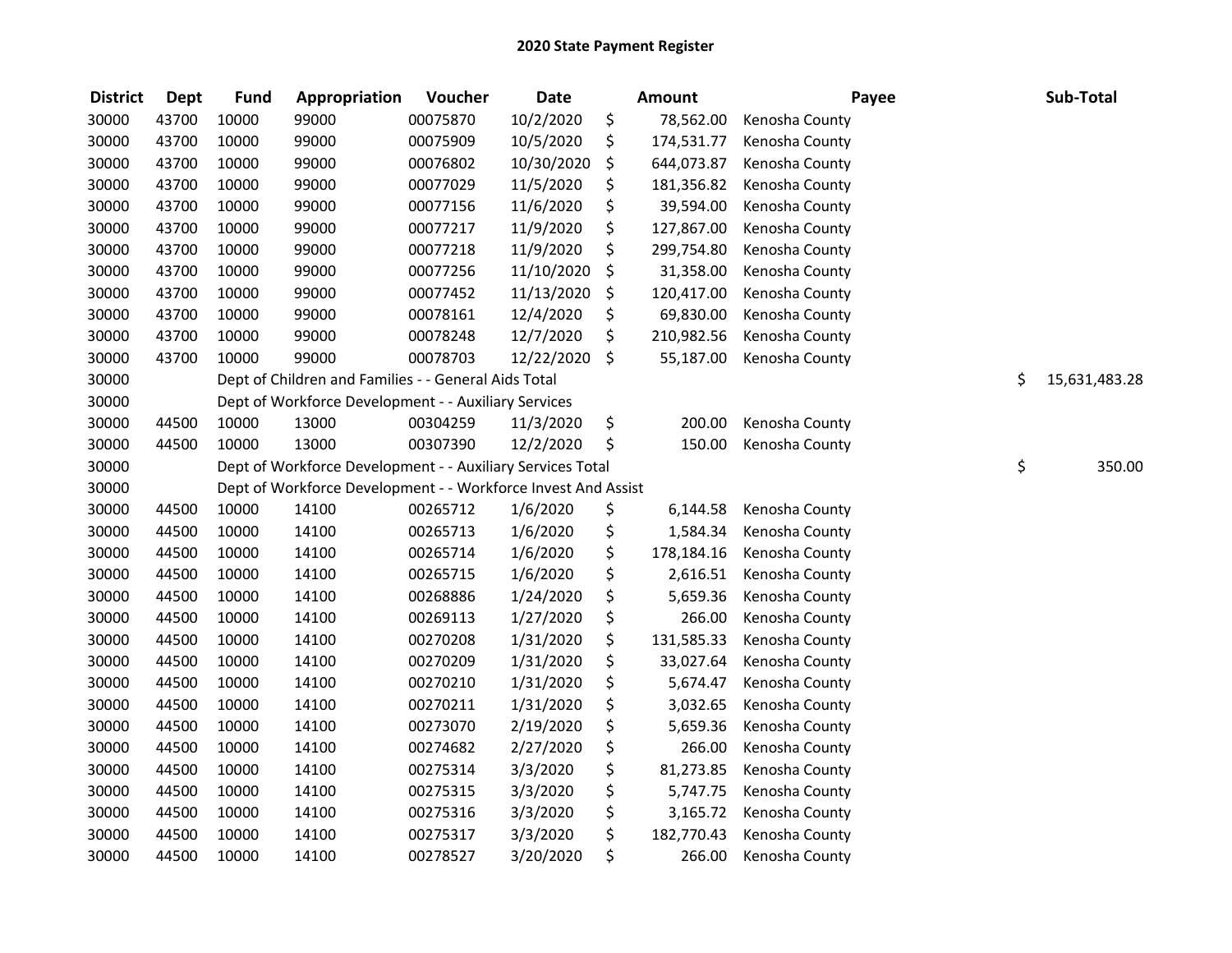| <b>District</b> | <b>Dept</b> | <b>Fund</b> | Appropriation | Voucher  | <b>Date</b> | <b>Amount</b>    | Payee          | Sub-Total |
|-----------------|-------------|-------------|---------------|----------|-------------|------------------|----------------|-----------|
| 30000           | 44500       | 10000       | 14100         | 00278534 | 3/20/2020   | \$<br>5,659.36   | Kenosha County |           |
| 30000           | 44500       | 10000       | 14100         | 00280071 | 4/1/2020    | \$<br>123,540.10 | Kenosha County |           |
| 30000           | 44500       | 10000       | 14100         | 00280072 | 4/1/2020    | \$<br>4,436.95   | Kenosha County |           |
| 30000           | 44500       | 10000       | 14100         | 00280073 | 3/31/2020   | \$<br>35,949.33  | Kenosha County |           |
| 30000           | 44500       | 10000       | 14100         | 00280074 | 3/31/2020   | \$<br>4,785.80   | Kenosha County |           |
| 30000           | 44500       | 10000       | 14100         | 00283169 | 4/23/2020   | \$<br>5,659.36   | Kenosha County |           |
| 30000           | 44500       | 10000       | 14100         | 00283796 | 4/27/2020   | \$<br>266.00     | Kenosha County |           |
| 30000           | 44500       | 10000       | 14100         | 00284222 | 5/1/2020    | \$<br>5,149.38   | Kenosha County |           |
| 30000           | 44500       | 10000       | 14100         | 00284223 | 5/1/2020    | \$<br>94,375.94  | Kenosha County |           |
| 30000           | 44500       | 10000       | 14100         | 00284224 | 5/1/2020    | \$<br>2,056.56   | Kenosha County |           |
| 30000           | 44500       | 10000       | 14100         | 00284226 | 5/1/2020    | \$<br>89,704.87  | Kenosha County |           |
| 30000           | 44500       | 10000       | 14100         | 00286057 | 5/20/2020   | \$<br>266.00     | Kenosha County |           |
| 30000           | 44500       | 10000       | 14100         | 00286071 | 5/20/2020   | \$<br>5,659.36   | Kenosha County |           |
| 30000           | 44500       | 10000       | 14100         | 00287514 | 6/5/2020    | \$<br>58,037.10  | Kenosha County |           |
| 30000           | 44500       | 10000       | 14100         | 00287515 | 6/5/2020    | \$<br>1,766.73   | Kenosha County |           |
| 30000           | 44500       | 10000       | 14100         | 00287590 | 6/8/2020    | \$<br>3,659.95   | Kenosha County |           |
| 30000           | 44500       | 10000       | 14100         | 00287607 | 6/8/2020    | \$<br>83,296.39  | Kenosha County |           |
| 30000           | 44500       | 10000       | 14100         | 00287609 | 6/8/2020    | \$<br>69,707.98  | Kenosha County |           |
| 30000           | 44500       | 10000       | 14100         | 00290057 | 7/2/2020    | \$<br>5,659.36   | Kenosha County |           |
| 30000           | 44500       | 10000       | 14100         | 00290366 | 7/6/2020    | \$<br>3,514.67   | Kenosha County |           |
| 30000           | 44500       | 10000       | 14100         | 00290367 | 7/6/2020    | \$<br>63,137.99  | Kenosha County |           |
| 30000           | 44500       | 10000       | 14100         | 00290368 | 7/6/2020    | \$<br>2,535.11   | Kenosha County |           |
| 30000           | 44500       | 10000       | 14100         | 00290369 | 7/6/2020    | \$<br>82,562.29  | Kenosha County |           |
| 30000           | 44500       | 10000       | 14100         | 00290779 | 7/8/2020    | \$<br>266.00     | Kenosha County |           |
| 30000           | 44500       | 10000       | 14100         | 00291695 | 7/17/2020   | \$<br>5,659.36   | Kenosha County |           |
| 30000           | 44500       | 10000       | 14100         | 00292025 | 7/22/2020   | \$<br>220.82     | Kenosha County |           |
| 30000           | 44500       | 10000       | 14100         | 00293459 | 8/4/2020    | \$<br>2,555.03   | Kenosha County |           |
| 30000           | 44500       | 10000       | 14100         | 00293462 | 8/4/2020    | \$<br>4,497.96   | Kenosha County |           |
| 30000           | 44500       | 10000       | 14100         | 00293463 | 8/4/2020    | \$<br>82,098.14  | Kenosha County |           |
| 30000           | 44500       | 10000       | 14100         | 00293465 | 8/3/2020    | \$<br>5,665.00   | Kenosha County |           |
| 30000           | 44500       | 10000       | 14100         | 00293467 | 8/4/2020    | \$<br>137,811.78 | Kenosha County |           |
| 30000           | 44500       | 10000       | 14100         | 00293468 | 8/3/2020    | \$<br>480.00     | Kenosha County |           |
| 30000           | 44500       | 10000       | 14100         | 00295235 | 8/21/2020   | \$<br>220.82     | Kenosha County |           |
| 30000           | 44500       | 10000       | 14100         | 00296339 | 9/1/2020    | \$<br>4,109.39   | Kenosha County |           |
| 30000           | 44500       | 10000       | 14100         | 00296340 | 9/1/2020    | \$<br>5,865.74   | Kenosha County |           |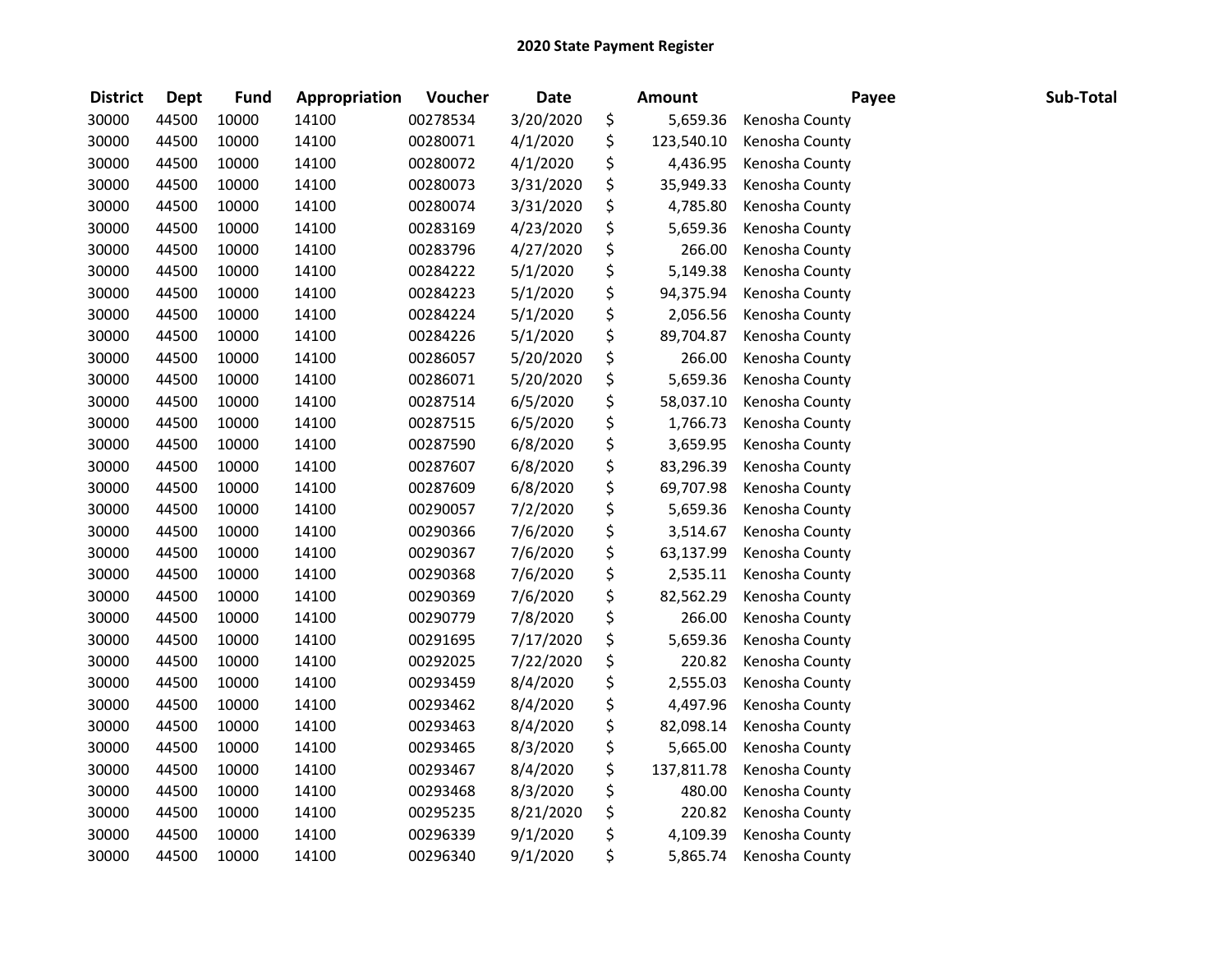| <b>District</b> | <b>Dept</b> | <b>Fund</b> | Appropriation                                                       | Voucher  | <b>Date</b> | <b>Amount</b>        | Payee          | Sub-Total          |
|-----------------|-------------|-------------|---------------------------------------------------------------------|----------|-------------|----------------------|----------------|--------------------|
| 30000           | 44500       | 10000       | 14100                                                               | 00296341 | 9/1/2020    | \$<br>5,426.68       | Kenosha County |                    |
| 30000           | 44500       | 10000       | 14100                                                               | 00296342 | 9/1/2020    | \$<br>1,628.55       | Kenosha County |                    |
| 30000           | 44500       | 10000       | 14100                                                               | 00296600 | 9/2/2020    | \$<br>5,659.36       | Kenosha County |                    |
| 30000           | 44500       | 10000       | 14100                                                               | 00297579 | 9/15/2020   | \$<br>168,006.10     | Kenosha County |                    |
| 30000           | 44500       | 10000       | 14100                                                               | 00298739 | 9/22/2020   | \$<br>220.82         | Kenosha County |                    |
| 30000           | 44500       | 10000       | 14100                                                               | 00301022 | 10/8/2020   | \$<br>2,853.70       | Kenosha County |                    |
| 30000           | 44500       | 10000       | 14100                                                               | 00301023 | 10/8/2020   | \$<br>142,716.34     | Kenosha County |                    |
| 30000           | 44500       | 10000       | 14100                                                               | 00301024 | 10/8/2020   | \$<br>935.69         | Kenosha County |                    |
| 30000           | 44500       | 10000       | 14100                                                               | 00302502 | 10/20/2020  | \$<br>220.82         | Kenosha County |                    |
| 30000           | 44500       | 10000       | 14100                                                               | 00302781 | 10/23/2020  | \$<br>$\overline{a}$ | Kenosha County |                    |
| 30000           | 44500       | 10000       | 14100                                                               | 00303567 | 10/30/2020  | \$<br>2,383.17       | Kenosha County |                    |
| 30000           | 44500       | 10000       | 14100                                                               | 00304215 | 11/3/2020   | \$<br>11,718.40      | Kenosha County |                    |
| 30000           | 44500       | 10000       | 14100                                                               | 00304216 | 11/3/2020   | \$<br>3,500.78       | Kenosha County |                    |
| 30000           | 44500       | 10000       | 14100                                                               | 00304218 | 11/4/2020   | \$<br>150,022.04     | Kenosha County |                    |
| 30000           | 44500       | 10000       | 14100                                                               | 00304219 | 11/4/2020   | \$<br>1,487.68       | Kenosha County |                    |
| 30000           | 44500       | 10000       | 14100                                                               | 00305897 | 11/19/2020  | \$<br>220.82         | Kenosha County |                    |
| 30000           | 44500       | 10000       | 14100                                                               | 00308981 | 12/17/2020  | \$<br>220.82         | Kenosha County |                    |
| 30000           | 44500       | 10000       | 14100                                                               | 00309647 | 12/22/2020  | \$<br>5,490.85       | Kenosha County |                    |
| 30000           | 44500       | 10000       | 14100                                                               | 00309737 | 12/24/2020  | \$<br>201,167.28     | Kenosha County |                    |
| 30000           | 44500       | 10000       | 14100                                                               | 00309738 | 12/24/2020  | \$<br>6,024.40       | Kenosha County |                    |
| 30000           | 44500       | 10000       | 14100                                                               | 00309739 | 12/23/2020  | \$<br>7,118.71       | Kenosha County |                    |
| 30000           | 44500       | 10000       | 14100                                                               | 00309740 | 12/24/2020  | \$<br>4,241.27       | Kenosha County |                    |
| 30000           |             |             | Dept of Workforce Development - - Workforce Invest And Assist Total |          |             |                      |                | \$<br>2,369,025.05 |
| 30000           |             |             | Dept of Workforce Development - - Ui Admin Fed                      |          |             |                      |                |                    |
| 30000           | 44500       | 10000       | 15100                                                               | 00267633 | 1/14/2020   | \$<br>225.00         | Kenosha County |                    |
| 30000           | 44500       | 10000       | 15100                                                               | 00270875 | 2/4/2020    | \$<br>165.00         | Kenosha County |                    |
| 30000           | 44500       | 10000       | 15100                                                               | 00274522 | 2/27/2020   | \$<br>40.00          | Kenosha County |                    |
| 30000           | 44500       | 10000       | 15100                                                               | 00275605 | 3/3/2020    | \$<br>225.00         | Kenosha County |                    |
| 30000           | 44500       | 10000       | 15100                                                               | 00280589 | 4/2/2020    | \$<br>250.00         | Kenosha County |                    |
| 30000           | 44500       | 10000       | 15100                                                               | 00284484 | 5/4/2020    | \$<br>195.00         | Kenosha County |                    |
| 30000           | 44500       | 10000       | 15100                                                               | 00287334 | 6/2/2020    | \$<br>95.00          | Kenosha County |                    |
| 30000           | 44500       | 10000       | 15100                                                               | 00290154 | 7/2/2020    | \$<br>160.00         | Kenosha County |                    |
| 30000           | 44500       | 10000       | 15100                                                               | 00293593 | 8/4/2020    | \$<br>145.00         | Kenosha County |                    |
| 30000           | 44500       | 10000       | 15100                                                               | 00296627 | 9/2/2020    | \$<br>150.00         | Kenosha County |                    |
| 30000           | 44500       | 10000       | 15100                                                               | 00300298 | 10/2/2020   | \$<br>130.00         | Kenosha County |                    |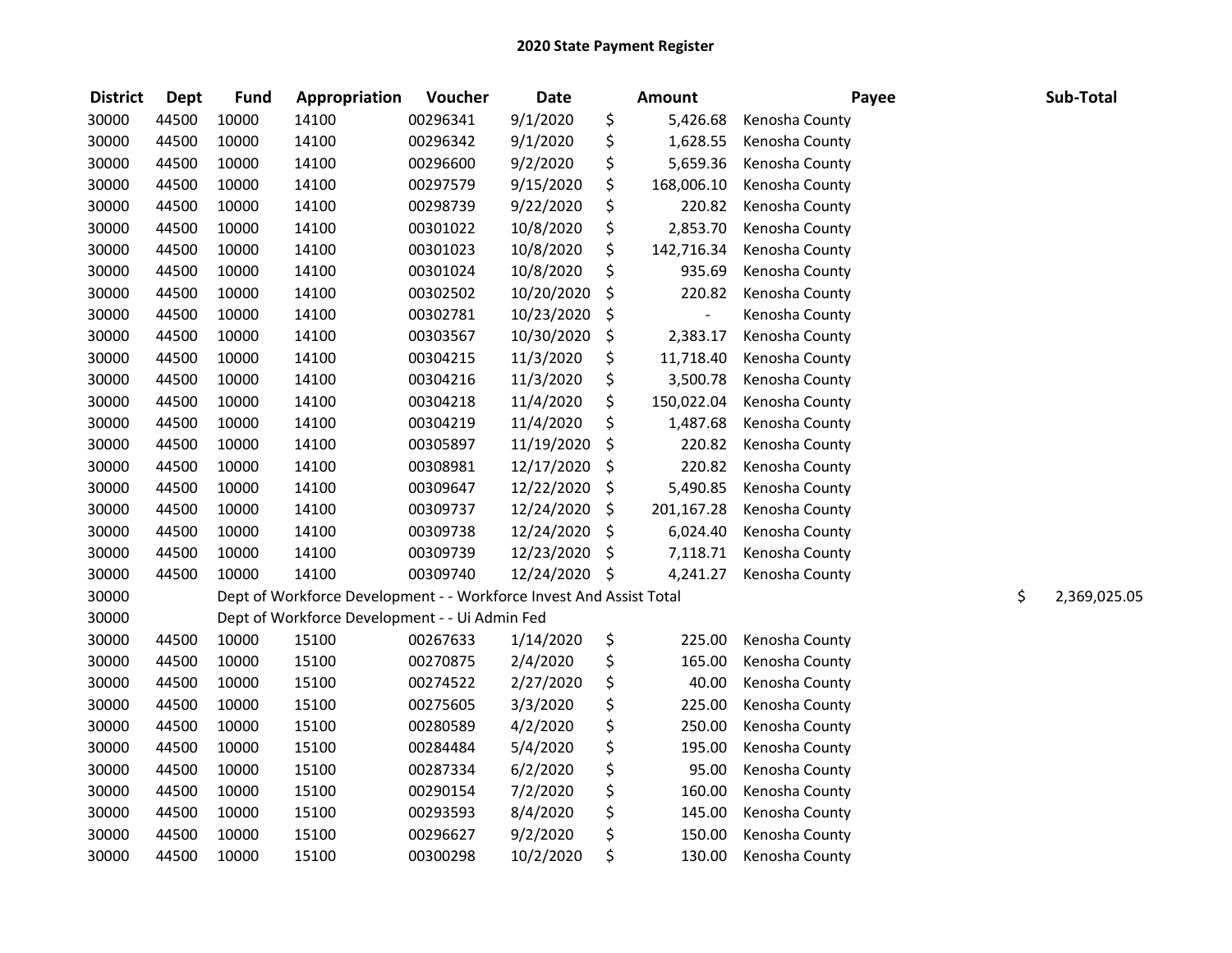| <b>District</b> | <b>Dept</b> | <b>Fund</b> | Appropriation                                                         | Voucher  | <b>Date</b> |    | Amount   | Payee          | Sub-Total       |
|-----------------|-------------|-------------|-----------------------------------------------------------------------|----------|-------------|----|----------|----------------|-----------------|
| 30000           |             |             | Dept of Workforce Development - - Ui Admin Fed Total                  |          |             |    |          |                | \$<br>1,780.00  |
| 30000           |             |             | Dept of Workforce Development - - Title Ib Operations Federal         |          |             |    |          |                |                 |
| 30000           | 44500       | 10000       | 54100                                                                 | 00268886 | 1/24/2020   | \$ | 3,578.49 | Kenosha County |                 |
| 30000           | 44500       | 10000       | 54100                                                                 | 00269113 | 1/27/2020   | \$ | 266.00   | Kenosha County |                 |
| 30000           | 44500       | 10000       | 54100                                                                 | 00273070 | 2/19/2020   | \$ | 3,578.49 | Kenosha County |                 |
| 30000           | 44500       | 10000       | 54100                                                                 | 00274682 | 2/27/2020   | \$ | 266.00   | Kenosha County |                 |
| 30000           | 44500       | 10000       | 54100                                                                 | 00278527 | 3/20/2020   | \$ | 266.00   | Kenosha County |                 |
| 30000           | 44500       | 10000       | 54100                                                                 | 00278534 | 3/20/2020   | \$ | 3,578.49 | Kenosha County |                 |
| 30000           | 44500       | 10000       | 54100                                                                 | 00283169 | 4/23/2020   | \$ | 3,578.49 | Kenosha County |                 |
| 30000           | 44500       | 10000       | 54100                                                                 | 00283796 | 4/27/2020   | \$ | 266.00   | Kenosha County |                 |
| 30000           | 44500       | 10000       | 54100                                                                 | 00286057 | 5/20/2020   | \$ | 266.00   | Kenosha County |                 |
| 30000           | 44500       | 10000       | 54100                                                                 | 00286071 | 5/20/2020   | \$ | 3,578.49 | Kenosha County |                 |
| 30000           | 44500       | 10000       | 54100                                                                 | 00290057 | 7/2/2020    | \$ | 3,578.49 | Kenosha County |                 |
| 30000           | 44500       | 10000       | 54100                                                                 | 00290779 | 7/8/2020    | \$ | 266.00   | Kenosha County |                 |
| 30000           | 44500       | 10000       | 54100                                                                 | 00291695 | 7/17/2020   | \$ | 3,578.49 | Kenosha County |                 |
| 30000           | 44500       | 10000       | 54100                                                                 | 00292025 | 7/22/2020   | \$ | 176.68   | Kenosha County |                 |
| 30000           | 44500       | 10000       | 54100                                                                 | 00295235 | 8/21/2020   | \$ | 176.68   | Kenosha County |                 |
| 30000           | 44500       | 10000       | 54100                                                                 | 00296600 | 9/2/2020    | \$ | 3,578.49 | Kenosha County |                 |
| 30000           | 44500       | 10000       | 54100                                                                 | 00298739 | 9/22/2020   | \$ | 176.68   | Kenosha County |                 |
| 30000           | 44500       | 10000       | 54100                                                                 | 00302502 | 10/20/2020  | \$ | 176.68   | Kenosha County |                 |
| 30000           | 44500       | 10000       | 54100                                                                 | 00305897 | 11/19/2020  | \$ | 176.68   | Kenosha County |                 |
| 30000           | 44500       | 10000       | 54100                                                                 | 00308981 | 12/17/2020  | \$ | 176.68   | Kenosha County |                 |
| 30000           |             |             | Dept of Workforce Development - - Title Ib Operations Federal Total   |          |             |    |          |                | \$<br>31,284.00 |
| 30000           |             |             | Dept of Workforce Development - - Wc Ops Uninsured Emplyr Admin       |          |             |    |          |                |                 |
| 30000           | 44500       | 22700       | 17700                                                                 | 00281278 | 4/8/2020    | Ş  | 130.00   | Kenosha County |                 |
| 30000           | 44500       | 22700       | 17700                                                                 | 00288612 | 6/17/2020   | \$ | 70.00    | Kenosha County |                 |
| 30000           | 44500       | 22700       | 17700                                                                 | 00288614 | 6/17/2020   | \$ | 10.00    | Kenosha County |                 |
| 30000           | 44500       | 22700       | 17700                                                                 | 00296781 | 9/2/2020    | \$ | 20.00    | Kenosha County |                 |
| 30000           | 44500       | 22700       | 17700                                                                 | 00296807 | 9/3/2020    | \$ | 150.00   | Kenosha County |                 |
| 30000           | 44500       | 22700       | 17700                                                                 | 00296817 | 9/3/2020    | \$ | 5.00     | Kenosha County |                 |
| 30000           |             |             | Dept of Workforce Development - - Wc Ops Uninsured Emplyr Admin Total |          |             |    |          |                | \$<br>385.00    |
| 30000           |             |             | Department of Justice - - Officer Training Reimbursement              |          |             |    |          |                |                 |
| 30000           | 45500       | 10000       | 20200                                                                 | 00088085 | 9/10/2020   | \$ | 2,167.44 | Kenosha County |                 |
| 30000           |             |             | Department of Justice - - Officer Training Reimbursement Total        |          |             |    |          |                | \$<br>2,167.44  |
| 30000           |             |             | Department of Justice - - Crime Laboratories, Dna                     |          |             |    |          |                |                 |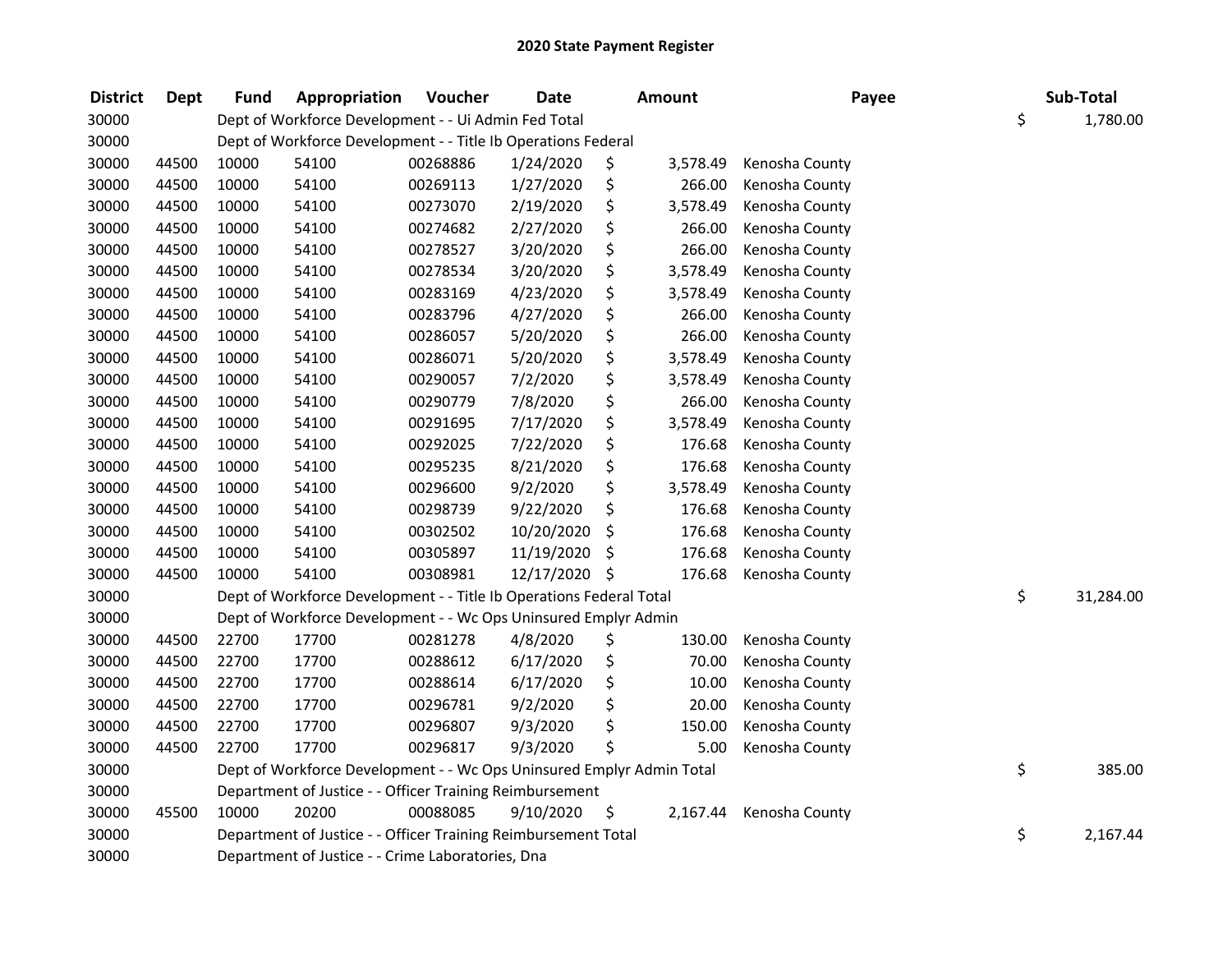| <b>District</b> | <b>Dept</b> | <b>Fund</b> | Appropriation                                                 | Voucher  | <b>Date</b> | Amount          | Payee          | Sub-Total       |
|-----------------|-------------|-------------|---------------------------------------------------------------|----------|-------------|-----------------|----------------|-----------------|
| 30000           | 45500       | 10000       | 22100                                                         | 00085834 | 7/16/2020   | \$<br>5,650.00  | Kenosha County |                 |
| 30000           |             |             | Department of Justice - - Crime Laboratories, Dna Total       |          |             |                 |                | \$<br>5,650.00  |
| 30000           |             |             | Department of Justice - - Law Enforcement Train, Local        |          |             |                 |                |                 |
| 30000           | 45500       | 10000       | 23100                                                         | 00091536 | 12/4/2020   | \$<br>160.00    | Kenosha County |                 |
| 30000           | 45500       | 10000       | 23100                                                         | 00091537 | 12/7/2020   | \$<br>43,200.00 | Kenosha County |                 |
| 30000           |             |             | Department of Justice - - Law Enforcement Train, Local Total  |          |             |                 |                | \$<br>43,360.00 |
| 30000           |             |             | Department of Justice - - Inter And Intra-Agency Assist       |          |             |                 |                |                 |
| 30000           | 45500       | 10000       | 23300                                                         | 00084483 | 6/10/2020   | \$<br>4,976.21  | Kenosha County |                 |
| 30000           | 45500       | 10000       | 23300                                                         | 00086917 | 8/7/2020    | \$<br>1,523.82  | Kenosha County |                 |
| 30000           | 45500       | 10000       | 23300                                                         | 00089165 | 10/13/2020  | \$<br>1,574.97  | Kenosha County |                 |
| 30000           |             |             | Department of Justice - - Inter And Intra-Agency Assist Total |          |             |                 |                | \$<br>8,075.00  |
| 30000           |             |             | Department of Justice - - Federal Aid, State Operations       |          |             |                 |                |                 |
| 30000           | 45500       | 10000       | 24100                                                         | 00077659 | 1/9/2020    | \$<br>6,406.90  | Kenosha County |                 |
| 30000           | 45500       | 10000       | 24100                                                         | 00079806 | 2/11/2020   | \$<br>710.20    | Kenosha County |                 |
| 30000           | 45500       | 10000       | 24100                                                         | 00084668 | 6/15/2020   | \$<br>1,091.00  | Kenosha County |                 |
| 30000           | 45500       | 10000       | 24100                                                         | 00087480 | 9/1/2020    | \$<br>9,193.42  | Kenosha County |                 |
| 30000           | 45500       | 10000       | 24100                                                         | 00090619 | 11/18/2020  | \$<br>2,959.00  | Kenosha County |                 |
| 30000           |             |             | Department of Justice - - Federal Aid, State Operations Total |          |             |                 |                | \$<br>20,360.52 |
| 30000           |             |             | Department of Justice - - Federal Aid, Local Assistance       |          |             |                 |                |                 |
| 30000           | 45500       | 10000       | 25100                                                         | 00089469 | 10/27/2020  | \$<br>3,928.64  | Kenosha County |                 |
| 30000           | 45500       | 10000       | 25100                                                         | 00090264 | 11/13/2020  | \$<br>17,400.00 | Kenosha County |                 |
| 30000           | 45500       | 10000       | 25100                                                         | 00090995 | 11/24/2020  | \$<br>7,250.00  | Kenosha County |                 |
| 30000           |             |             | Department of Justice - - Federal Aid, Local Assistance Total |          |             |                 |                | \$<br>28,578.64 |
| 30000           |             |             | Department of Justice - - Alt Prosecution Alcohol Drugs       |          |             |                 |                |                 |
| 30000           | 45500       | 10000       | 27100                                                         | 00080306 | 2/27/2020   | \$<br>24,228.00 | Kenosha County |                 |
| 30000           | 45500       | 10000       | 27100                                                         | 00083353 | 5/14/2020   | \$<br>27,146.00 | Kenosha County |                 |
| 30000           | 45500       | 10000       | 27100                                                         | 00086464 | 7/27/2020   | \$<br>19,499.00 | Kenosha County |                 |
| 30000           | 45500       | 10000       | 27100                                                         | 00089674 | 11/4/2020   | \$<br>22,651.00 | Kenosha County |                 |
| 30000           |             |             | Department of Justice - - Alt Prosecution Alcohol Drugs Total |          |             |                 |                | \$<br>93,524.00 |
| 30000           |             |             | Department of Justice - - Youth Diversion Program             |          |             |                 |                |                 |
| 30000           | 45500       | 10000       | 27800                                                         | 00079175 | 2/3/2020    | \$<br>34,329.00 | Kenosha County |                 |
| 30000           | 45500       | 10000       | 27800                                                         | 00082494 | 4/20/2020   | \$<br>29,195.00 | Kenosha County |                 |
| 30000           | 45500       | 10000       | 27800                                                         | 00087024 | 8/11/2020   | \$<br>7,535.00  | Kenosha County |                 |
| 30000           | 45500       | 10000       | 27800                                                         | 00089421 | 10/21/2020  | \$<br>23,276.00 | Kenosha County |                 |
| 30000           |             |             | Department of Justice - - Youth Diversion Program Total       |          |             |                 |                | \$<br>94,335.00 |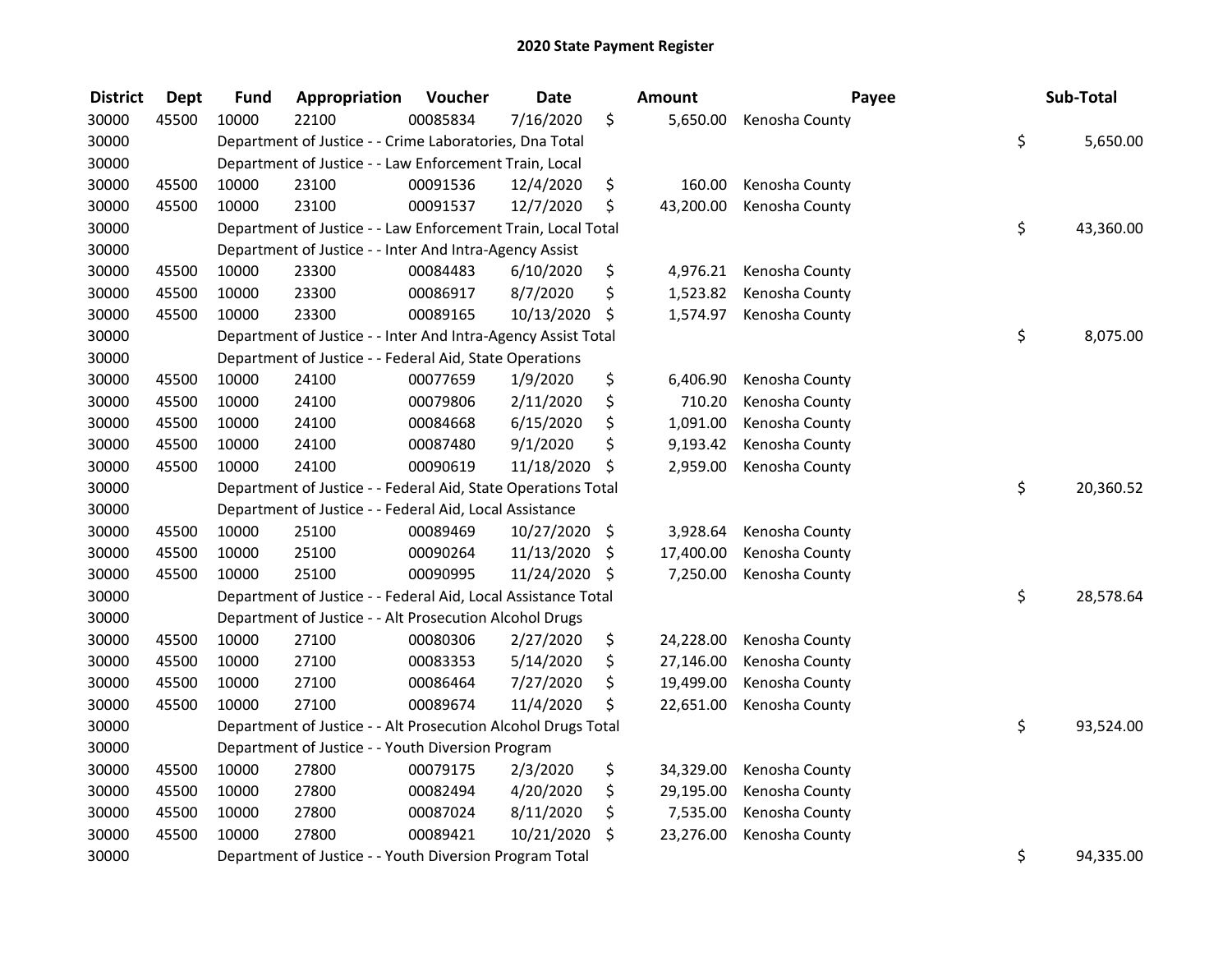| <b>District</b> | <b>Dept</b> | <b>Fund</b> | Appropriation                                                          | Voucher  | <b>Date</b> |     | <b>Amount</b> | Payee          | Sub-Total          |
|-----------------|-------------|-------------|------------------------------------------------------------------------|----------|-------------|-----|---------------|----------------|--------------------|
| 30000           |             |             | Department of Justice - - Crime Victim Witness Assist                  |          |             |     |               |                |                    |
| 30000           | 45500       | 10000       | 53200                                                                  | 00080484 | 2/26/2020   | \$  | 117,607.03    | Kenosha County |                    |
| 30000           | 45500       | 10000       | 53200                                                                  | 00086031 | 7/17/2020   | \$  | 111,596.59    | Kenosha County |                    |
| 30000           |             |             | Department of Justice - - Crime Victim Witness Assist Total            |          |             |     |               |                | \$<br>229,203.62   |
| 30000           |             |             | Department of Military Affairs - - Disaster Recovery Aid               |          |             |     |               |                |                    |
| 30000           | 46500       | 10000       | 30500                                                                  | 00075289 | 3/13/2020   | \$  | 61,344.11     | Kenosha County |                    |
| 30000           | 46500       | 10000       | 30500                                                                  | 00081346 | 8/7/2020    | \$  | 26,994.28     | Kenosha County |                    |
| 30000           | 46500       | 10000       | 30500                                                                  | 00082057 | 8/26/2020   | \$  | 43,916.26     | Kenosha County |                    |
| 30000           |             |             | Department of Military Affairs - - Disaster Recovery Aid Total         |          |             |     |               |                | \$<br>132,254.65   |
| 30000           |             |             | Department of Military Affairs - - Emergency Response Equipment        |          |             |     |               |                |                    |
| 30000           | 46500       | 10000       | 30800                                                                  | 00071984 | 1/16/2020   | \$  | 5,426.00      | Kenosha County |                    |
| 30000           |             |             | Department of Military Affairs - - Emergency Response Equipment Total  |          |             |     |               |                | \$<br>5,426.00     |
| 30000           |             |             | Department of Military Affairs - - Local Emer Planning Grants          |          |             |     |               |                |                    |
| 30000           | 46500       | 10000       | 33700                                                                  | 00074500 | 2/24/2020   | \$. | 19,258.21     | Kenosha County |                    |
| 30000           |             |             | Department of Military Affairs - - Local Emer Planning Grants Total    |          |             |     |               |                | \$<br>19,258.21    |
| 30000           |             |             | Department of Military Affairs - - Federal Aid, Local Assistance       |          |             |     |               |                |                    |
| 30000           | 46500       | 10000       | 34200                                                                  | 00073114 | 1/29/2020   | \$  | 86,418.95     | Kenosha County |                    |
| 30000           | 46500       | 10000       | 34200                                                                  | 00075289 | 3/13/2020   | \$  | 10,224.02     | Kenosha County |                    |
| 30000           | 46500       | 10000       | 34200                                                                  | 00081346 | 8/7/2020    | \$  | 161,965.68    | Kenosha County |                    |
| 30000           | 46500       | 10000       | 34200                                                                  | 00082057 | 8/26/2020   | \$  | 263,497.58    | Kenosha County |                    |
| 30000           | 46500       | 10000       | 34200                                                                  | 00083098 | 9/18/2020   | \$  | 180.92        | Kenosha County |                    |
| 30000           |             |             | Department of Military Affairs - - Federal Aid, Local Assistance Total |          |             |     |               |                | \$<br>522,287.15   |
| 30000           |             |             | Department of Veterans Affairs - - County Grants                       |          |             |     |               |                |                    |
| 30000           | 48500       | 58200       | 26700                                                                  | 00077459 | 2/24/2020   | \$  | 13,000.00     | Kenosha County |                    |
| 30000           |             |             | Department of Veterans Affairs - - County Grants Total                 |          |             |     |               |                | \$<br>13,000.00    |
| 30000           |             |             | Department of Administration - - Federal Aid                           |          |             |     |               |                |                    |
| 30000           | 50500       | 10000       | 14200                                                                  | 00117247 | 2/12/2020   | \$  | 20,276.50     | Kenosha County |                    |
| 30000           | 50500       | 10000       | 14200                                                                  | 00125932 | 7/27/2020   | \$  | 9,723.50      | Kenosha County |                    |
| 30000           | 50500       | 10000       | 14200                                                                  | 00126652 | 8/12/2020   | \$  | 344,849.97    | Kenosha County |                    |
| 30000           | 50500       | 10000       | 14200                                                                  | 00129941 | 10/2/2020   | \$  | 717,136.77    | Kenosha County |                    |
| 30000           | 50500       | 10000       | 14200                                                                  | 00132166 | 11/13/2020  | \$  | 461,071.39    | Kenosha County |                    |
| 30000           | 50500       | 10000       | 14200                                                                  | 00134620 | 12/10/2020  | \$  | 1,407,579.07  | Kenosha County |                    |
| 30000           | 50500       | 10000       | 14200                                                                  | 00136320 | 12/17/2020  | \$  | 293,448.46    | Kenosha County |                    |
| 30000           |             |             | Department of Administration - - Federal Aid Total                     |          |             |     |               |                | \$<br>3,254,085.66 |
| 30000           |             |             | Department of Administration - - Federal Aid, Local Assistance         |          |             |     |               |                |                    |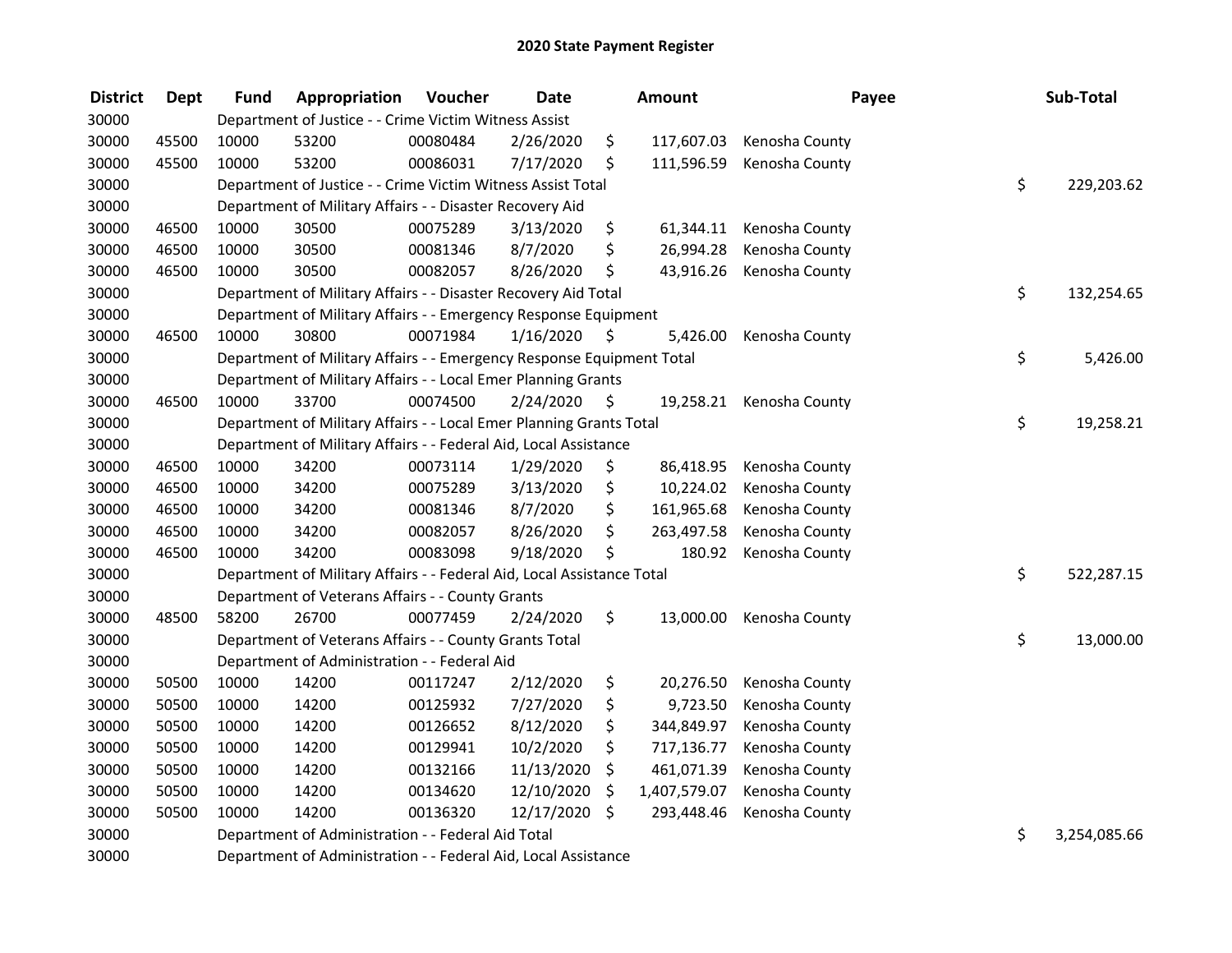| <b>District</b> | <b>Dept</b> | <b>Fund</b> | Appropriation                                                         | Voucher  | <b>Date</b>   |                     | <b>Amount</b> | Payee                                                                                                   | Sub-Total        |
|-----------------|-------------|-------------|-----------------------------------------------------------------------|----------|---------------|---------------------|---------------|---------------------------------------------------------------------------------------------------------|------------------|
| 30000           | 50500       | 10000       | 15500                                                                 | 00116681 | 1/29/2020     | \$                  | 29,035.00     | Kenosha County                                                                                          |                  |
| 30000           | 50500       | 10000       | 15500                                                                 | 00118371 | 3/2/2020      | \$                  | 18,787.00     | Kenosha County                                                                                          |                  |
| 30000           | 50500       | 10000       | 15500                                                                 | 00120250 | 3/31/2020     | \$                  | 6,436.00      | Kenosha County                                                                                          |                  |
| 30000           | 50500       | 10000       | 15500                                                                 | 00121825 | 4/29/2020     | \$                  | 6,445.00      | Kenosha County                                                                                          |                  |
| 30000           | 50500       | 10000       | 15500                                                                 | 00123100 | 5/29/2020     | \$                  | 6,000.00      | Kenosha County                                                                                          |                  |
| 30000           | 50500       | 10000       | 15500                                                                 | 00124746 | 6/30/2020     | \$                  | 16,614.00     | Kenosha County                                                                                          |                  |
| 30000           | 50500       | 10000       | 15500                                                                 | 00126090 | 7/29/2020     | \$                  | 3,882.00      | Kenosha County                                                                                          |                  |
| 30000           |             |             | Department of Administration - - Federal Aid, Local Assistance Total  |          |               |                     |               |                                                                                                         | \$<br>87,199.00  |
| 30000           |             |             | Department of Administration - - Low-Income Assistance Grants         |          |               |                     |               |                                                                                                         |                  |
| 30000           | 50500       | 23500       | 37100                                                                 | 00116681 | 1/29/2020     | \$                  | 2,055.00      | Kenosha County                                                                                          |                  |
| 30000           | 50500       | 23500       | 37100                                                                 | 00118371 | 3/2/2020      | \$                  | 11,876.00     | Kenosha County                                                                                          |                  |
| 30000           | 50500       | 23500       | 37100                                                                 | 00120250 | 3/31/2020     | \$                  | 19,681.00     | Kenosha County                                                                                          |                  |
| 30000           | 50500       | 23500       | 37100                                                                 | 00121825 | 4/29/2020     | \$                  | 20,259.00     | Kenosha County                                                                                          |                  |
| 30000           | 50500       | 23500       | 37100                                                                 | 00123100 | 5/29/2020     | \$                  | 14,000.00     | Kenosha County                                                                                          |                  |
| 30000           | 50500       | 23500       | 37100                                                                 | 00124746 | 6/30/2020     | \$                  | 21,716.00     | Kenosha County                                                                                          |                  |
| 30000           | 50500       | 23500       | 37100                                                                 | 00126090 | 7/29/2020     | \$                  | 27,682.00     | Kenosha County                                                                                          |                  |
| 30000           | 50500       | 23500       | 37100                                                                 | 00127882 | 8/31/2020     | \$                  | 32,634.00     | Kenosha County                                                                                          |                  |
| 30000           | 50500       | 23500       | 37100                                                                 | 00131671 | 10/29/2020    | \$                  | 68,160.00     | Kenosha County                                                                                          |                  |
| 30000           | 50500       | 23500       | 37100                                                                 | 00133576 | 12/1/2020     | \$                  | 971.00        | Kenosha County                                                                                          |                  |
| 30000           |             |             | Department of Administration - - Low-Income Assistance Grants Total   |          |               |                     |               |                                                                                                         | \$<br>219,034.00 |
| 30000           |             |             | Department of Administration - - Land Information Program; Loca       |          |               |                     |               |                                                                                                         |                  |
| 30000           | 50500       | 26900       | 17300                                                                 | 00117254 | 2/7/2020      | \$                  | 25,000.00     | Kenosha County                                                                                          |                  |
| 30000           | 50500       | 26900       | 17300                                                                 | 00117313 | 2/13/2020     | \$                  | 1,000.00      | Kenosha County                                                                                          |                  |
| 30000           | 50500       | 26900       | 17300                                                                 | 00123233 | 6/2/2020      | \$                  | 20,000.00     | Kenosha County                                                                                          |                  |
| 30000           |             |             | Department of Administration - - Land Information Program; Loca Total |          |               |                     |               |                                                                                                         | \$<br>46,000.00  |
| 30000           |             |             | Elections Commission - - 2018 Hava Election Security                  |          |               |                     |               |                                                                                                         |                  |
| 30000           | 51000       | 22000       | 18200                                                                 | 00004225 | 8/18/2020     | \$                  | 73,397.30     | Kenosha County                                                                                          |                  |
| 30000           | 51000       | 22000       | 18200                                                                 | 00004966 | 12/14/2020 \$ |                     | 9,425.23      | Kenosha County                                                                                          |                  |
| 30000           |             |             | Elections Commission - - 2018 Hava Election Security Total            |          |               |                     |               |                                                                                                         | \$<br>82,822.53  |
| 30000           |             |             |                                                                       |          |               |                     |               | Public Defender Board - - Transcript, Discovery and Records Provided to the Public Defender Board       |                  |
| 30000           | 55000       | 10000       | 10600                                                                 | 00255951 | 7/15/2020     | $\ddot{\bm{\zeta}}$ |               | 55.80 Kenosha County                                                                                    |                  |
| 30000           |             |             |                                                                       |          |               |                     |               | Public Defender Board - - Transcript, Discovery and Records Provided to the Public Defender Board Total | \$<br>55.80      |
| 30000           |             |             | Department of Revenue - - Warrants and Satisfactions                  |          |               |                     |               |                                                                                                         |                  |
| 30000           | 56600       | 10000       | 10100                                                                 | 00155768 | 1/31/2020     | \$                  | 210.50        | Kenosha County                                                                                          |                  |
| 30000           | 56600       | 10000       | 10100                                                                 | 00158986 | 2/14/2020     | \$                  | 210.50        | Kenosha County                                                                                          |                  |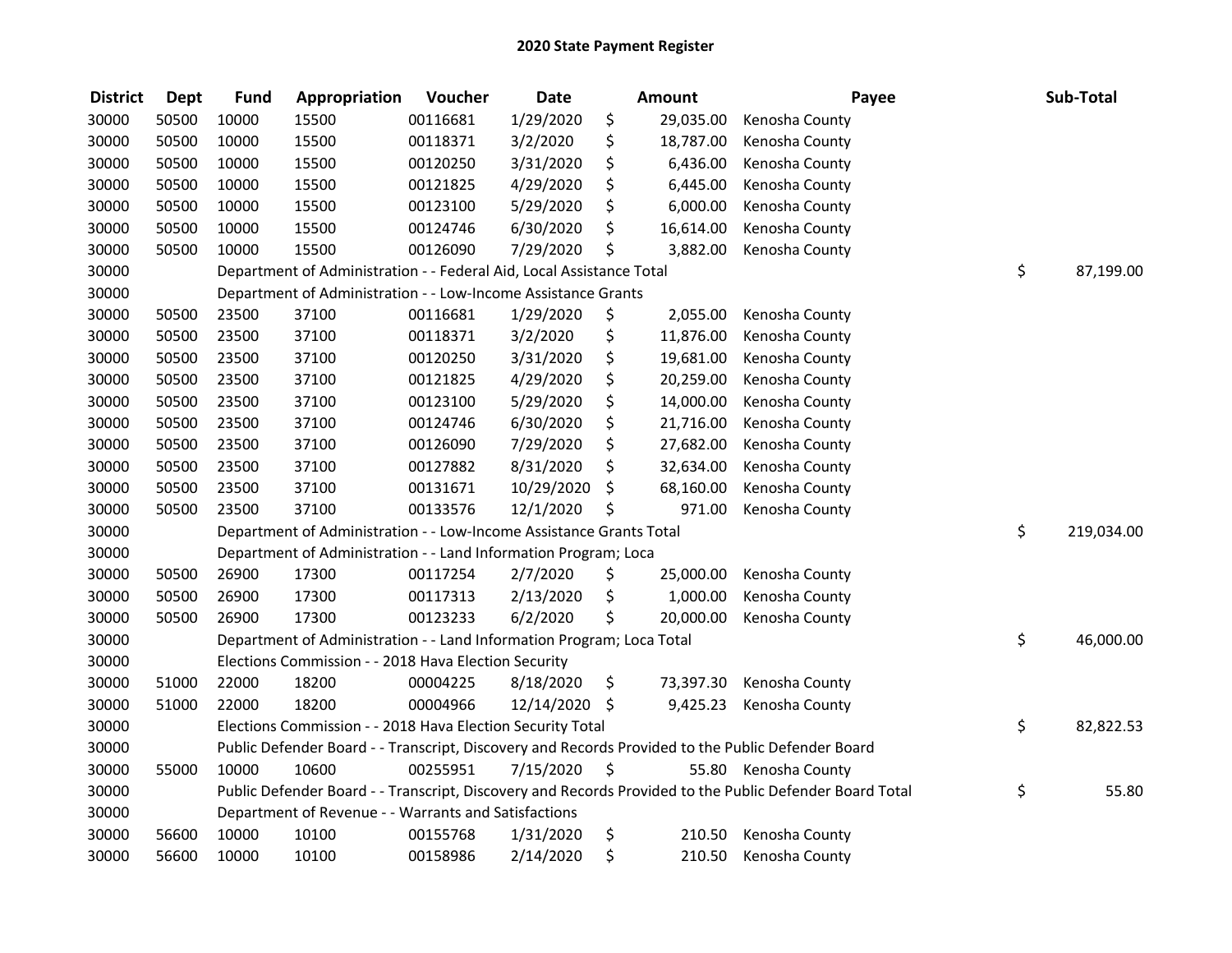| <b>District</b> | <b>Dept</b> | <b>Fund</b> | Appropriation                                              | Voucher  | <b>Date</b>   | <b>Amount</b>    | Payee          | Sub-Total        |
|-----------------|-------------|-------------|------------------------------------------------------------|----------|---------------|------------------|----------------|------------------|
| 30000           | 56600       | 10000       | 10100                                                      | 00160061 | 3/11/2020     | \$<br>210.50     | Kenosha County |                  |
| 30000           | 56600       | 10000       | 10100                                                      | 00163302 | 3/26/2020     | \$<br>210.50     | Kenosha County |                  |
| 30000           | 56600       | 10000       | 10100                                                      | 00163371 | 3/27/2020     | \$<br>210.50     | Kenosha County |                  |
| 30000           | 56600       | 10000       | 10100                                                      | 00164385 | 4/9/2020      | \$<br>210.50     | Kenosha County |                  |
| 30000           | 56600       | 10000       | 10100                                                      | 00164386 | 4/9/2020      | \$<br>210.50     | Kenosha County |                  |
| 30000           | 56600       | 10000       | 10100                                                      | 00164401 | 3/27/2020     | \$<br>40.00      | Kenosha County |                  |
| 30000           | 56600       | 10000       | 10100                                                      | 00165869 | 4/17/2020     | \$<br>40.00      | Kenosha County |                  |
| 30000           | 56600       | 10000       | 10100                                                      | 00171019 | 6/4/2020      | \$<br>210.50     | Kenosha County |                  |
| 30000           | 56600       | 10000       | 10100                                                      | 00173388 | 6/26/2020     | \$<br>210.50     | Kenosha County |                  |
| 30000           | 56600       | 10000       | 10100                                                      | 00174053 | 7/2/2020      | \$<br>210.50     | Kenosha County |                  |
| 30000           | 56600       | 10000       | 10100                                                      | 00174934 | 7/22/2020     | \$<br>210.50     | Kenosha County |                  |
| 30000           | 56600       | 10000       | 10100                                                      | 00175105 | 7/24/2020     | \$<br>210.50     | Kenosha County |                  |
| 30000           | 56600       | 10000       | 10100                                                      | 00177935 | 8/21/2020     | \$<br>210.50     | Kenosha County |                  |
| 30000           | 56600       | 10000       | 10100                                                      | 00179687 | 9/11/2020     | \$<br>210.50     | Kenosha County |                  |
| 30000           | 56600       | 10000       | 10100                                                      | 00181676 | 10/14/2020    | \$<br>92.50      | Kenosha County |                  |
| 30000           |             |             | Department of Revenue - - Warrants and Satisfactions Total |          |               |                  |                | \$<br>3,119.50   |
| 30000           |             |             | Circuit Courts - - Circuit Court Costs                     |          |               |                  |                |                  |
| 30000           | 62500       | 10000       | 10500                                                      | 00001764 | 1/17/2020     | \$<br>323,079.00 | Kenosha County |                  |
| 30000           | 62500       | 10000       | 10500                                                      | 00001825 | 2/6/2020      | \$<br>4,760.00   | Kenosha County |                  |
| 30000           | 62500       | 10000       | 10500                                                      | 00001841 | 2/20/2020     | \$<br>3,956.90   | Kenosha County |                  |
| 30000           | 62500       | 10000       | 10500                                                      | 00001958 | 7/17/2020     | \$<br>613,140.00 | Kenosha County |                  |
| 30000           | 62500       | 10000       | 10500                                                      | 00002002 | 7/21/2020     | \$<br>3,597.70   | Kenosha County |                  |
| 30000           |             |             | Circuit Courts - - Circuit Court Costs Total               |          |               |                  |                | \$<br>948,533.60 |
| 30000           |             |             | Supreme Court - - Court Interpreter Training And           |          |               |                  |                |                  |
| 30000           | 68000       | 10000       | 23000                                                      | 00011541 | 12/3/2020     | \$<br>1,000.00   | Kenosha County |                  |
| 30000           |             |             | Supreme Court - - Court Interpreter Training And Total     |          |               |                  |                | \$<br>1,000.00   |
| 30000           |             |             | Supreme Court - - Federal Aid                              |          |               |                  |                |                  |
| 30000           | 68000       | 10000       | 24100                                                      | 00011244 | 10/23/2020 \$ | 1,942.50         | Kenosha County |                  |
| 30000           |             |             | Supreme Court - - Federal Aid Total                        |          |               |                  |                | \$<br>1,942.50   |
| 30000           |             |             | Supreme Court - - Office Of Lawyer Regulation              |          |               |                  |                |                  |
| 30000           | 68000       | 10000       | 33300                                                      | 00011213 | 11/10/2020 \$ | 40.00            | Kenosha County |                  |
| 30000           | 68000       | 10000       | 33300                                                      | 00011214 | 11/10/2020    | \$<br>40.00      | Kenosha County |                  |
| 30000           |             |             | Supreme Court - - Office Of Lawyer Regulation Total        |          |               |                  |                | \$<br>80.00      |
| 30000           |             |             | Shared Revenue and Tax Relief - - County And Municipal Aid |          |               |                  |                |                  |
| 30000           | 83500       | 10000       | 10500                                                      | 00068243 | 7/27/2020     | \$<br>209,713.60 | Kenosha County |                  |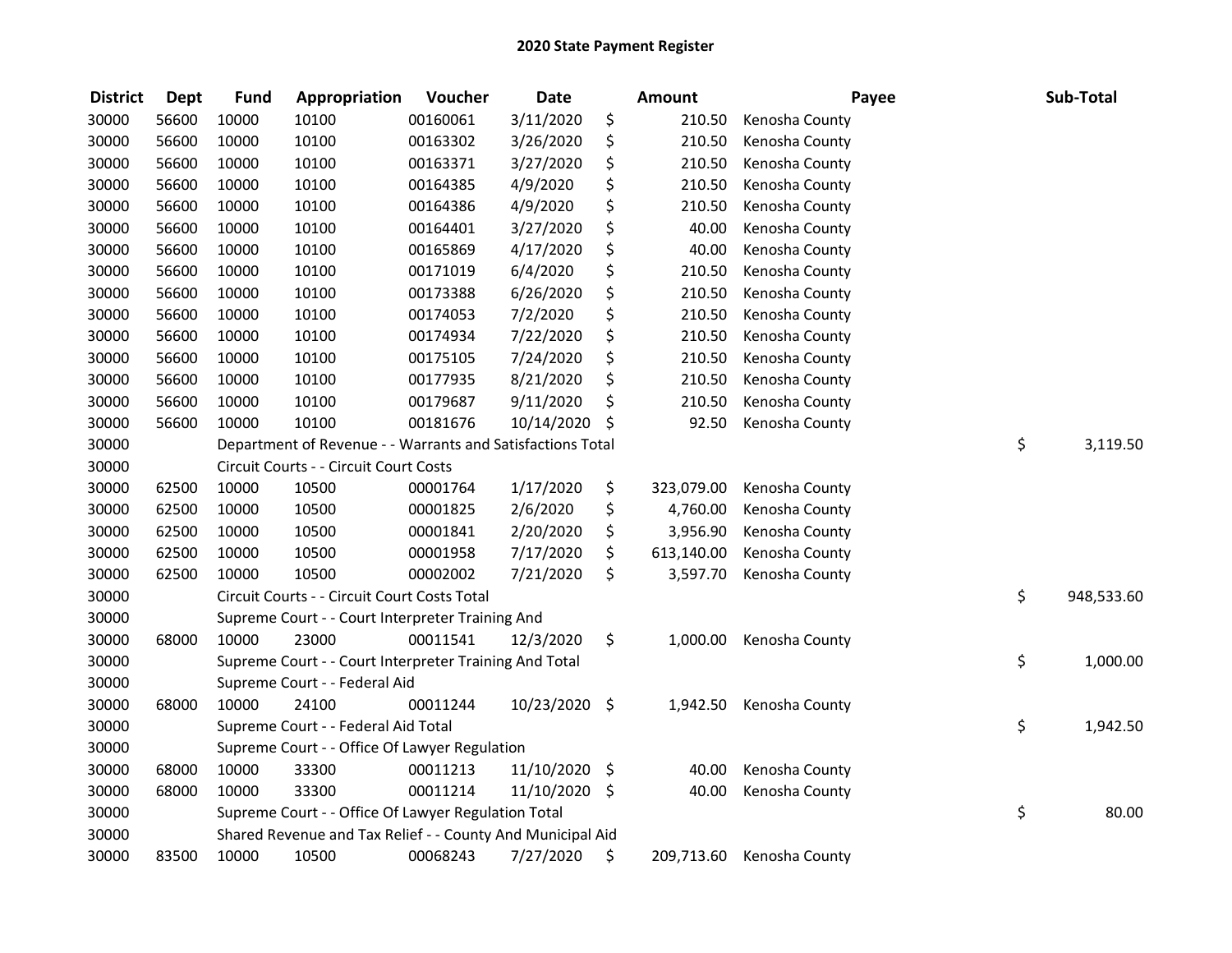| <b>District</b> | Dept  | <b>Fund</b> | Appropriation                                                         | Voucher  | Date            |     | <b>Amount</b> | Payee          |     | Sub-Total     |
|-----------------|-------|-------------|-----------------------------------------------------------------------|----------|-----------------|-----|---------------|----------------|-----|---------------|
| 30000           | 83500 | 10000       | 10500                                                                 | 00072210 | $11/16/2020$ \$ |     | 1,188,377.04  | Kenosha County |     |               |
| 30000           |       |             | Shared Revenue and Tax Relief - - County And Municipal Aid Total      |          |                 |     |               |                | \$. | 1,398,090.64  |
| 30000           |       |             | Shared Revenue and Tax Relief - - Exempt Computer Aid                 |          |                 |     |               |                |     |               |
| 30000           | 83500 | 10000       | 10900                                                                 | 00064602 | 7/27/2020       | \$  | 207,868.82    | Kenosha County |     |               |
| 30000           |       |             | Shared Revenue and Tax Relief - - Exempt Computer Aid Total           |          |                 |     |               |                | \$. | 207,868.82    |
| 30000           |       |             | Shared Revenue and Tax Relief - - Utility Aid                         |          |                 |     |               |                |     |               |
| 30000           | 83500 | 10000       | 11000                                                                 | 00068243 | 7/27/2020       | S   | 251,548.20    | Kenosha County |     |               |
| 30000           | 83500 | 10000       | 11000                                                                 | 00072210 | 11/16/2020      | S.  | 1,453,078.65  | Kenosha County |     |               |
| 30000           |       |             | Shared Revenue and Tax Relief - - Utility Aid Total                   |          |                 |     |               |                | \$. | 1,704,626.85  |
| 30000           |       |             | Shared Revenue and Tax Relief - - Personal Property Aid               |          |                 |     |               |                |     |               |
| 30000           | 83500 | 10000       | 11100                                                                 | 00059965 | 5/4/2020        | \$. | 504,574.99    | Kenosha County |     |               |
| 30000           |       |             | Shared Revenue and Tax Relief - - Personal Property Aid Total         |          |                 |     |               |                | \$  | 504,574.99    |
| 30000           |       |             | Shared Revenue and Tax Relief - - School Lvy Tx/First Dollar Cr       |          |                 |     |               |                |     |               |
| 30000           | 83500 | 10000       | 30200                                                                 | 00063945 | 7/27/2020       | S.  | 1,531,957.92  | Kenosha County |     |               |
| 30000           | 83500 | 10000       | 30200                                                                 | 00067336 | 7/27/2020       | S.  | 10,924,156.71 | Kenosha County |     |               |
| 30000           |       |             | Shared Revenue and Tax Relief - - School Lvy Tx/First Dollar Cr Total |          |                 |     |               |                | Ś.  | 12,456,114.63 |
| 30000           |       |             | Shared Revenue and Tax Relief - - Lottery & Gaming Credit             |          |                 |     |               |                |     |               |
| 30000           | 83500 | 52100       | 36300                                                                 | 00055668 | 3/23/2020       | \$. | 2,938,140.98  | Kenosha County |     |               |
| 30000           |       |             | Shared Revenue and Tax Relief - - Lottery & Gaming Credit Total       |          |                 |     |               |                | S.  | 2,938,140.98  |
| 30000 Total     |       |             |                                                                       |          |                 |     |               |                |     | 72,184,608.21 |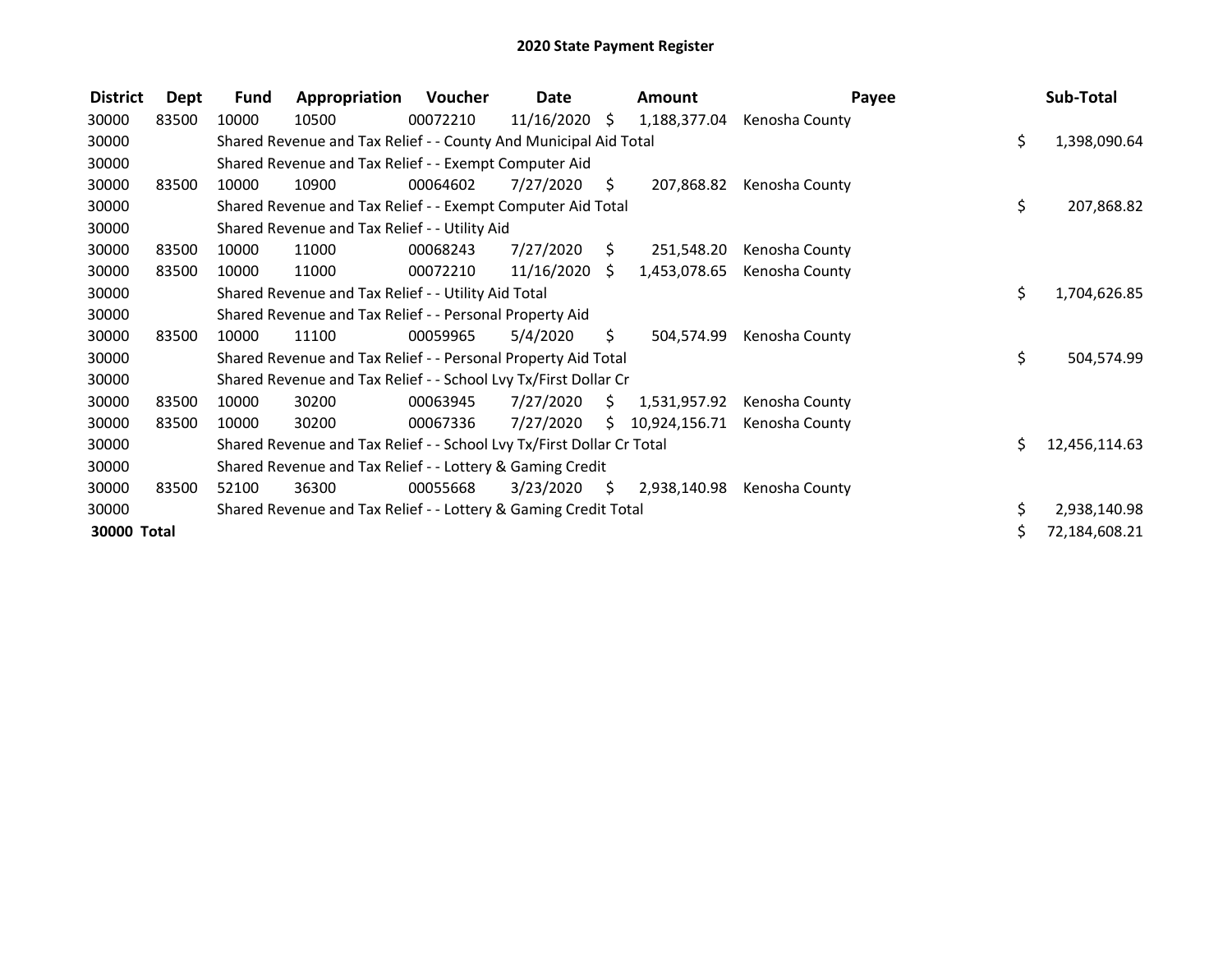| <b>District</b> | Dept  | Fund  | Appropriation                                                       | Voucher  | <b>Date</b>   |      | <b>Amount</b> | Payee                      | Sub-Total       |
|-----------------|-------|-------|---------------------------------------------------------------------|----------|---------------|------|---------------|----------------------------|-----------------|
| 30002           |       |       | Dept of Safety & Prof Services - - Fire Dues Distribution           |          |               |      |               |                            |                 |
| 30002           | 16500 | 10000 | 22500                                                               | 00036315 | 7/20/2020     | \$   |               | 7,702.57 Town Of Brighton  |                 |
| 30002           |       |       | Dept of Safety & Prof Services - - Fire Dues Distribution Total     |          |               |      |               |                            | \$<br>7,702.57  |
| 30002           |       |       | Dept of Natural Resources - - Aids In Lieu Of Taxes - Gener         |          |               |      |               |                            |                 |
| 30002           | 37000 | 10000 | 50300                                                               | 00404457 | 4/21/2020     | \$   |               | 1,924.26 Town Of Brighton  |                 |
| 30002           |       |       | Dept of Natural Resources - - Aids In Lieu Of Taxes - Gener Total   |          |               |      |               |                            | \$<br>1,924.26  |
| 30002           |       |       | Dept of Natural Resources - - Resaids - Cnty Forst, CI & Mfl        |          |               |      |               |                            |                 |
| 30002           | 37000 | 21200 | 57100                                                               | 00417237 | 6/18/2020     | - \$ |               | 20.00 Town Of Brighton     |                 |
| 30002           |       |       | Dept of Natural Resources - - Resaids - Cnty Forst, Cl & Mfl Total  |          |               |      |               |                            | \$<br>20.00     |
| 30002           |       |       | Dept of Natural Resources - - Aids In Lieu Of Taxes - Sum S         |          |               |      |               |                            |                 |
| 30002           | 37000 | 21200 | 57900                                                               | 00404456 | 4/21/2020     | \$.  |               | 1,734.36 Town Of Brighton  |                 |
| 30002           | 37000 | 21200 | 57900                                                               | 00404458 | 4/21/2020     | \$   |               | 126.68 Town Of Brighton    |                 |
| 30002           |       |       | Dept of Natural Resources - - Aids In Lieu Of Taxes - Sum S Total   |          |               |      |               |                            | \$<br>1,861.04  |
| 30002           |       |       | Dept of Natural Resources - - Fin Asst For Responsible Units        |          |               |      |               |                            |                 |
| 30002           | 37000 | 27400 | 67000                                                               | 00412538 | 5/29/2020     | \$   | 605.30        | Town Of Brighton           |                 |
| 30002           |       |       | Dept of Natural Resources - - Fin Asst For Responsible Units Total  |          |               |      |               |                            | \$<br>605.30    |
| 30002           |       |       | WI Dept of Transportation - - Trns Aids To Mnc.-Sf                  |          |               |      |               |                            |                 |
| 30002           | 39500 | 21100 | 19100                                                               | 00476262 | 1/6/2020      | \$   |               | 10,525.14 Town Of Brighton |                 |
| 30002           | 39500 | 21100 | 19100                                                               | 00506117 | 4/6/2020      | \$   |               | 10,525.14 Town Of Brighton |                 |
| 30002           | 39500 | 21100 | 19100                                                               | 00543109 | 7/6/2020      | \$   |               | 10,525.14 Town Of Brighton |                 |
| 30002           | 39500 | 21100 | 19100                                                               | 00585935 | 10/5/2020     | \$   |               | 10,525.14 Town Of Brighton |                 |
| 30002           |       |       | WI Dept of Transportation - - Trns Aids To Mnc.-Sf Total            |          |               |      |               |                            | \$<br>42,100.56 |
| 30002           |       |       | Shared Revenue and Tax Relief - - County And Municipal Aid          |          |               |      |               |                            |                 |
| 30002           | 83500 | 10000 | 10500                                                               | 00068231 | 7/27/2020     | S    |               | 2,639.44 Town Of Brighton  |                 |
| 30002           | 83500 | 10000 | 10500                                                               | 00072198 | 11/16/2020 \$ |      |               | 14,956.83 Town Of Brighton |                 |
| 30002           |       |       | Shared Revenue and Tax Relief - - County And Municipal Aid Total    |          |               |      |               |                            | \$<br>17,596.27 |
| 30002           |       |       | Shared Revenue and Tax Relief - - Exempt Computer Aid               |          |               |      |               |                            |                 |
| 30002           | 83500 | 10000 | 10900                                                               | 00065369 | 7/27/2020     | \$   |               | 10.40 Town Of Brighton     |                 |
| 30002           |       |       | Shared Revenue and Tax Relief - - Exempt Computer Aid Total         |          |               |      |               |                            | \$<br>10.40     |
| 30002           |       |       | Shared Revenue and Tax Relief - - Personal Property Aid             |          |               |      |               |                            |                 |
| 30002           | 83500 | 10000 | 11100                                                               | 00060753 | 5/4/2020      | \$   |               | 297.86 Town Of Brighton    |                 |
| 30002           |       |       | Shared Revenue and Tax Relief - - Personal Property Aid Total       |          |               |      |               |                            | \$<br>297.86    |
| 30002           |       |       | Shared Revenue and Tax Relief - - Payments For Municipal Svcs       |          |               |      |               |                            |                 |
| 30002           | 83500 | 10000 | 50100                                                               | 00054729 | 2/3/2020      | \$   | 898.08        | Town Of Brighton           |                 |
| 30002           |       |       | Shared Revenue and Tax Relief - - Payments For Municipal Svcs Total |          |               |      |               |                            | \$<br>898.08    |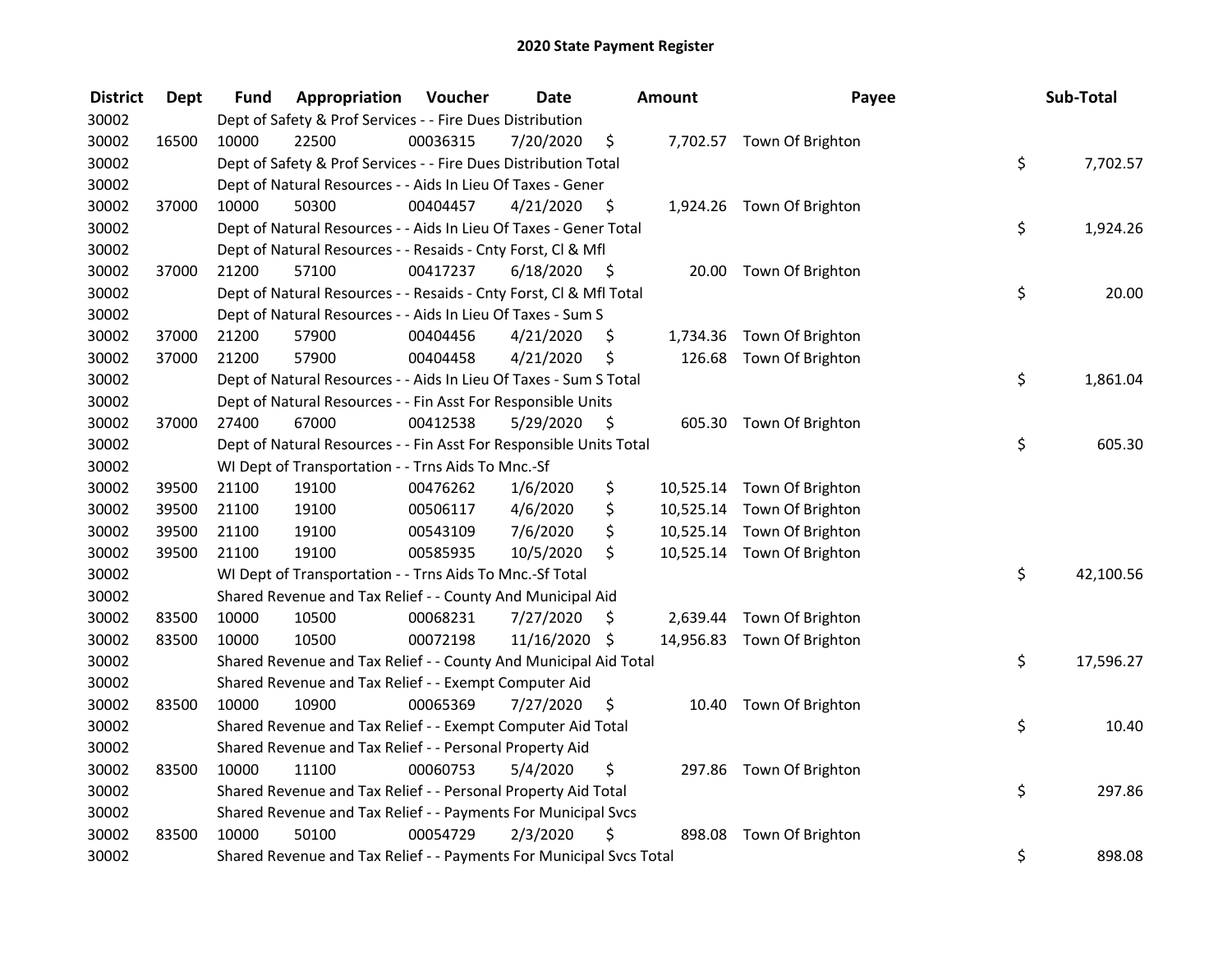| <b>District</b> | Dept  | Fund  | <b>Appropriation</b>                                            | <b>Voucher</b> | Date         | Amount | Payee                     | Sub-Total |
|-----------------|-------|-------|-----------------------------------------------------------------|----------------|--------------|--------|---------------------------|-----------|
| 30002           |       |       | Shared Revenue and Tax Relief - - Lottery & Gaming Credit       |                |              |        |                           |           |
| 30002           | 83500 | 52100 | 36300                                                           | 00055355       | 3/23/2020 \$ |        | 4.741.56 Town Of Brighton |           |
| 30002           |       |       | Shared Revenue and Tax Relief - - Lottery & Gaming Credit Total |                |              |        |                           | 4.741.56  |
| 30002 Total     |       |       |                                                                 |                |              |        |                           | 77.757.90 |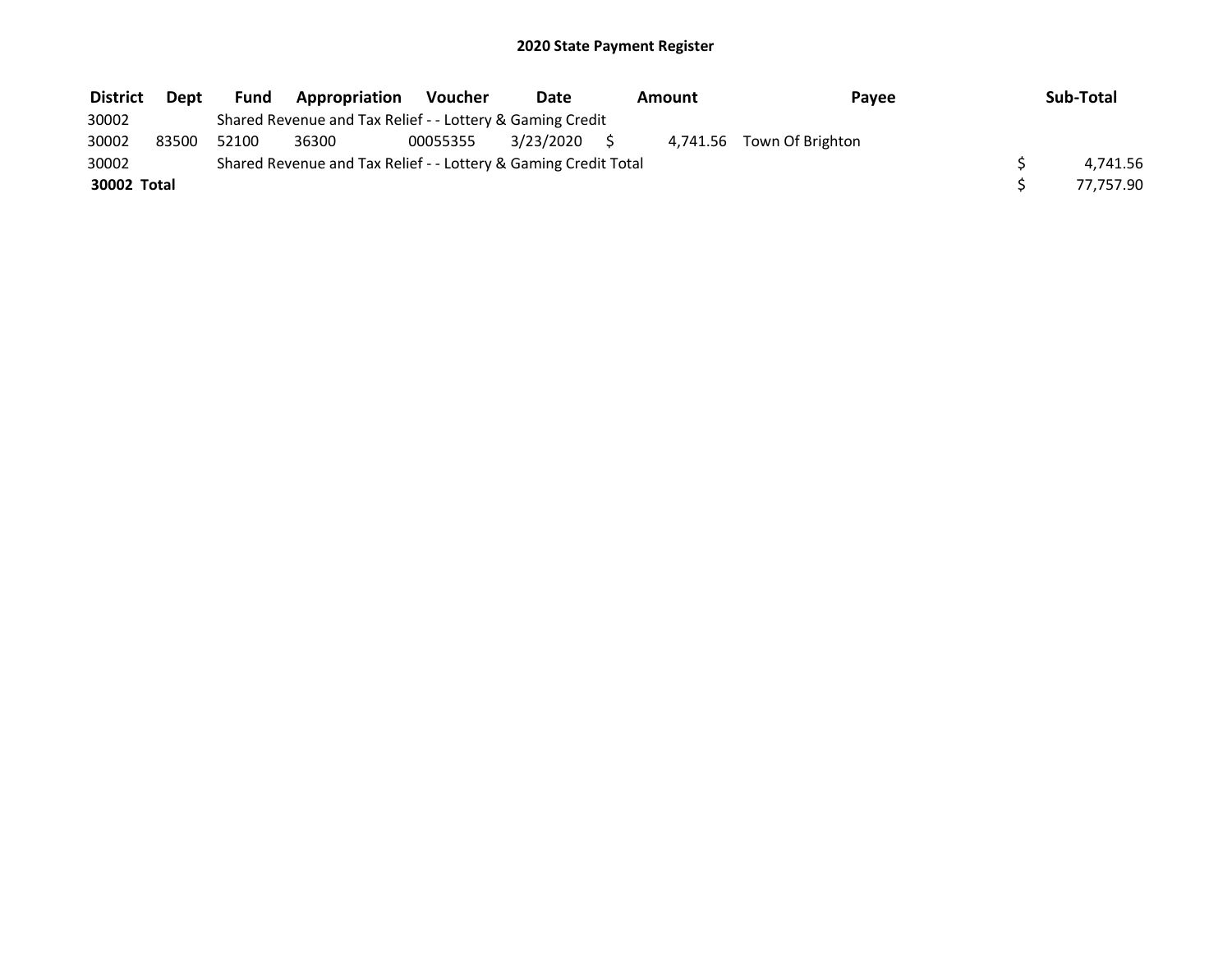| <b>District</b> | Dept  | <b>Fund</b> | Appropriation                                                          | Voucher  | Date          |         | <b>Amount</b> |                          | Payee | Sub-Total  |
|-----------------|-------|-------------|------------------------------------------------------------------------|----------|---------------|---------|---------------|--------------------------|-------|------------|
| 30006           |       |             | Dept of Safety & Prof Services - - Fire Dues Distribution              |          |               |         |               |                          |       |            |
| 30006           | 16500 | 10000       | 22500                                                                  | 00036316 | 7/17/2020     | \$      |               | 8,017.36 Town of Paris   |       |            |
| 30006           |       |             | Dept of Safety & Prof Services - - Fire Dues Distribution Total        |          |               |         |               |                          | \$    | 8,017.36   |
| 30006           |       |             | Dept of Natural Resources - - Resaids - Cnty Forst, CI & Mfl           |          |               |         |               |                          |       |            |
| 30006           | 37000 | 21200       | 57100                                                                  | 00417238 | 6/18/2020     | - \$    |               | 26.14 Town of Paris      |       |            |
| 30006           |       |             | Dept of Natural Resources - - Resaids - Cnty Forst, Cl & Mfl Total     |          |               |         |               |                          | \$    | 26.14      |
| 30006           |       |             | WI Dept of Transportation - - Trns Aids To Mnc.-Sf                     |          |               |         |               |                          |       |            |
| 30006           | 39500 | 21100       | 19100                                                                  | 00476263 | 1/6/2020      | \$      | 5,006.34      | Town of Paris            |       |            |
| 30006           | 39500 | 21100       | 19100                                                                  | 00506118 | 4/6/2020      | \$      | 5,006.34      | Town of Paris            |       |            |
| 30006           | 39500 | 21100       | 19100                                                                  | 00543110 | 7/6/2020      | \$      |               | 5,006.34 Town of Paris   |       |            |
| 30006           | 39500 | 21100       | 19100                                                                  | 00585936 | 10/5/2020     | \$      | 5,006.34      | Town of Paris            |       |            |
| 30006           |       |             | WI Dept of Transportation - - Trns Aids To Mnc.-Sf Total               |          |               |         |               |                          | \$    | 20,025.36  |
| 30006           |       |             | Department of Health Services - - Emergency Medical Services, Ai       |          |               |         |               |                          |       |            |
| 30006           | 43500 | 10000       | 11900                                                                  | 00379104 | 9/15/2020     | S       | 5,405.04      | Town of Paris            |       |            |
| 30006           |       |             | Department of Health Services - - Emergency Medical Services, Ai Total |          |               |         |               |                          | \$    | 5,405.04   |
| 30006           |       |             | Department of Administration - - Federal Aid                           |          |               |         |               |                          |       |            |
| 30006           | 50500 | 10000       | 14200                                                                  | 00134621 | 12/9/2020     | \$.     |               | 16,575.00 Town of Paris  |       |            |
| 30006           |       |             | Department of Administration - - Federal Aid Total                     |          |               |         |               |                          | \$    | 16,575.00  |
| 30006           |       |             | Elections Commission - - 2018 Hava Election Security                   |          |               |         |               |                          |       |            |
| 30006           | 51000 | 22000       | 18200                                                                  | 00003330 | 6/23/2020     | $\zeta$ | 1,328.60      | Town of Paris            |       |            |
| 30006           |       |             | Elections Commission - - 2018 Hava Election Security Total             |          |               |         |               |                          | \$    | 1,328.60   |
| 30006           |       |             | Shared Revenue and Tax Relief - - County And Municipal Aid             |          |               |         |               |                          |       |            |
| 30006           | 83500 | 10000       | 10500                                                                  | 00068232 | 7/27/2020     | \$      |               | 2,278.56 Town of Paris   |       |            |
| 30006           | 83500 | 10000       | 10500                                                                  | 00072199 | 11/16/2020 \$ |         |               | 12,911.85 Town of Paris  |       |            |
| 30006           |       |             | Shared Revenue and Tax Relief - - County And Municipal Aid Total       |          |               |         |               |                          | \$    | 15,190.41  |
| 30006           |       |             | Shared Revenue and Tax Relief - - Utility Aid                          |          |               |         |               |                          |       |            |
| 30006           | 83500 | 10000       | 11000                                                                  | 00068232 | 7/27/2020     | \$      |               | 48,970.80 Town of Paris  |       |            |
| 30006           | 83500 | 10000       | 11000                                                                  | 00072199 | 11/16/2020    | S.      |               | 277,781.97 Town of Paris |       |            |
| 30006           |       |             | Shared Revenue and Tax Relief - - Utility Aid Total                    |          |               |         |               |                          | \$    | 326,752.77 |
| 30006 Total     |       |             |                                                                        |          |               |         |               |                          | \$    | 393,320.68 |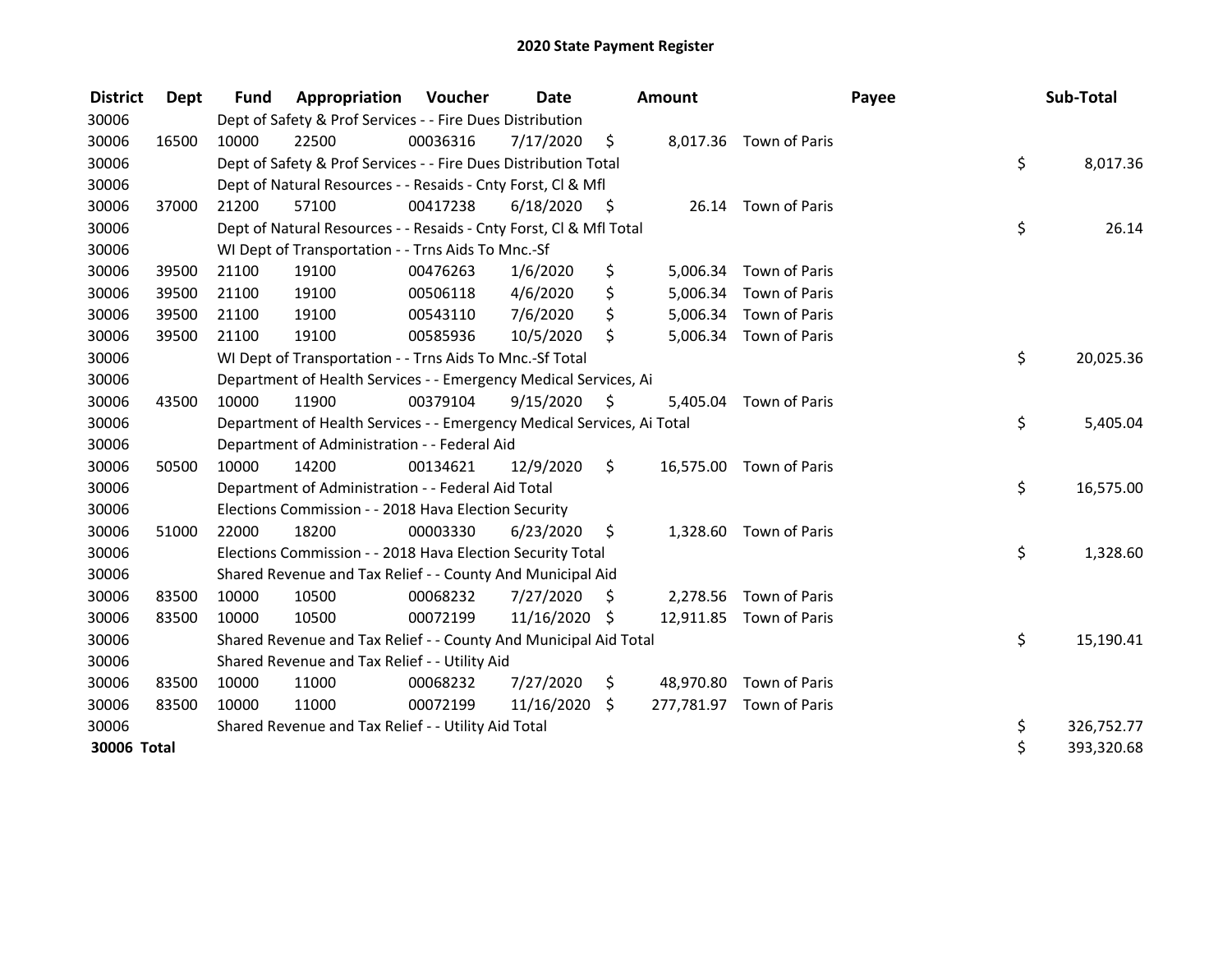| <b>District</b> | <b>Dept</b> | Fund  | Appropriation                                                      | Voucher  | <b>Date</b> |      | Amount    | Payee                      | Sub-Total        |
|-----------------|-------------|-------|--------------------------------------------------------------------|----------|-------------|------|-----------|----------------------------|------------------|
| 30010           |             |       | Dept of Safety & Prof Services - - Fire Dues Distribution          |          |             |      |           |                            |                  |
| 30010           | 16500       | 10000 | 22500                                                              | 00036317 | 7/20/2020   | \$   |           | 16,273.48 Randall, Town of |                  |
| 30010           |             |       | Dept of Safety & Prof Services - - Fire Dues Distribution Total    |          |             |      |           |                            | \$<br>16,273.48  |
| 30010           |             |       | Dept of Natural Resources - - Aids In Lieu Of Taxes - Gener        |          |             |      |           |                            |                  |
| 30010           | 37000       | 10000 | 50300                                                              | 00385731 | 1/27/2020   | \$   | 7,682.47  | Randall, Town of           |                  |
| 30010           | 37000       | 10000 | 50300                                                              | 00385732 | 1/27/2020   | \$   | 1,691.66  | Randall, Town of           |                  |
| 30010           | 37000       | 10000 | 50300                                                              | 00403803 | 4/21/2020   | \$   | 308.75    | Randall, Town of           |                  |
| 30010           |             |       | Dept of Natural Resources - - Aids In Lieu Of Taxes - Gener Total  |          |             |      |           |                            | \$<br>9,682.88   |
| 30010           |             |       | Dept of Natural Resources - - GPO -Federal Funds                   |          |             |      |           |                            |                  |
| 30010           | 37000       | 21200 | 38100                                                              | 00395144 | 3/12/2020   | \$   |           | 4,409.36 Randall, Town of  |                  |
| 30010           |             |       | Dept of Natural Resources - - GPO -Federal Funds Total             |          |             |      |           |                            | \$<br>4,409.36   |
| 30010           |             |       | Dept of Natural Resources - - Enf A - Boating Enforcement          |          |             |      |           |                            |                  |
| 30010           | 37000       | 21200 | 55000                                                              | 00395144 | 3/12/2020   | \$.  |           | 9,033.81 Randall, Town of  |                  |
| 30010           |             |       | Dept of Natural Resources - - Enf A - Boating Enforcement Total    |          |             |      |           |                            | \$<br>9,033.81   |
| 30010           |             |       | Dept of Natural Resources - - Resaids - Cnty Forst, CI & Mfl       |          |             |      |           |                            |                  |
| 30010           | 37000       | 21200 | 57100                                                              | 00417239 | 6/18/2020   | -\$  | 6.40      | Randall, Town of           |                  |
| 30010           |             |       | Dept of Natural Resources - - Resaids - Cnty Forst, Cl & Mfl Total |          |             |      |           |                            | \$<br>6.40       |
| 30010           |             |       | Dept of Natural Resources - - Aids In Lieu Of Taxes - Sum S        |          |             |      |           |                            |                  |
| 30010           | 37000       | 21200 | 57900                                                              | 00403802 | 4/21/2020   | - \$ | 156.62    | Randall, Town of           |                  |
| 30010           |             |       | Dept of Natural Resources - - Aids In Lieu Of Taxes - Sum S Total  |          |             |      |           |                            | \$<br>156.62     |
| 30010           |             |       | Dept of Natural Resources - - Fin Asst For Responsible Units       |          |             |      |           |                            |                  |
| 30010           | 37000       | 27400 | 67000                                                              | 00412991 | 5/29/2020   | - \$ |           | 7,623.28 Randall, Town of  |                  |
| 30010           |             |       | Dept of Natural Resources - - Fin Asst For Responsible Units Total |          |             |      |           |                            | \$<br>7,623.28   |
| 30010           |             |       | WI Dept of Transportation - - Trns Aids To Mnc.-Sf                 |          |             |      |           |                            |                  |
| 30010           | 39500       | 21100 | 19100                                                              | 00476264 | 1/6/2020    | \$   | 26,336.06 | Randall, Town of           |                  |
| 30010           | 39500       | 21100 | 19100                                                              | 00506119 | 4/6/2020    | \$   | 26,336.06 | Randall, Town of           |                  |
| 30010           | 39500       | 21100 | 19100                                                              | 00543111 | 7/6/2020    | \$   | 26,336.06 | Randall, Town of           |                  |
| 30010           | 39500       | 21100 | 19100                                                              | 00585937 | 10/5/2020   | \$   | 26,336.06 | Randall, Town of           |                  |
| 30010           |             |       | WI Dept of Transportation - - Trns Aids To Mnc.-Sf Total           |          |             |      |           |                            | \$<br>105,344.24 |
| 30010           |             |       | WI Dept of Transportation - - Loc Rd Imp Prg St Fd                 |          |             |      |           |                            |                  |
| 30010           | 39500       | 21100 | 27800                                                              | 00483098 | 1/17/2020   | \$   |           | 8,917.26 Randall, Town of  |                  |
| 30010           |             |       | WI Dept of Transportation - - Loc Rd Imp Prg St Fd Total           |          |             |      |           |                            | \$<br>8,917.26   |
| 30010           |             |       | Department of Justice - - Law Enforcement Train, Local             |          |             |      |           |                            |                  |
| 30010           | 45500       | 10000 | 23100                                                              | 00091634 | 12/8/2020   | \$   | 1,120.00  | Randall, Town of           |                  |
| 30010           |             |       | Department of Justice - - Law Enforcement Train, Local Total       |          |             |      |           |                            | \$<br>1,120.00   |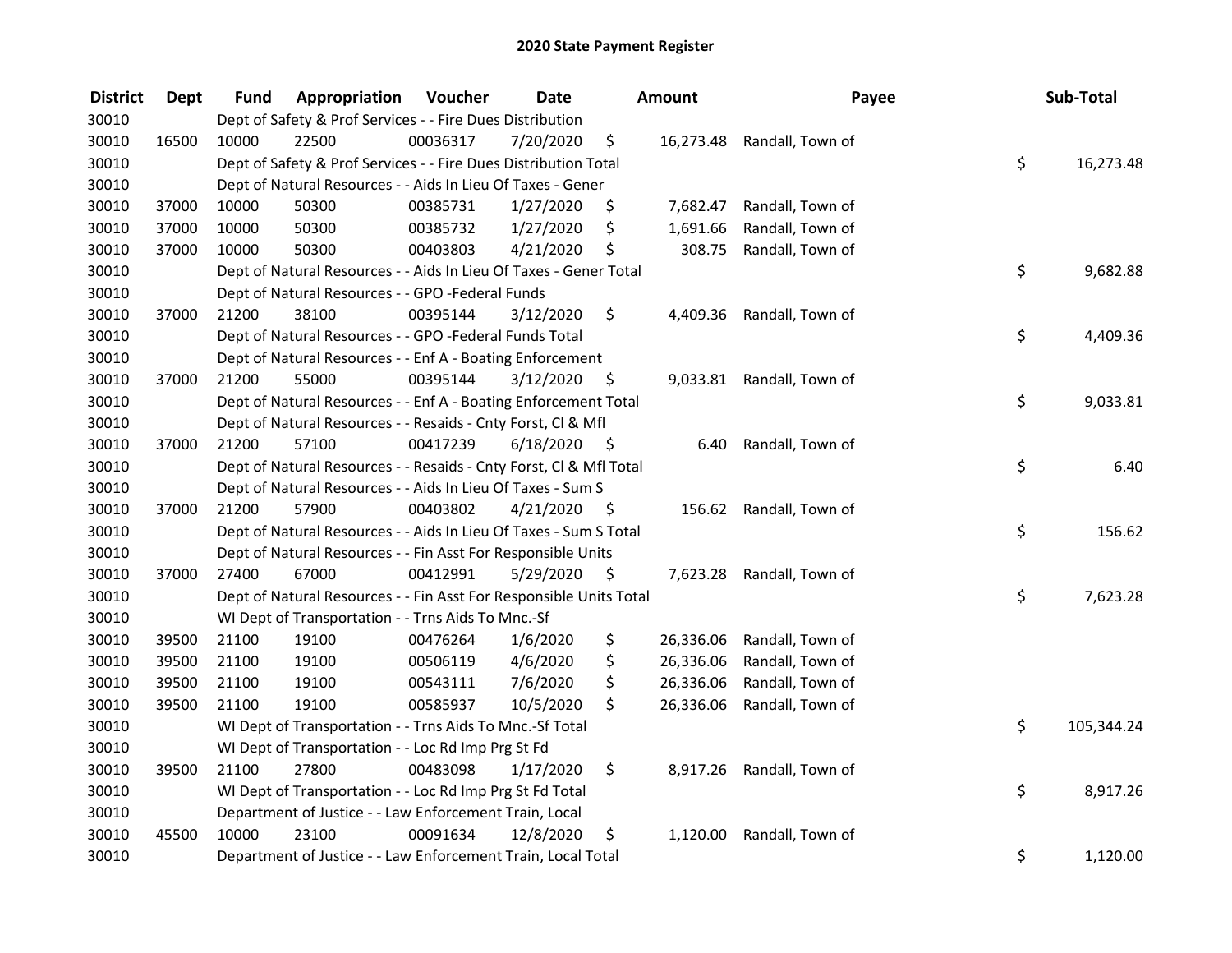| <b>District</b> | Dept  | <b>Fund</b> | Appropriation                                                                 | <b>Voucher</b> | Date       |         | Amount    |                  | Payee | Sub-Total  |
|-----------------|-------|-------------|-------------------------------------------------------------------------------|----------------|------------|---------|-----------|------------------|-------|------------|
| 30010           |       |             | Department of Administration - - Federal Aid                                  |                |            |         |           |                  |       |            |
| 30010           | 50500 | 10000       | 14200                                                                         | 00129942       | 10/2/2020  | \$      | 2,825.14  | Randall, Town of |       |            |
| 30010           | 50500 | 10000       | 14200                                                                         | 00134622       | 12/10/2020 | \$      | 4,897.47  | Randall, Town of |       |            |
| 30010           |       |             | Department of Administration - - Federal Aid Total                            |                |            |         |           |                  | \$    | 7,722.61   |
| 30010           |       |             | Elections Commission - - 2018 Hava Election Security                          |                |            |         |           |                  |       |            |
| 30010           | 51000 | 22000       | 18200                                                                         | 00004574       | 9/15/2020  | $\zeta$ | 2,422.00  | Randall, Town of |       |            |
| 30010           |       |             | Elections Commission - - 2018 Hava Election Security Total                    |                |            |         |           |                  | \$    | 2,422.00   |
| 30010           |       |             | Shared Revenue and Tax Relief - - County And Municipal Aid                    |                |            |         |           |                  |       |            |
| 30010           | 83500 | 10000       | 10500                                                                         | 00068233       | 7/27/2020  | S       | 5,104.01  | Randall, Town of |       |            |
| 30010           | 83500 | 10000       | 10500                                                                         | 00072200       | 11/16/2020 | \$      | 28,922.74 | Randall, Town of |       |            |
| 30010           |       |             | Shared Revenue and Tax Relief - - County And Municipal Aid Total              |                |            |         |           |                  | \$    | 34,026.75  |
| 30010           |       |             | Shared Revenue and Tax Relief - - Exempt Computer Aid                         |                |            |         |           |                  |       |            |
| 30010           | 83500 | 10000       | 10900                                                                         | 00065370       | 7/27/2020  | - \$    | 392.84    | Randall, Town of |       |            |
| 30010           |       |             | Shared Revenue and Tax Relief - - Exempt Computer Aid Total                   |                |            |         |           |                  | \$    | 392.84     |
| 30010           |       |             | Shared Revenue and Tax Relief - - Utility Aid                                 |                |            |         |           |                  |       |            |
| 30010           | 83500 | 10000       | 11000                                                                         | 00068233       | 7/27/2020  | S.      | 865.72    | Randall, Town of |       |            |
| 30010           | 83500 | 10000       | 11000                                                                         | 00072200       | 11/16/2020 | \$      | 5,035.57  | Randall, Town of |       |            |
| 30010           |       |             | Shared Revenue and Tax Relief - - Utility Aid Total                           |                |            |         |           |                  | \$    | 5,901.29   |
| 30010           |       |             | Shared Revenue and Tax Relief - - Personal Property Aid                       |                |            |         |           |                  |       |            |
| 30010           | 83500 | 10000       | 11100                                                                         | 00060754       | 5/4/2020   | \$      | 17,542.12 | Randall, Town of |       |            |
| 30010           |       |             | Shared Revenue and Tax Relief - - Personal Property Aid Total                 |                |            |         |           |                  | \$    | 17,542.12  |
| 30010           |       |             | Shared Revenue and Tax Relief - - State Aid; Video Service Provider Fee       |                |            |         |           |                  |       |            |
| 30010           | 83500 | 10000       | 11200                                                                         | 00064243       | 7/27/2020  | -\$     | 4,273.36  | Randall, Town of |       |            |
| 30010           |       |             | Shared Revenue and Tax Relief - - State Aid; Video Service Provider Fee Total |                |            |         |           |                  | \$    | 4,273.36   |
| 30010 Total     |       |             |                                                                               |                |            |         |           |                  | \$    | 234,848.30 |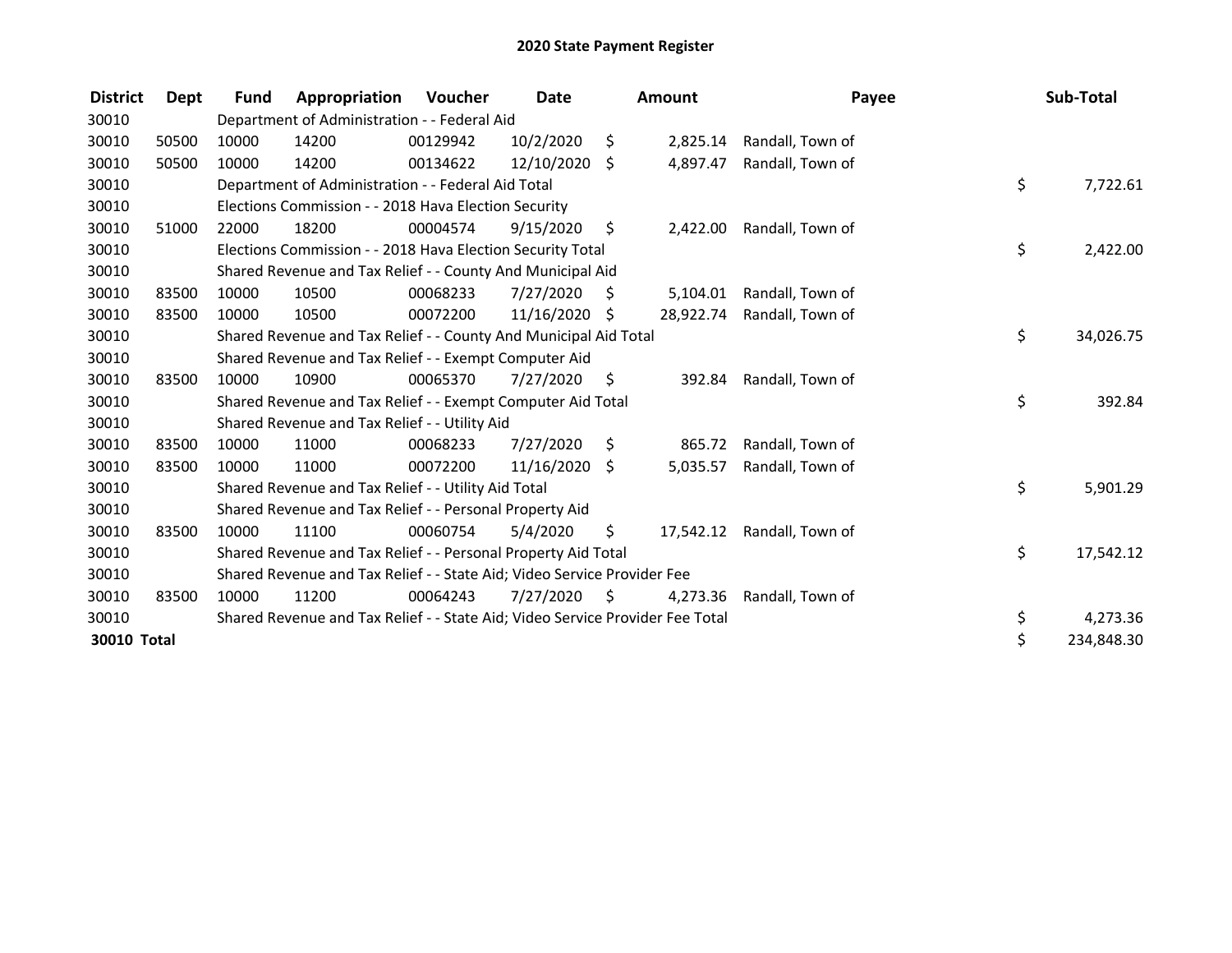| <b>District</b> | <b>Dept</b> | Fund  | Appropriation                                                        | Voucher  | <b>Date</b>   |    | Amount   | Payee                    | Sub-Total       |
|-----------------|-------------|-------|----------------------------------------------------------------------|----------|---------------|----|----------|--------------------------|-----------------|
| 30014           |             |       | Dept of Safety & Prof Services - - Fire Dues Distribution            |          |               |    |          |                          |                 |
| 30014           | 16500       | 10000 | 22500                                                                | 00036318 | 7/17/2020     | \$ |          | 2,932.94 Town Of Somers  |                 |
| 30014           |             |       | Dept of Safety & Prof Services - - Fire Dues Distribution Total      |          |               |    |          |                          | \$<br>2,932.94  |
| 30014           |             |       | WI Dept of Transportation - - Trns Aids To Mnc.-Sf                   |          |               |    |          |                          |                 |
| 30014           | 39500       | 21100 | 19100                                                                | 00476265 | 1/6/2020      | \$ |          | 3,994.44 Town Of Somers  |                 |
| 30014           | 39500       | 21100 | 19100                                                                | 00506120 | 4/6/2020      | \$ |          | 3,994.44 Town Of Somers  |                 |
| 30014           | 39500       | 21100 | 19100                                                                | 00543112 | 7/6/2020      | \$ |          | 3,994.44 Town Of Somers  |                 |
| 30014           | 39500       | 21100 | 19100                                                                | 00585938 | 10/5/2020     | \$ |          | 3,994.47 Town Of Somers  |                 |
| 30014           |             |       | WI Dept of Transportation - - Trns Aids To Mnc.-Sf Total             |          |               |    |          |                          | \$<br>15,977.79 |
| 30014           |             |       | Department of Administration - - Federal Aid                         |          |               |    |          |                          |                 |
| 30014           | 50500       | 10000 | 14200                                                                | 00129943 | 10/1/2020     | \$ | 4,889.80 | Town Of Somers           |                 |
| 30014           | 50500       | 10000 | 14200                                                                | 00132167 | 11/12/2020    | \$ | 564.04   | Town Of Somers           |                 |
| 30014           | 50500       | 10000 | 14200                                                                | 00134623 | 12/9/2020     | \$ |          | 14,900.16 Town Of Somers |                 |
| 30014           | 50500       | 10000 | 14200                                                                | 00136321 | 12/16/2020    | \$ |          | 2,160.21 Town Of Somers  |                 |
| 30014           |             |       | Department of Administration - - Federal Aid Total                   |          |               |    |          |                          | \$<br>22,514.21 |
| 30014           |             |       | Department of Administration - - Hv Trans Ln Annual Impact Fee       |          |               |    |          |                          |                 |
| 30014           | 50500       | 10000 | 17400                                                                | 00121332 | 5/1/2020      | \$ |          | 18,173.00 Town Of Somers |                 |
| 30014           |             |       | Department of Administration - - Hv Trans Ln Annual Impact Fee Total |          |               |    |          |                          | \$<br>18,173.00 |
| 30014           |             |       | Elections Commission - - 2018 Hava Election Security                 |          |               |    |          |                          |                 |
| 30014           | 51000       | 22000 | 18200                                                                | 00003478 | 6/29/2020     | \$ |          | 876.50 Town Of Somers    |                 |
| 30014           |             |       | Elections Commission - - 2018 Hava Election Security Total           |          |               |    |          |                          | \$<br>876.50    |
| 30014           |             |       | Shared Revenue and Tax Relief - - County And Municipal Aid           |          |               |    |          |                          |                 |
| 30014           | 83500       | 10000 | 10500                                                                | 00068234 | 7/27/2020     | S  |          | 2,185.42 Town Of Somers  |                 |
| 30014           | 83500       | 10000 | 10500                                                                | 00072201 | 11/16/2020 \$ |    |          | 12,384.04 Town Of Somers |                 |
| 30014           |             |       | Shared Revenue and Tax Relief - - County And Municipal Aid Total     |          |               |    |          |                          | \$<br>14,569.46 |
| 30014           |             |       | Shared Revenue and Tax Relief - - Exempt Computer Aid                |          |               |    |          |                          |                 |
| 30014           | 83500       | 10000 | 10900                                                                | 00065371 | 7/27/2020     | \$ |          | 443.77 Town Of Somers    |                 |
| 30014           |             |       | Shared Revenue and Tax Relief - - Exempt Computer Aid Total          |          |               |    |          |                          | \$<br>443.77    |
| 30014           |             |       | Shared Revenue and Tax Relief - - Utility Aid                        |          |               |    |          |                          |                 |
| 30014           | 83500       | 10000 | 11000                                                                | 00068234 | 7/27/2020     | \$ |          | 1,026.82 Town Of Somers  |                 |
| 30014           | 83500       | 10000 | 11000                                                                | 00072201 | 11/16/2020    | \$ |          | 5,916.91 Town Of Somers  |                 |
| 30014           |             |       | Shared Revenue and Tax Relief - - Utility Aid Total                  |          |               |    |          |                          | \$<br>6,943.73  |
| 30014           |             |       | Shared Revenue and Tax Relief - - Personal Property Aid              |          |               |    |          |                          |                 |
| 30014           | 83500       | 10000 | 11100                                                                | 00060755 | 5/4/2020      | \$ |          | 3,336.90 Town Of Somers  |                 |
| 30014           |             |       | Shared Revenue and Tax Relief - - Personal Property Aid Total        |          |               |    |          |                          | \$<br>3,336.90  |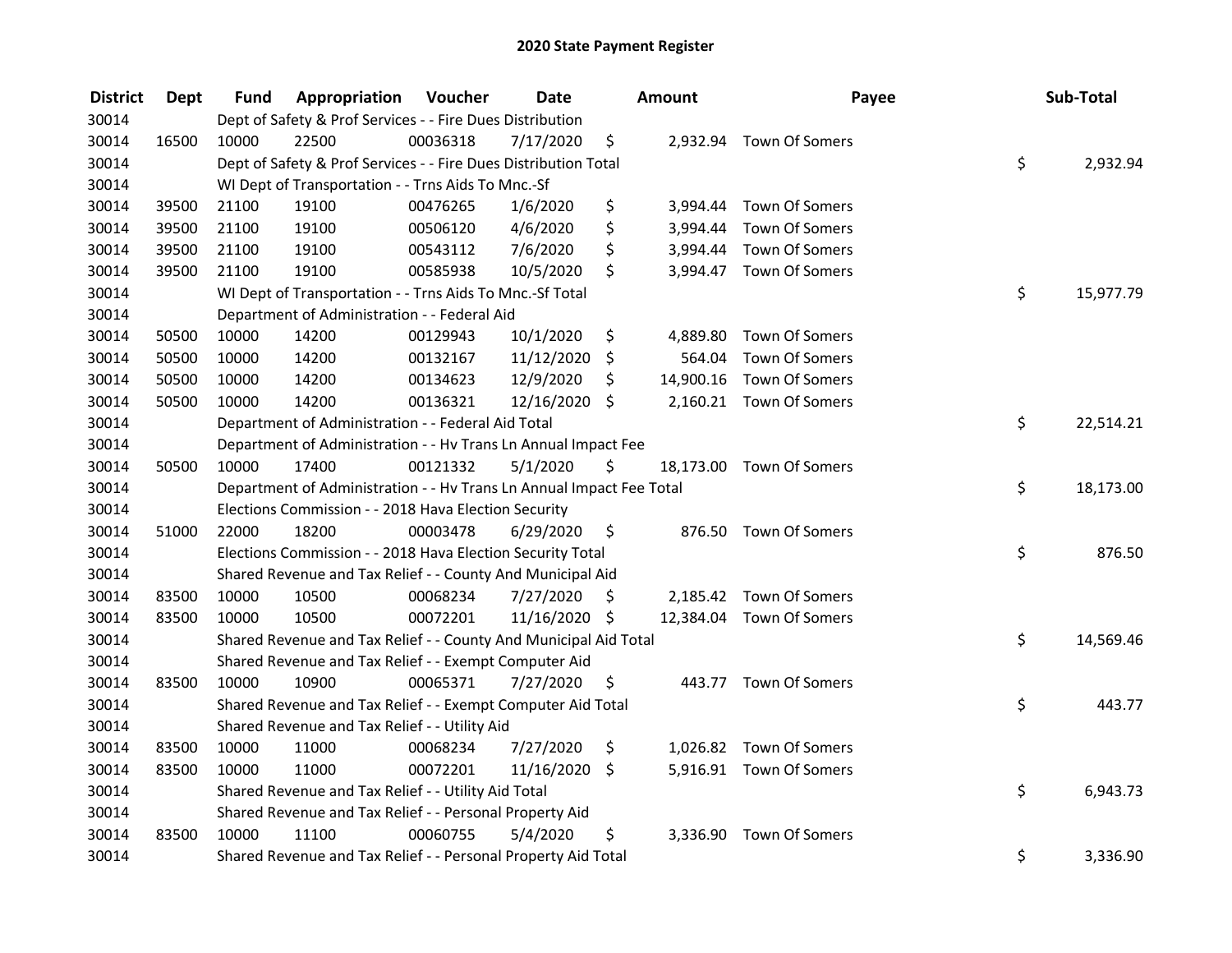| <b>District</b> | <b>Dept</b> | <b>Fund</b> | <b>Appropriation</b>                                            | Voucher  | Date         | Amount | Payee                   | Sub-Total |
|-----------------|-------------|-------------|-----------------------------------------------------------------|----------|--------------|--------|-------------------------|-----------|
| 30014           |             |             | Shared Revenue and Tax Relief - - Lottery & Gaming Credit       |          |              |        |                         |           |
| 30014           | 83500       | 52100       | 36300                                                           | 00055356 | 3/23/2020 \$ |        | 3.463.32 Town Of Somers |           |
| 30014           |             |             | Shared Revenue and Tax Relief - - Lottery & Gaming Credit Total |          |              |        |                         | 3.463.32  |
| 30014 Total     |             |             |                                                                 |          |              |        |                         | 89.231.62 |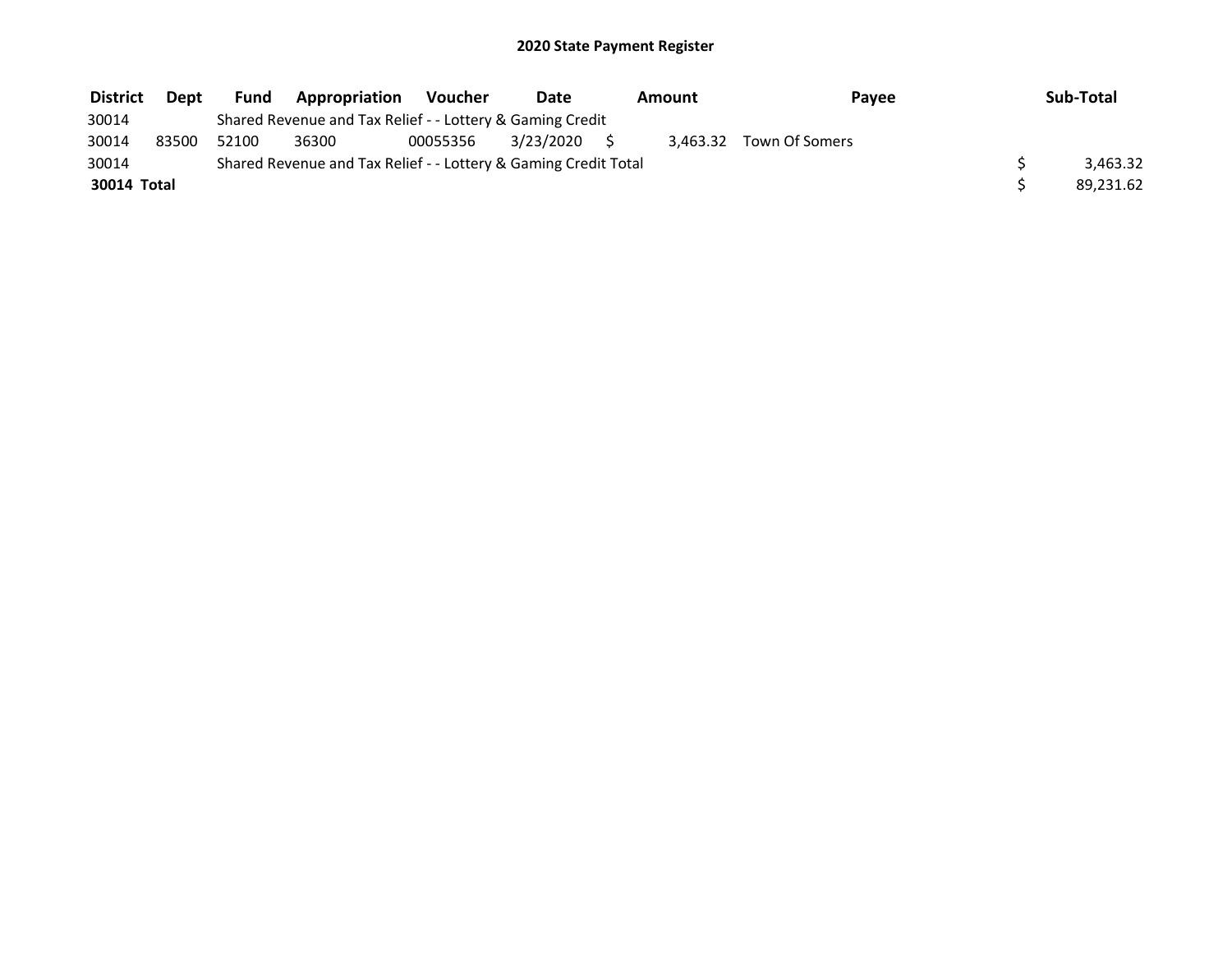| <b>District</b> | Dept  | Fund  | Appropriation                                                      | Voucher  | <b>Date</b>   |      | <b>Amount</b> | Payee                       | Sub-Total       |
|-----------------|-------|-------|--------------------------------------------------------------------|----------|---------------|------|---------------|-----------------------------|-----------------|
| 30016           |       |       | Dept of Safety & Prof Services - - Fire Dues Distribution          |          |               |      |               |                             |                 |
| 30016           | 16500 | 10000 | 22500                                                              | 00036319 | 7/20/2020     | \$   |               | 14,277.71 Town Of Wheatland |                 |
| 30016           |       |       | Dept of Safety & Prof Services - - Fire Dues Distribution Total    |          |               |      |               |                             | \$<br>14,277.71 |
| 30016           |       |       | Dept of Natural Resources - - Aids In Lieu Of Taxes - Gener        |          |               |      |               |                             |                 |
| 30016           | 37000 | 10000 | 50300                                                              | 00385743 | 1/27/2020     | \$   |               | 11,599.37 Town Of Wheatland |                 |
| 30016           | 37000 | 10000 | 50300                                                              | 00403991 | 4/21/2020     | \$   | 36.00         | Town Of Wheatland           |                 |
| 30016           |       |       | Dept of Natural Resources - - Aids In Lieu Of Taxes - Gener Total  |          |               |      |               |                             | \$<br>11,635.37 |
| 30016           |       |       | Dept of Natural Resources - - Resaids - Cnty Forst, Cl & Mfl       |          |               |      |               |                             |                 |
| 30016           | 37000 | 21200 | 57100                                                              | 00417240 | 6/18/2020     | - \$ |               | 31.40 Town Of Wheatland     |                 |
| 30016           |       |       | Dept of Natural Resources - - Resaids - Cnty Forst, Cl & Mfl Total |          |               |      |               |                             | \$<br>31.40     |
| 30016           |       |       | Dept of Natural Resources - - Aids In Lieu Of Taxes - Sum S        |          |               |      |               |                             |                 |
| 30016           | 37000 | 21200 | 57900                                                              | 00403990 | 4/21/2020     | -\$  |               | 536.75 Town Of Wheatland    |                 |
| 30016           |       |       | Dept of Natural Resources - - Aids In Lieu Of Taxes - Sum S Total  |          |               |      |               |                             | \$<br>536.75    |
| 30016           |       |       | Dept of Natural Resources - - Resource Maint Develop Sp Frst       |          |               |      |               |                             |                 |
| 30016           | 37000 | 21200 | 77900                                                              | 00411250 | 5/22/2020     | - \$ |               | 4,500.00 Town Of Wheatland  |                 |
| 30016           |       |       | Dept of Natural Resources - - Resource Maint Develop Sp Frst Total |          |               |      |               |                             | \$<br>4,500.00  |
| 30016           |       |       | Dept of Natural Resources - - Fin Asst For Responsible Units       |          |               |      |               |                             |                 |
| 30016           | 37000 | 27400 | 67000                                                              | 00413372 | 5/29/2020     | \$   |               | 6,001.49 Town Of Wheatland  |                 |
| 30016           |       |       | Dept of Natural Resources - - Fin Asst For Responsible Units Total |          |               |      |               |                             | \$<br>6,001.49  |
| 30016           |       |       | WI Dept of Transportation - - Trns Aids To Mnc.-Sf                 |          |               |      |               |                             |                 |
| 30016           | 39500 | 21100 | 19100                                                              | 00476266 | 1/6/2020      | \$   |               | 21,851.82 Town Of Wheatland |                 |
| 30016           | 39500 | 21100 | 19100                                                              | 00506121 | 4/6/2020      | \$   |               | 21,851.82 Town Of Wheatland |                 |
| 30016           | 39500 | 21100 | 19100                                                              | 00543113 | 7/6/2020      | \$   |               | 21,851.82 Town Of Wheatland |                 |
| 30016           | 39500 | 21100 | 19100                                                              | 00585939 | 10/5/2020     | \$   |               | 21,851.82 Town Of Wheatland |                 |
| 30016           |       |       | WI Dept of Transportation - - Trns Aids To Mnc.-Sf Total           |          |               |      |               |                             | \$<br>87,407.28 |
| 30016           |       |       | Department of Justice - - Law Enforcement Train, Local             |          |               |      |               |                             |                 |
| 30016           | 45500 | 10000 | 23100                                                              | 00091858 | 12/10/2020 \$ |      | 160.00        | Town Of Wheatland           |                 |
| 30016           | 45500 | 10000 | 23100                                                              | 00091859 | 12/10/2020 \$ |      | 480.00        | Town Of Wheatland           |                 |
| 30016           |       |       | Department of Justice - - Law Enforcement Train, Local Total       |          |               |      |               |                             | \$<br>640.00    |
| 30016           |       |       | Department of Administration - - Federal Aid                       |          |               |      |               |                             |                 |
| 30016           | 50500 | 10000 | 14200                                                              | 00134624 | 12/10/2020 \$ |      |               | 5,102.86 Town Of Wheatland  |                 |
| 30016           |       |       | Department of Administration - - Federal Aid Total                 |          |               |      |               |                             | \$<br>5,102.86  |
| 30016           |       |       | Elections Commission - - 2018 Hava Election Security               |          |               |      |               |                             |                 |
| 30016           | 51000 | 22000 | 18200                                                              | 00004541 | 9/9/2020      | \$   | 2,441.80      | Town Of Wheatland           |                 |
| 30016           |       |       | Elections Commission - - 2018 Hava Election Security Total         |          |               |      |               |                             | \$<br>2,441.80  |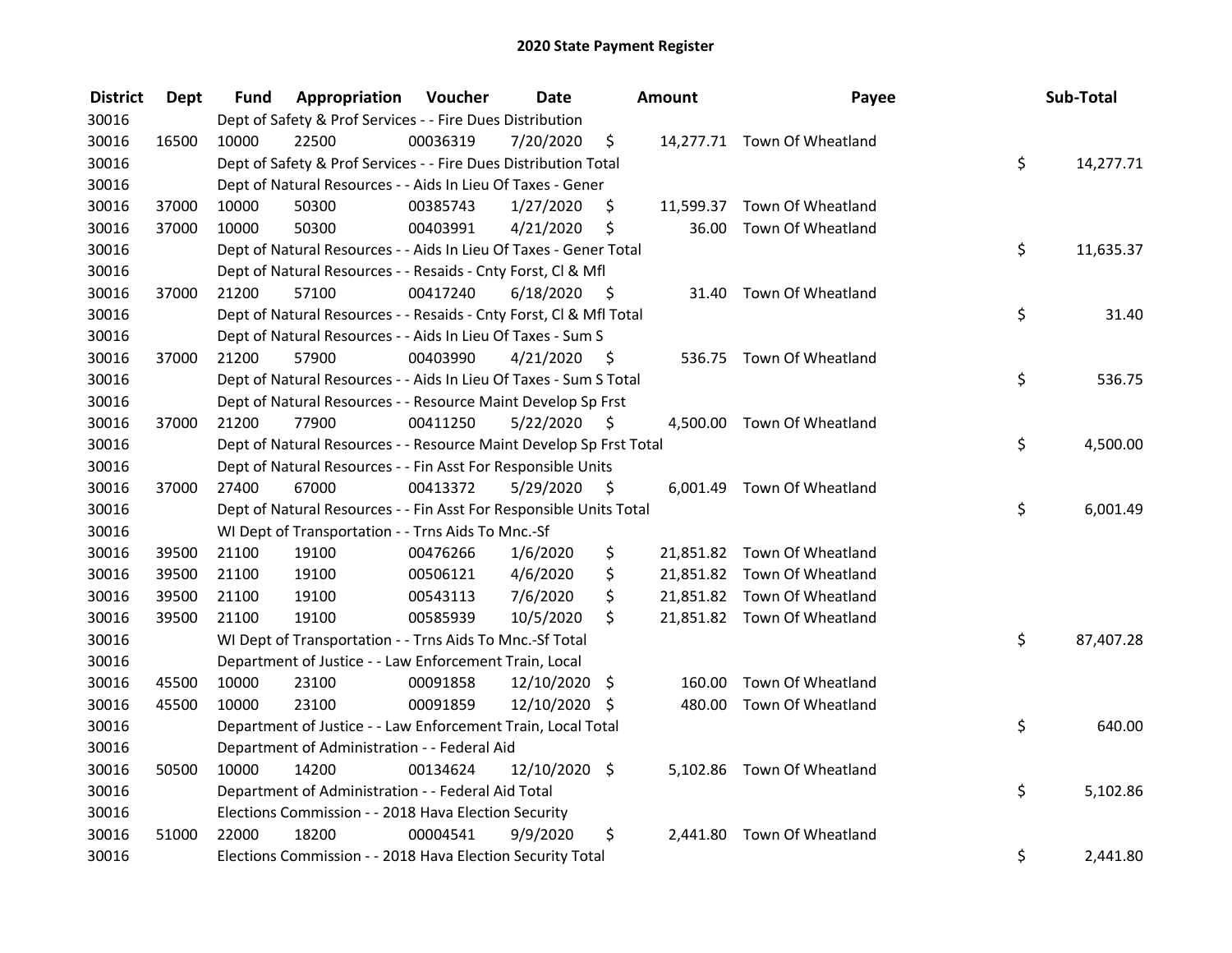| <b>District</b> | Dept  | Fund  | Appropriation                                                                 | Voucher  | Date            |     | Amount    | Payee             | Sub-Total        |
|-----------------|-------|-------|-------------------------------------------------------------------------------|----------|-----------------|-----|-----------|-------------------|------------------|
| 30016           |       |       | Shared Revenue and Tax Relief - - County And Municipal Aid                    |          |                 |     |           |                   |                  |
| 30016           | 83500 | 10000 | 10500                                                                         | 00068235 | 7/27/2020       | S.  | 6,604.35  | Town Of Wheatland |                  |
| 30016           | 83500 | 10000 | 10500                                                                         | 00072202 | 11/16/2020      | Ŝ.  | 37.424.68 | Town Of Wheatland |                  |
| 30016           |       |       | Shared Revenue and Tax Relief - - County And Municipal Aid Total              |          |                 |     |           |                   | \$<br>44,029.03  |
| 30016           |       |       | Shared Revenue and Tax Relief - - Exempt Computer Aid                         |          |                 |     |           |                   |                  |
| 30016           | 83500 | 10000 | 10900                                                                         | 00065372 | 7/27/2020       | S.  | 131.99    | Town Of Wheatland |                  |
| 30016           |       |       | Shared Revenue and Tax Relief - - Exempt Computer Aid Total                   |          |                 |     |           |                   | \$<br>131.99     |
| 30016           |       |       | Shared Revenue and Tax Relief - - Utility Aid                                 |          |                 |     |           |                   |                  |
| 30016           | 83500 | 10000 | 11000                                                                         | 00068235 | 7/27/2020       | S.  | 0.15      | Town Of Wheatland |                  |
| 30016           | 83500 | 10000 | 11000                                                                         | 00072202 | $11/16/2020$ \$ |     | 4.36      | Town Of Wheatland |                  |
| 30016           |       |       | Shared Revenue and Tax Relief - - Utility Aid Total                           |          |                 |     |           |                   | \$<br>4.51       |
| 30016           |       |       | Shared Revenue and Tax Relief - - Personal Property Aid                       |          |                 |     |           |                   |                  |
| 30016           | 83500 | 10000 | 11100                                                                         | 00060756 | 5/4/2020        | \$. | 1,207.51  | Town Of Wheatland |                  |
| 30016           |       |       | Shared Revenue and Tax Relief - - Personal Property Aid Total                 |          |                 |     |           |                   | \$<br>1,207.51   |
| 30016           |       |       | Shared Revenue and Tax Relief - - State Aid; Video Service Provider Fee       |          |                 |     |           |                   |                  |
| 30016           | 83500 | 10000 | 11200                                                                         | 00064244 | 7/27/2020       | -S  | 4.308.73  | Town Of Wheatland |                  |
| 30016           |       |       | Shared Revenue and Tax Relief - - State Aid; Video Service Provider Fee Total |          |                 |     |           |                   | \$<br>4,308.73   |
| 30016           |       |       | Shared Revenue and Tax Relief - - Lottery & Gaming Credit                     |          |                 |     |           |                   |                  |
| 30016           | 83500 | 52100 | 36300                                                                         | 00055357 | 3/23/2020       | S.  | 23,866.29 | Town Of Wheatland |                  |
| 30016           |       |       | Shared Revenue and Tax Relief - - Lottery & Gaming Credit Total               |          |                 |     |           |                   | \$<br>23,866.29  |
| 30016 Total     |       |       |                                                                               |          |                 |     |           |                   | \$<br>206,122.72 |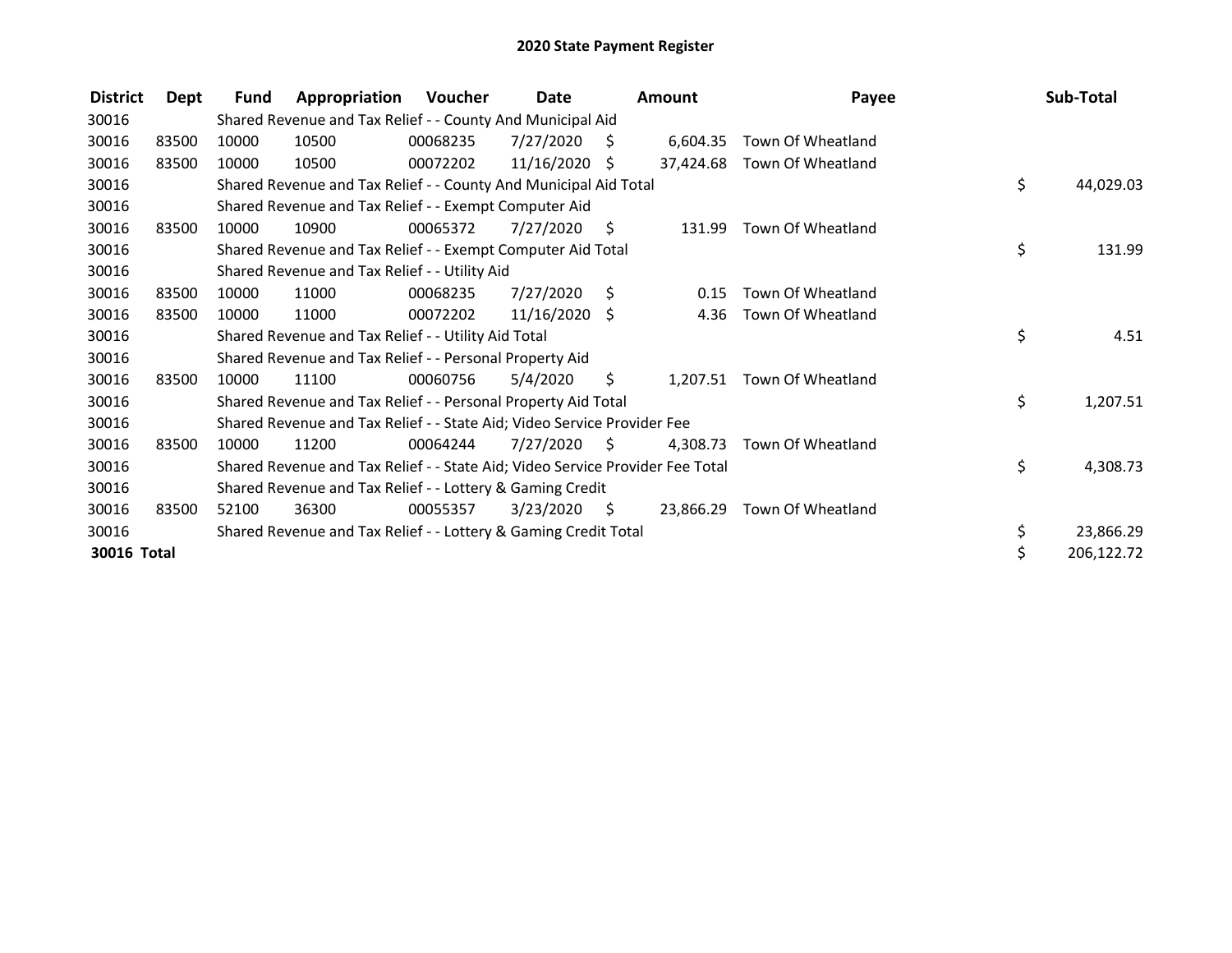| <b>District</b> | <b>Dept</b> | Fund  | <b>Appropriation Voucher</b>                                                    |          | <b>Date</b>             |      | Amount | Payee                        | Sub-Total        |
|-----------------|-------------|-------|---------------------------------------------------------------------------------|----------|-------------------------|------|--------|------------------------------|------------------|
| 30104           |             |       | Dept of Safety & Prof Services - - Fire Dues Distribution                       |          |                         |      |        |                              |                  |
| 30104           | 16500       | 10000 | 22500                                                                           | 00036320 | 7/20/2020               | \$   |        | 22,083.15 Village Of Bristol |                  |
| 30104           |             |       | Dept of Safety & Prof Services - - Fire Dues Distribution Total                 |          |                         |      |        |                              | \$<br>22,083.15  |
| 30104           |             |       | Dept of Natural Resources - - Aids In Lieu Of Taxes - Gener                     |          |                         |      |        |                              |                  |
| 30104           | 37000       | 10000 | 50300                                                                           | 00403676 | 4/21/2020               | - \$ |        | 563.52 Village Of Bristol    |                  |
| 30104           |             |       | Dept of Natural Resources - - Aids In Lieu Of Taxes - Gener Total               |          |                         |      |        |                              | \$<br>563.52     |
| 30104           |             |       | Dept of Natural Resources - - Resaids - Cnty Forst, Cl & Mfl                    |          |                         |      |        |                              |                  |
| 30104           | 37000       | 21200 | 57100                                                                           | 00417241 | 6/18/2020               | - \$ |        | 29.00 Village Of Bristol     |                  |
| 30104           |             |       | Dept of Natural Resources - - Resaids - Cnty Forst, Cl & Mfl Total              |          |                         |      |        |                              | \$<br>29.00      |
| 30104           |             |       | Dept of Natural Resources - - Fin Asst For Responsible Units                    |          |                         |      |        |                              |                  |
| 30104           | 37000       | 27400 | 67000                                                                           | 00412625 | 5/29/2020               | - \$ |        | 15,603.87 Village Of Bristol |                  |
| 30104           |             |       | Dept of Natural Resources - - Fin Asst For Responsible Units Total              |          |                         |      |        |                              | \$<br>15,603.87  |
| 30104           |             |       | WI Dept of Transportation - - Trns Aids To Mnc.-Sf                              |          |                         |      |        |                              |                  |
| 30104           | 39500       | 21100 | 19100                                                                           | 00476267 | 1/6/2020                | \$   |        | 35,909.73 Village Of Bristol |                  |
| 30104           | 39500       | 21100 | 19100                                                                           | 00506122 | 4/6/2020                | \$   |        | 35,909.73 Village Of Bristol |                  |
| 30104           | 39500       | 21100 | 19100                                                                           | 00543114 | 7/6/2020                | \$   |        | 35,909.73 Village Of Bristol |                  |
| 30104           | 39500       | 21100 | 19100                                                                           | 00585940 | 10/5/2020               | \$   |        | 35,909.74 Village Of Bristol |                  |
| 30104           |             |       | WI Dept of Transportation - - Trns Aids To Mnc.-Sf Total                        |          |                         |      |        |                              | \$<br>143,638.93 |
| 30104           |             |       | WI Dept of Transportation - - Loc Rd Imp Prg St Fd                              |          |                         |      |        |                              |                  |
| 30104           | 39500       | 21100 | 27800                                                                           | 00479294 | 1/8/2020                | \$   |        | 29,732.40 Village Of Bristol |                  |
| 30104           |             |       | WI Dept of Transportation - - Loc Rd Imp Prg St Fd Total                        |          |                         |      |        |                              | \$<br>29,732.40  |
| 30104           |             |       | Department of Health Services - - Prepaid Medical Transport Reimbursement       |          |                         |      |        |                              |                  |
| 30104           | 43500       | 10000 | 16300                                                                           |          | AMBULANCE 11/16/2020 \$ |      |        | 2,074.53 Village Of Bristol  |                  |
| 30104           |             |       | Department of Health Services - - Prepaid Medical Transport Reimbursement Total |          |                         |      |        |                              | \$<br>2,074.53   |
| 30104           |             |       | Department of Administration - - Federal Aid                                    |          |                         |      |        |                              |                  |
| 30104           | 50500       | 10000 | 14200                                                                           | 00134625 | 12/10/2020 \$           |      |        | 83,336.00 Village Of Bristol |                  |
| 30104           | 50500       | 10000 | 14200                                                                           | 00136322 | 12/17/2020 \$           |      |        | 8,844.63 Village Of Bristol  |                  |
| 30104           |             |       | Department of Administration - - Federal Aid Total                              |          |                         |      |        |                              | \$<br>92,180.63  |
| 30104           |             |       | Elections Commission - - 2018 Hava Election Security                            |          |                         |      |        |                              |                  |
| 30104           | 51000       | 22000 | 18200                                                                           | 00004513 | 9/9/2020                | \$   |        | 3,765.10 Village Of Bristol  |                  |
| 30104           |             |       | Elections Commission - - 2018 Hava Election Security Total                      |          |                         |      |        |                              | \$<br>3,765.10   |
| 30104           |             |       | Shared Revenue and Tax Relief - - County And Municipal Aid                      |          |                         |      |        |                              |                  |
| 30104           | 83500       | 10000 | 10500                                                                           | 00068236 | 7/27/2020               | \$   |        | 8,668.66 Village Of Bristol  |                  |
| 30104           | 83500       | 10000 | 10500                                                                           | 00072203 | 11/16/2020              | \$   |        | 47,047.87 Village Of Bristol |                  |
| 30104           |             |       | Shared Revenue and Tax Relief - - County And Municipal Aid Total                |          |                         |      |        |                              | \$<br>55,716.53  |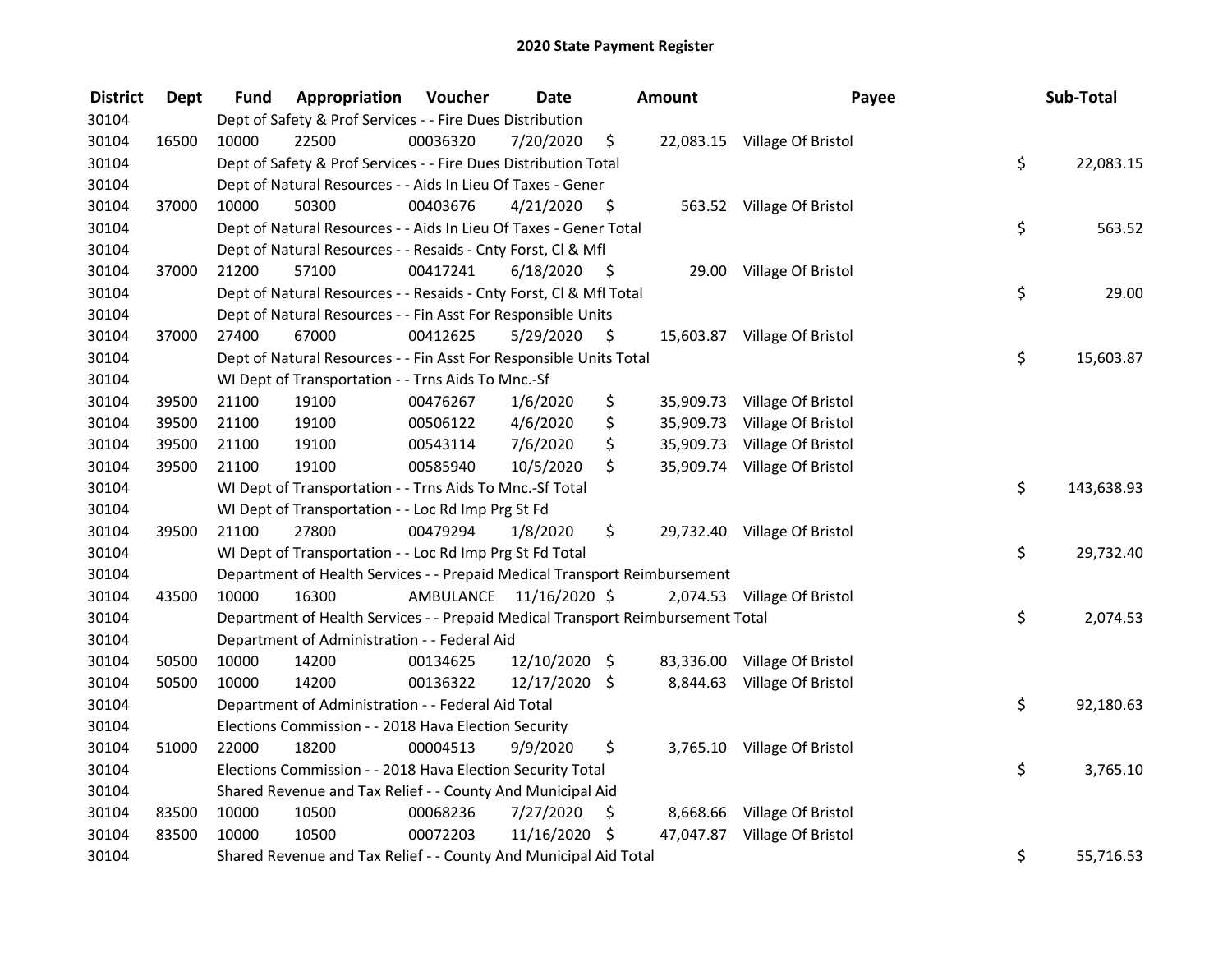| <b>District</b> | Dept  | <b>Fund</b> | Appropriation                                                                 | Voucher  | Date      |              | Amount    | Payee              | Sub-Total       |
|-----------------|-------|-------------|-------------------------------------------------------------------------------|----------|-----------|--------------|-----------|--------------------|-----------------|
| 30104           |       |             | Shared Revenue and Tax Relief - - Exempt Computer Aid                         |          |           |              |           |                    |                 |
| 30104           | 83500 | 10000       | 10900                                                                         | 00065373 | 7/27/2020 | <sub>S</sub> | 1,569.28  | Village Of Bristol |                 |
| 30104           |       |             | Shared Revenue and Tax Relief - - Exempt Computer Aid Total                   |          |           |              |           |                    | \$<br>1,569.28  |
| 30104           |       |             | Shared Revenue and Tax Relief - - Personal Property Aid                       |          |           |              |           |                    |                 |
| 30104           | 83500 | 10000       | 11100                                                                         | 00060757 | 5/4/2020  | S            | 12,325.59 | Village Of Bristol |                 |
| 30104           |       |             | Shared Revenue and Tax Relief - - Personal Property Aid Total                 |          |           |              |           |                    | \$<br>12,325.59 |
| 30104           |       |             | Shared Revenue and Tax Relief - - State Aid; Video Service Provider Fee       |          |           |              |           |                    |                 |
| 30104           | 83500 | 10000       | 11200                                                                         | 00064245 | 7/27/2020 | S.           | 6.857.08  | Village Of Bristol |                 |
| 30104           |       |             | Shared Revenue and Tax Relief - - State Aid; Video Service Provider Fee Total |          |           |              |           |                    | \$<br>6,857.08  |
| 30104           |       |             | Shared Revenue and Tax Relief - - Lottery & Gaming Credit                     |          |           |              |           |                    |                 |
| 30104           | 83500 | 52100       | 36300                                                                         | 00055358 | 3/23/2020 | <sup>S</sup> | 29,910.00 | Village Of Bristol |                 |
| 30104           |       |             | Shared Revenue and Tax Relief - - Lottery & Gaming Credit Total               |          |           |              |           |                    | 29,910.00       |
| 30104 Total     |       |             |                                                                               |          |           |              |           |                    | 416,049.61      |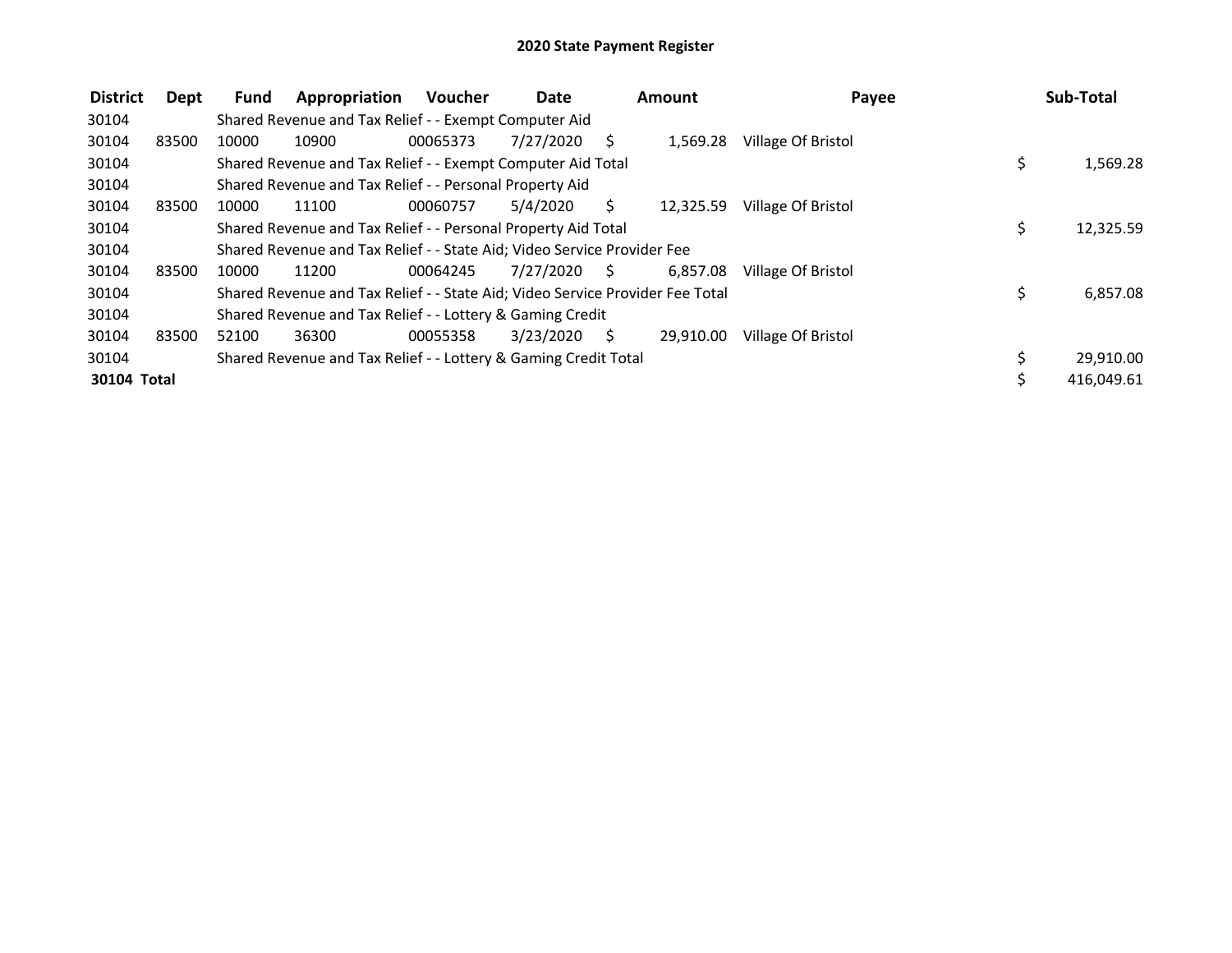| <b>District</b> | <b>Dept</b> | <b>Fund</b> | Appropriation                                     | Voucher  | <b>Date</b> | <b>Amount</b>  | Payee                  | Sub-Total |
|-----------------|-------------|-------------|---------------------------------------------------|----------|-------------|----------------|------------------------|-----------|
| 30131           |             |             | WI Dept of Transportation - - Rpd Slvg Veh Exm Sf |          |             |                |                        |           |
| 30131           | 39500       | 10000       | 52300                                             | 00478903 | 1/6/2020    | \$<br>60.00    | Genoa City, Village of |           |
| 30131           | 39500       | 10000       | 52300                                             | 00488433 | 2/3/2020    | \$<br>120.00   | Genoa City, Village of |           |
| 30131           | 39500       | 10000       | 52300                                             | 00491066 | 2/10/2020   | \$<br>1,020.00 | Genoa City, Village of |           |
| 30131           | 39500       | 10000       | 52300                                             | 00493878 | 2/18/2020   | \$<br>240.00   | Genoa City, Village of |           |
| 30131           | 39500       | 10000       | 52300                                             | 00496265 | 2/24/2020   | \$<br>1,080.00 | Genoa City, Village of |           |
| 30131           | 39500       | 10000       | 52300                                             | 00498657 | 3/4/2020    | \$<br>60.00    | Genoa City, Village of |           |
| 30131           | 39500       | 10000       | 52300                                             | 00500934 | 3/10/2020   | \$<br>420.00   | Genoa City, Village of |           |
| 30131           | 39500       | 10000       | 52300                                             | 00503218 | 3/16/2020   | \$<br>300.00   | Genoa City, Village of |           |
| 30131           | 39500       | 10000       | 52300                                             | 00505348 | 3/23/2020   | \$<br>540.00   | Genoa City, Village of |           |
| 30131           | 39500       | 10000       | 52300                                             | 00509570 | 3/31/2020   | \$<br>240.00   | Genoa City, Village of |           |
| 30131           | 39500       | 10000       | 52300                                             | 00512177 | 4/7/2020    | \$<br>720.00   | Genoa City, Village of |           |
| 30131           | 39500       | 10000       | 52300                                             | 00514620 | 4/13/2020   | \$<br>300.00   | Genoa City, Village of |           |
| 30131           | 39500       | 10000       | 52300                                             | 00517156 | 4/20/2020   | \$<br>1,080.00 | Genoa City, Village of |           |
| 30131           | 39500       | 10000       | 52300                                             | 00519648 | 4/29/2020   | \$<br>240.00   | Genoa City, Village of |           |
| 30131           | 39500       | 10000       | 52300                                             | 00522479 | 5/5/2020    | \$<br>720.00   | Genoa City, Village of |           |
| 30131           | 39500       | 10000       | 52300                                             | 00525139 | 5/13/2020   | \$<br>180.00   | Genoa City, Village of |           |
| 30131           | 39500       | 10000       | 52300                                             | 00527904 | 5/18/2020   | \$<br>120.00   | Genoa City, Village of |           |
| 30131           | 39500       | 10000       | 52300                                             | 00530336 | 5/29/2020   | \$<br>780.00   | Genoa City, Village of |           |
| 30131           | 39500       | 10000       | 52300                                             | 00534807 | 6/10/2020   | \$<br>60.00    | Genoa City, Village of |           |
| 30131           | 39500       | 10000       | 52300                                             | 00537376 | 6/15/2020   | \$<br>900.00   | Genoa City, Village of |           |
| 30131           | 39500       | 10000       | 52300                                             | 00540717 | 6/25/2020   | \$<br>840.00   | Genoa City, Village of |           |
| 30131           | 39500       | 10000       | 52300                                             | 00545265 | 6/29/2020   | \$<br>60.00    | Genoa City, Village of |           |
| 30131           | 39500       | 10000       | 52300                                             | 00548517 | 7/6/2020    | \$<br>180.00   | Genoa City, Village of |           |
| 30131           | 39500       | 10000       | 52300                                             | 00551417 | 7/13/2020   | \$<br>120.00   | Genoa City, Village of |           |
| 30131           | 39500       | 10000       | 52300                                             | 00553790 | 7/21/2020   | \$<br>900.00   | Genoa City, Village of |           |
| 30131           | 39500       | 10000       | 52300                                             | 00556412 | 7/28/2020   | \$<br>180.00   | Genoa City, Village of |           |
| 30131           | 39500       | 10000       | 52300                                             | 00564754 | 8/11/2020   | \$<br>1,020.00 | Genoa City, Village of |           |
| 30131           | 39500       | 10000       | 52300                                             | 00568207 | 8/17/2020   | \$<br>60.00    | Genoa City, Village of |           |
| 30131           | 39500       | 10000       | 52300                                             | 00573129 | 8/25/2020   | \$<br>120.00   | Genoa City, Village of |           |
| 30131           | 39500       | 10000       | 52300                                             | 00576308 | 8/31/2020   | \$<br>1,200.00 | Genoa City, Village of |           |
| 30131           | 39500       | 10000       | 52300                                             | 00579678 | 9/9/2020    | \$<br>120.00   | Genoa City, Village of |           |
| 30131           | 39500       | 10000       | 52300                                             | 00582600 | 9/16/2020   | \$<br>60.00    | Genoa City, Village of |           |
| 30131           | 39500       | 10000       | 52300                                             | 00588100 | 9/24/2020   | \$<br>720.00   | Genoa City, Village of |           |
| 30131           | 39500       | 10000       | 52300                                             | 00591828 | 9/29/2020   | \$<br>180.00   | Genoa City, Village of |           |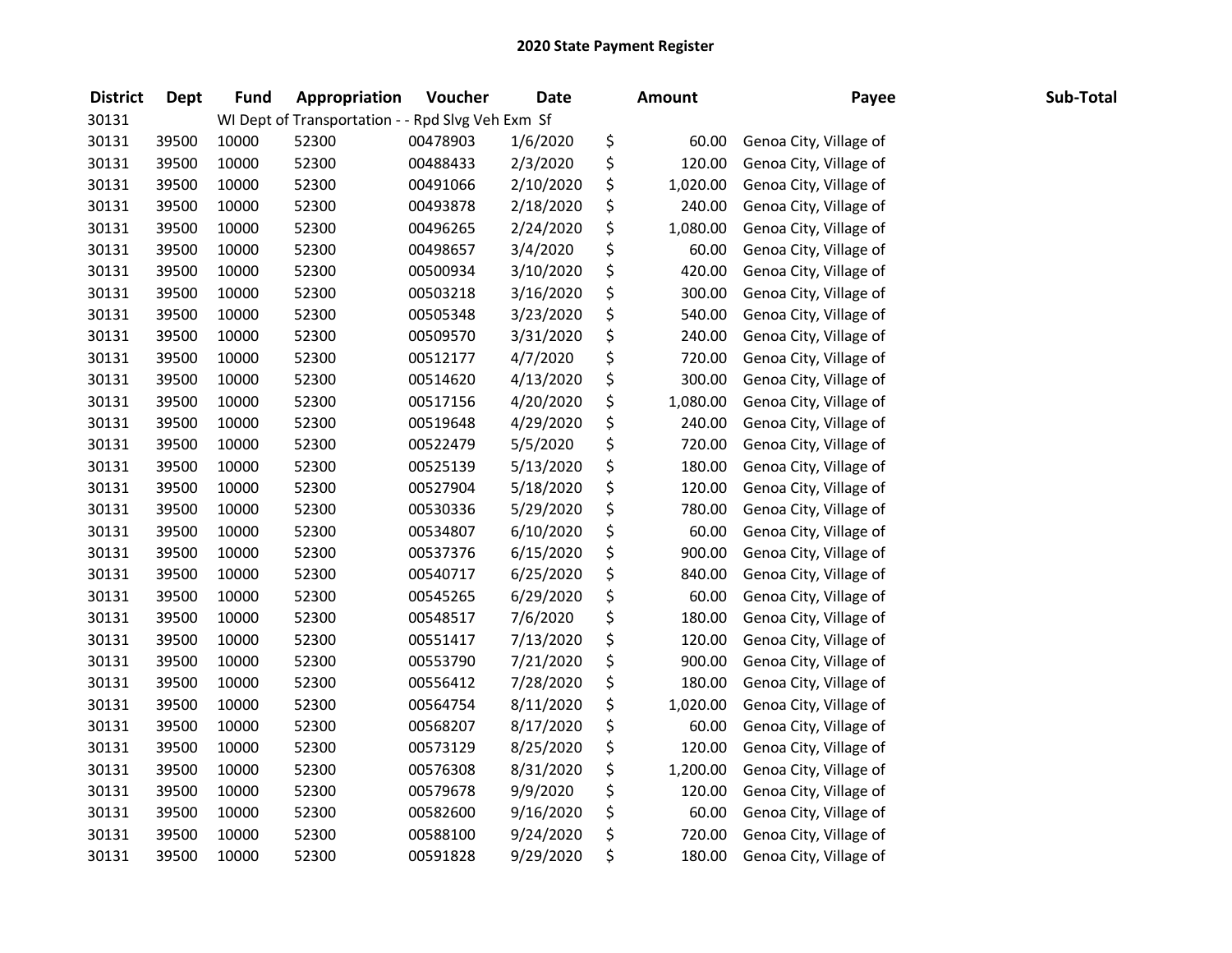| <b>District</b> | Dept  | <b>Fund</b> | Appropriation                                                | <b>Voucher</b> | Date            |    | <b>Amount</b> | Payee                  | Sub-Total       |
|-----------------|-------|-------------|--------------------------------------------------------------|----------------|-----------------|----|---------------|------------------------|-----------------|
| 30131           | 39500 | 10000       | 52300                                                        | 00594928       | 10/5/2020       | \$ | 60.00         | Genoa City, Village of |                 |
| 30131           | 39500 | 10000       | 52300                                                        | 00598440       | 10/13/2020      | S  | 840.00        | Genoa City, Village of |                 |
| 30131           | 39500 | 10000       | 52300                                                        | 00602478       | 10/19/2020 \$   |    | 60.00         | Genoa City, Village of |                 |
| 30131           | 39500 | 10000       | 52300                                                        | 00606168       | 10/27/2020      | -S | 780.00        | Genoa City, Village of |                 |
| 30131           | 39500 | 10000       | 52300                                                        | 00609712       | 11/3/2020       | S. | 60.00         | Genoa City, Village of |                 |
| 30131           | 39500 | 10000       | 52300                                                        | 00613275       | $11/10/2020$ \$ |    | 120.00        | Genoa City, Village of |                 |
| 30131           | 39500 | 10000       | 52300                                                        | 00616455       | $11/17/2020$ \$ |    | 720.00        | Genoa City, Village of |                 |
| 30131           | 39500 | 10000       | 52300                                                        | 00619663       | 11/25/2020 \$   |    | 180.00        | Genoa City, Village of |                 |
| 30131           | 39500 | 10000       | 52300                                                        | 00621727       | 12/4/2020       | S  | 960.00        | Genoa City, Village of |                 |
| 30131           | 39500 | 10000       | 52300                                                        | 00624306       | 12/9/2020       | S  | 120.00        | Genoa City, Village of |                 |
| 30131           | 39500 | 10000       | 52300                                                        | 00627227       | 12/15/2020 \$   |    | 60.00         | Genoa City, Village of |                 |
| 30131           |       |             | WI Dept of Transportation - - Rpd Slvg Veh Exm Sf Total      |                |                 |    |               |                        | \$<br>18,900.00 |
| 30131           |       |             | Department of Justice - - Law Enforcement Train, Local       |                |                 |    |               |                        |                 |
| 30131           | 45500 | 10000       | 23100                                                        | 00091438       | 12/4/2020       | S  | 960.00        | Genoa City, Village of |                 |
| 30131           |       |             | Department of Justice - - Law Enforcement Train, Local Total |                |                 |    |               |                        | \$<br>960.00    |
| 30131 Total     |       |             |                                                              |                |                 |    |               |                        | \$<br>19,860.00 |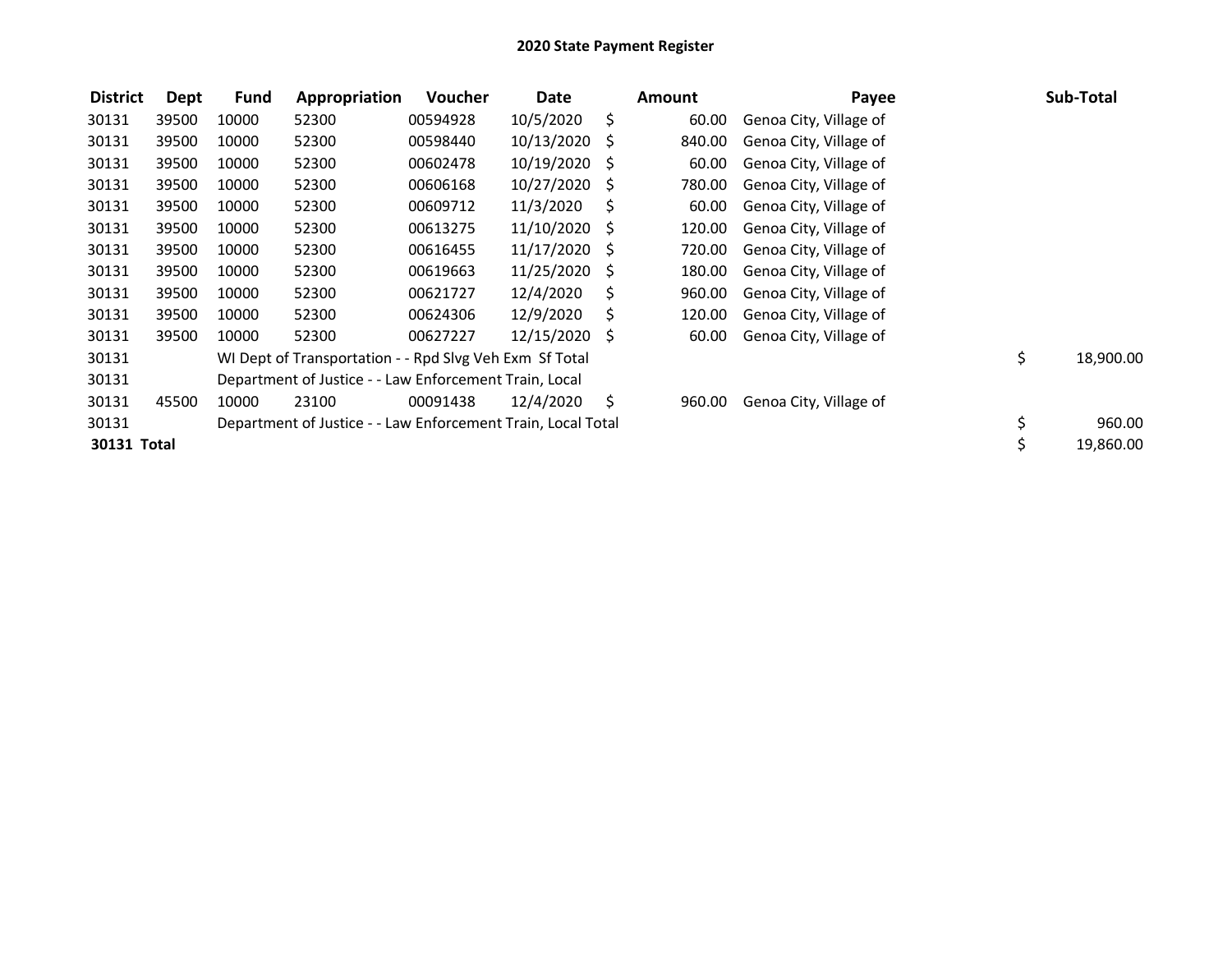| <b>District</b> | <b>Dept</b> | Fund  | Appropriation                                                      | Voucher  | <b>Date</b> |      | <b>Amount</b> | Payee                             | Sub-Total        |
|-----------------|-------------|-------|--------------------------------------------------------------------|----------|-------------|------|---------------|-----------------------------------|------------------|
| 30171           |             |       | Dept of Safety & Prof Services - - Fire Dues Distribution          |          |             |      |               |                                   |                  |
| 30171           | 16500       | 10000 | 22500                                                              | 00036321 | 7/20/2020   | \$   |               | 10,618.59 Village Of Paddock Lake |                  |
| 30171           |             |       | Dept of Safety & Prof Services - - Fire Dues Distribution Total    |          |             |      |               |                                   | \$<br>10,618.59  |
| 30171           |             |       | Dept of Natural Resources - - Aids In Lieu Of Taxes - Gener        |          |             |      |               |                                   |                  |
| 30171           | 37000       | 10000 | 50300                                                              | 00385796 | 1/27/2020   | \$   | 207.90        | Village Of Paddock Lake           |                  |
| 30171           | 37000       | 10000 | 50300                                                              | 00405294 | 4/21/2020   | \$   | 7.20          | Village Of Paddock Lake           |                  |
| 30171           |             |       | Dept of Natural Resources - - Aids In Lieu Of Taxes - Gener Total  |          |             |      |               |                                   | \$<br>215.10     |
| 30171           |             |       | Dept of Natural Resources - - GPO -Federal Funds                   |          |             |      |               |                                   |                  |
| 30171           | 37000       | 21200 | 38100                                                              | 00395110 | 3/12/2020   | \$   |               | 1,924.62 Village Of Paddock Lake  |                  |
| 30171           |             |       | Dept of Natural Resources - - GPO -Federal Funds Total             |          |             |      |               |                                   | \$<br>1,924.62   |
| 30171           |             |       | Dept of Natural Resources - - Enf A - Boating Enforcement          |          |             |      |               |                                   |                  |
| 30171           | 37000       | 21200 | 55000                                                              | 00395110 | 3/12/2020   | -\$  |               | 3,943.11 Village Of Paddock Lake  |                  |
| 30171           |             |       | Dept of Natural Resources - - Enf A - Boating Enforcement Total    |          |             |      |               |                                   | \$<br>3,943.11   |
| 30171           |             |       | Dept of Natural Resources - - Aids In Lieu Of Taxes - Sum S        |          |             |      |               |                                   |                  |
| 30171           | 37000       | 21200 | 57900                                                              | 00405295 | 4/21/2020   | -\$  |               | 0.72 Village Of Paddock Lake      |                  |
| 30171           |             |       | Dept of Natural Resources - - Aids In Lieu Of Taxes - Sum S Total  |          |             |      |               |                                   | \$<br>0.72       |
| 30171           |             |       | Dept of Natural Resources - - Ea - Invasive Aqu & Lake Mon         |          |             |      |               |                                   |                  |
| 30171           | 37000       | 21200 | 67800                                                              | 00383731 | 1/21/2020   | \$   |               | 731.25 Village Of Paddock Lake    |                  |
| 30171           |             |       | Dept of Natural Resources - - Ea - Invasive Aqu & Lake Mon Total   |          |             |      |               |                                   | \$<br>731.25     |
| 30171           |             |       | Dept of Natural Resources - - Fin Asst For Responsible Units       |          |             |      |               |                                   |                  |
| 30171           | 37000       | 27400 | 67000                                                              | 00412620 | 5/29/2020   | - \$ |               | 14,587.38 Village Of Paddock Lake |                  |
| 30171           |             |       | Dept of Natural Resources - - Fin Asst For Responsible Units Total |          |             |      |               |                                   | \$<br>14,587.38  |
| 30171           |             |       | WI Dept of Transportation - - Trns Aids To Mnc.-Sf                 |          |             |      |               |                                   |                  |
| 30171           | 39500       | 21100 | 19100                                                              | 00476268 | 1/6/2020    | \$   |               | 27,288.72 Village Of Paddock Lake |                  |
| 30171           | 39500       | 21100 | 19100                                                              | 00506123 | 4/6/2020    | \$   |               | 27,288.72 Village Of Paddock Lake |                  |
| 30171           | 39500       | 21100 | 19100                                                              | 00543115 | 7/6/2020    | \$   | 27,288.72     | Village Of Paddock Lake           |                  |
| 30171           | 39500       | 21100 | 19100                                                              | 00585941 | 10/5/2020   | \$   |               | 27,288.73 Village Of Paddock Lake |                  |
| 30171           |             |       | WI Dept of Transportation - - Trns Aids To Mnc.-Sf Total           |          |             |      |               |                                   | \$<br>109,154.89 |
| 30171           |             |       | WI Dept of Transportation - - Loc Rd Imp Prg St Fd                 |          |             |      |               |                                   |                  |
| 30171           | 39500       | 21100 | 27800                                                              | 00589552 | 9/24/2020   | \$.  |               | 19,330.80 Village Of Paddock Lake |                  |
| 30171           |             |       | WI Dept of Transportation - - Loc Rd Imp Prg St Fd Total           |          |             |      |               |                                   | \$<br>19,330.80  |
| 30171           |             |       | Department of Administration - - Federal Aid                       |          |             |      |               |                                   |                  |
| 30171           | 50500       | 10000 | 14200                                                              | 00126653 | 8/12/2020   | \$   |               | 6,024.03 Village Of Paddock Lake  |                  |
| 30171           | 50500       | 10000 | 14200                                                              | 00134626 | 12/10/2020  | \$   | 3,248.30      | Village Of Paddock Lake           |                  |
| 30171           |             |       | Department of Administration - - Federal Aid Total                 |          |             |      |               |                                   | \$<br>9,272.33   |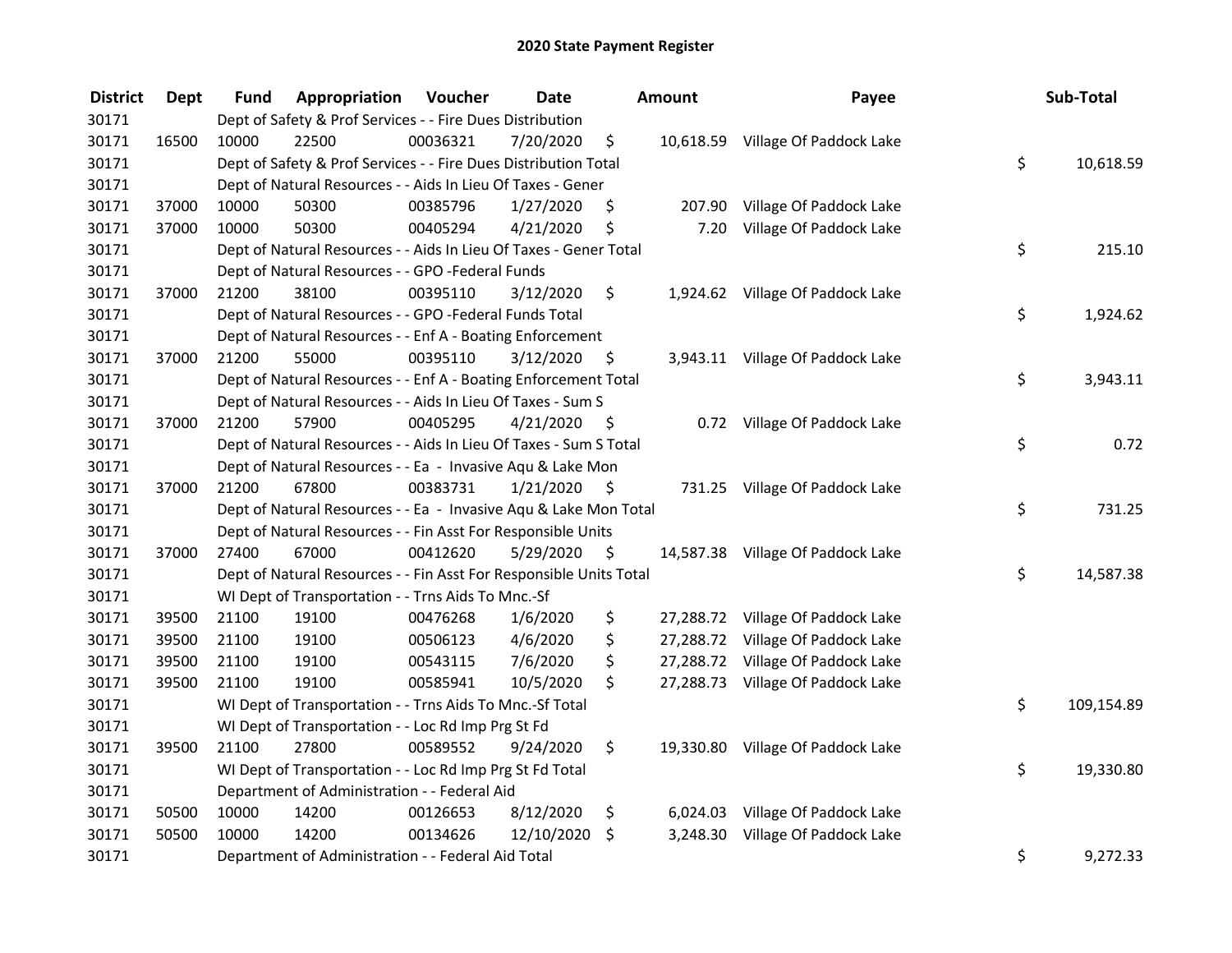| <b>District</b> | Dept  | Fund  | Appropriation                                                                 | Voucher  | Date            |                     | <b>Amount</b> | Payee                   | Sub-Total       |
|-----------------|-------|-------|-------------------------------------------------------------------------------|----------|-----------------|---------------------|---------------|-------------------------|-----------------|
| 30171           |       |       | Shared Revenue and Tax Relief - - Expenditure Restraint Program               |          |                 |                     |               |                         |                 |
| 30171           | 83500 | 10000 | 10100                                                                         | 00068237 | 7/27/2020       | $\ddot{\mathsf{S}}$ | 16,850.10     | Village Of Paddock Lake |                 |
| 30171           |       |       | Shared Revenue and Tax Relief - - Expenditure Restraint Program Total         |          |                 |                     |               |                         | \$<br>16,850.10 |
| 30171           |       |       | Shared Revenue and Tax Relief - - County And Municipal Aid                    |          |                 |                     |               |                         |                 |
| 30171           | 83500 | 10000 | 10500                                                                         | 00068237 | 7/27/2020       | S.                  | 9,291.62      | Village Of Paddock Lake |                 |
| 30171           | 83500 | 10000 | 10500                                                                         | 00072204 | $11/16/2020$ \$ |                     | 52,652.48     | Village Of Paddock Lake |                 |
| 30171           |       |       | Shared Revenue and Tax Relief - - County And Municipal Aid Total              |          |                 |                     |               |                         | \$<br>61,944.10 |
| 30171           |       |       | Shared Revenue and Tax Relief - - Exempt Computer Aid                         |          |                 |                     |               |                         |                 |
| 30171           | 83500 | 10000 | 10900                                                                         | 00065374 | 7/27/2020       | S                   | 3,288.20      | Village Of Paddock Lake |                 |
| 30171           | 83500 | 10000 | 10900                                                                         | 00067059 | 7/27/2020       | S                   | 3,188.68      | Village Of Paddock Lake |                 |
| 30171           |       |       | Shared Revenue and Tax Relief - - Exempt Computer Aid Total                   |          |                 |                     |               |                         | \$<br>6,476.88  |
| 30171           |       |       | Shared Revenue and Tax Relief - - Personal Property Aid                       |          |                 |                     |               |                         |                 |
| 30171           | 83500 | 10000 | 11100                                                                         | 00060758 | 5/4/2020        | \$.                 | 2,021.54      | Village Of Paddock Lake |                 |
| 30171           | 83500 | 10000 | 11100                                                                         | 00062500 | 5/4/2020        | \$.                 | 13,811.80     | Village Of Paddock Lake |                 |
| 30171           |       |       | Shared Revenue and Tax Relief - - Personal Property Aid Total                 |          |                 |                     |               |                         | \$<br>15,833.34 |
| 30171           |       |       | Shared Revenue and Tax Relief - - State Aid; Video Service Provider Fee       |          |                 |                     |               |                         |                 |
| 30171           | 83500 | 10000 | 11200                                                                         | 00064246 | 7/27/2020       | - \$                | 4,172.51      | Village Of Paddock Lake |                 |
| 30171           |       |       | Shared Revenue and Tax Relief - - State Aid; Video Service Provider Fee Total |          |                 |                     |               |                         | \$<br>4,172.51  |
| 30171 Total     |       |       |                                                                               |          |                 |                     |               |                         | 275,055.72      |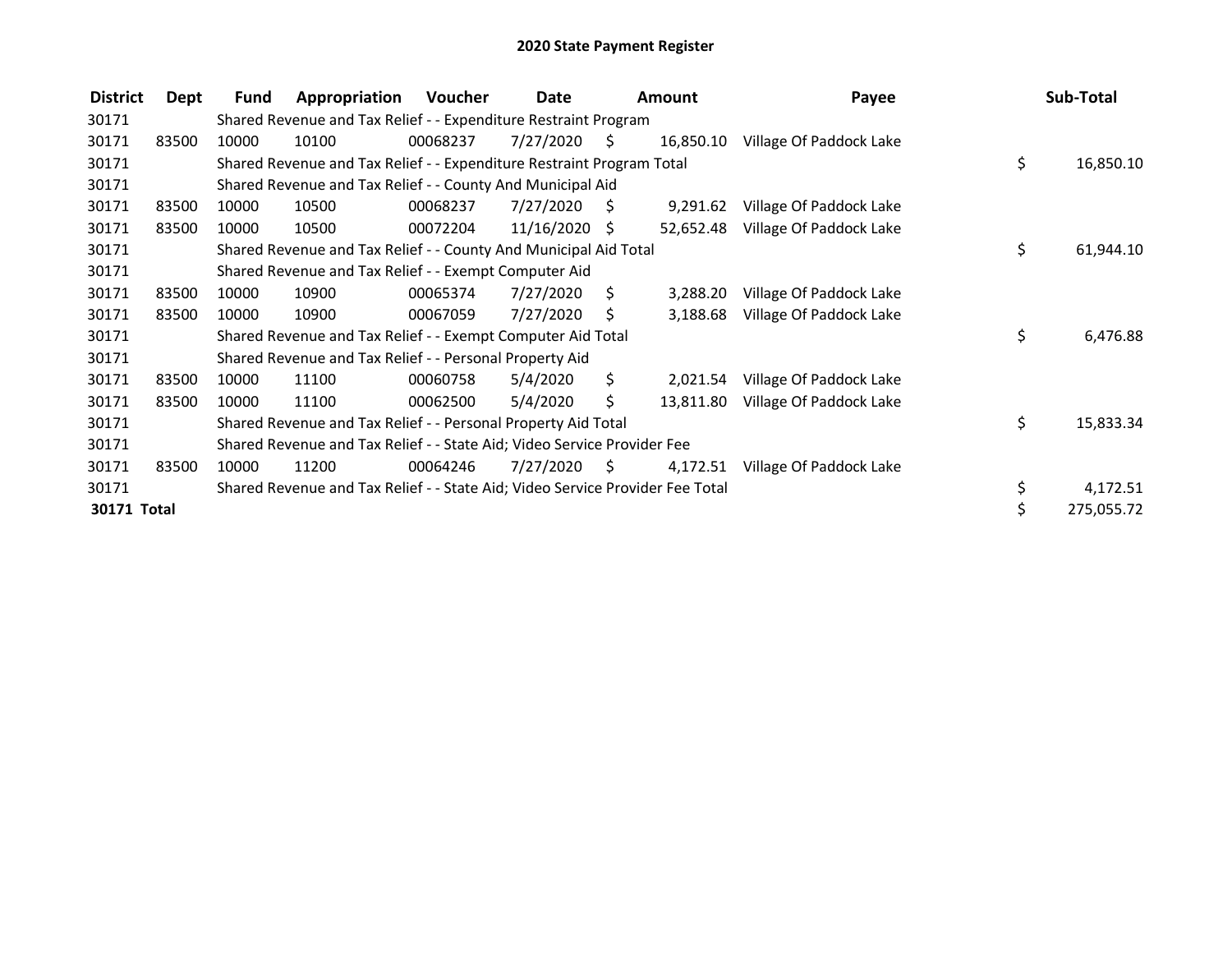| <b>District</b> | <b>Dept</b> | Fund  | Appropriation                                                      | Voucher  | <b>Date</b>   |     | Amount   | Payee                                  | Sub-Total        |
|-----------------|-------------|-------|--------------------------------------------------------------------|----------|---------------|-----|----------|----------------------------------------|------------------|
| 30174           |             |       | Dept of Ag, Trade & Cons Protc - - Clean Sweep Grants              |          |               |     |          |                                        |                  |
| 30174           | 11500       | 27400 | 77800                                                              | 00057724 | 3/26/2020     | \$  |          | 10,000.00 Village Of Pleasant Prairie  |                  |
| 30174           |             |       | Dept of Ag, Trade & Cons Protc - - Clean Sweep Grants Total        |          |               |     |          |                                        | \$<br>10,000.00  |
| 30174           |             |       | Dept of Safety & Prof Services - - Fire Dues Distribution          |          |               |     |          |                                        |                  |
| 30174           | 16500       | 10000 | 22500                                                              | 00036322 | 7/20/2020     | \$  |          | 150,653.28 Village Of Pleasant Prairie |                  |
| 30174           |             |       | Dept of Safety & Prof Services - - Fire Dues Distribution Total    |          |               |     |          |                                        | \$<br>150,653.28 |
| 30174           |             |       | Dept of Natural Resources - - Aids In Lieu Of Taxes - Gener        |          |               |     |          |                                        |                  |
| 30174           | 37000       | 10000 | 50300                                                              | 00385783 | 1/27/2020     | \$  |          | 69,320.69 Village Of Pleasant Prairie  |                  |
| 30174           | 37000       | 10000 | 50300                                                              | 00385784 | 1/27/2020     | \$  | 4,739.56 | Village Of Pleasant Prairie            |                  |
| 30174           | 37000       | 10000 | 50300                                                              | 00404927 | 4/21/2020     | \$  |          | 2,620.74 Village Of Pleasant Prairie   |                  |
| 30174           |             |       | Dept of Natural Resources - - Aids In Lieu Of Taxes - Gener Total  |          |               |     |          |                                        | \$<br>76,680.99  |
| 30174           |             |       | Dept of Natural Resources - - Gen Program Ops-State Funds          |          |               |     |          |                                        |                  |
| 30174           | 37000       | 21200 | 16100                                                              | 00384653 | 1/22/2020     | -\$ |          | 73.70 Village Of Pleasant Prairie      |                  |
| 30174           |             |       | Dept of Natural Resources - - Gen Program Ops-State Funds Total    |          |               |     |          |                                        | \$<br>73.70      |
| 30174           |             |       | Dept of Natural Resources - - Taxes & Assessmts-Conserv Fund       |          |               |     |          |                                        |                  |
| 30174           | 37000       | 21200 | 16900                                                              | 00382612 | 1/17/2020     | \$  | 18.04    | Village Of Pleasant Prairie            |                  |
| 30174           | 37000       | 21200 | 16900                                                              | 00384653 | 1/22/2020     | \$  | 142.12   | Village Of Pleasant Prairie            |                  |
| 30174           | 37000       | 21200 | 16900                                                              | 00390840 | 2/18/2020     | \$  | 215.82   | Village Of Pleasant Prairie            |                  |
| 30174           | 37000       | 21200 | 16900                                                              | 00394093 | 3/5/2020      | \$  | 215.82   | Village Of Pleasant Prairie            |                  |
| 30174           | 37000       | 21200 | 16900                                                              | 00405522 | 4/24/2020     | \$  | 215.82   | Village Of Pleasant Prairie            |                  |
| 30174           | 37000       | 21200 | 16900                                                              | 00409919 | 5/14/2020     | \$  | 215.82   | Village Of Pleasant Prairie            |                  |
| 30174           | 37000       | 21200 | 16900                                                              | 00415868 | 6/10/2020     | \$  | 215.82   | Village Of Pleasant Prairie            |                  |
| 30174           | 37000       | 21200 | 16900                                                              | 00426806 | 7/30/2020     | \$  | 215.82   | Village Of Pleasant Prairie            |                  |
| 30174           | 37000       | 21200 | 16900                                                              | 00428807 | 8/13/2020     | \$  | 215.82   | Village Of Pleasant Prairie            |                  |
| 30174           | 37000       | 21200 | 16900                                                              | 00436716 | 9/23/2020     | \$  | 215.82   | Village Of Pleasant Prairie            |                  |
| 30174           | 37000       | 21200 | 16900                                                              | 00442768 | 10/23/2020    | \$  | 216.56   | Village Of Pleasant Prairie            |                  |
| 30174           | 37000       | 21200 | 16900                                                              | 00446674 | 11/12/2020    | \$  | 217.99   | Village Of Pleasant Prairie            |                  |
| 30174           | 37000       | 21200 | 16900                                                              | 00451356 | 12/10/2020 \$ |     | 215.82   | Village Of Pleasant Prairie            |                  |
| 30174           |             |       | Dept of Natural Resources - - Taxes & Assessmts-Conserv Fund Total |          |               |     |          |                                        | \$<br>2,537.09   |
| 30174           |             |       | Dept of Natural Resources - - Fin Asst For Responsible Units       |          |               |     |          |                                        |                  |
| 30174           | 37000       | 27400 | 67000                                                              | 00413157 | 5/29/2020     | \$  |          | 45,911.58 Village Of Pleasant Prairie  |                  |
| 30174           |             |       | Dept of Natural Resources - - Fin Asst For Responsible Units Total |          |               |     |          |                                        | \$<br>45,911.58  |
| 30174           |             |       | WI Dept of Transportation - - Hwy Sfty Loc Aid Ffd                 |          |               |     |          |                                        |                  |
| 30174           | 39500       | 21100 | 18500                                                              | 00591153 | 9/28/2020     | \$  | 4,000.00 | Village Of Pleasant Prairie            |                  |
| 30174           |             |       | WI Dept of Transportation - - Hwy Sfty Loc Aid Ffd Total           |          |               |     |          |                                        | \$<br>4,000.00   |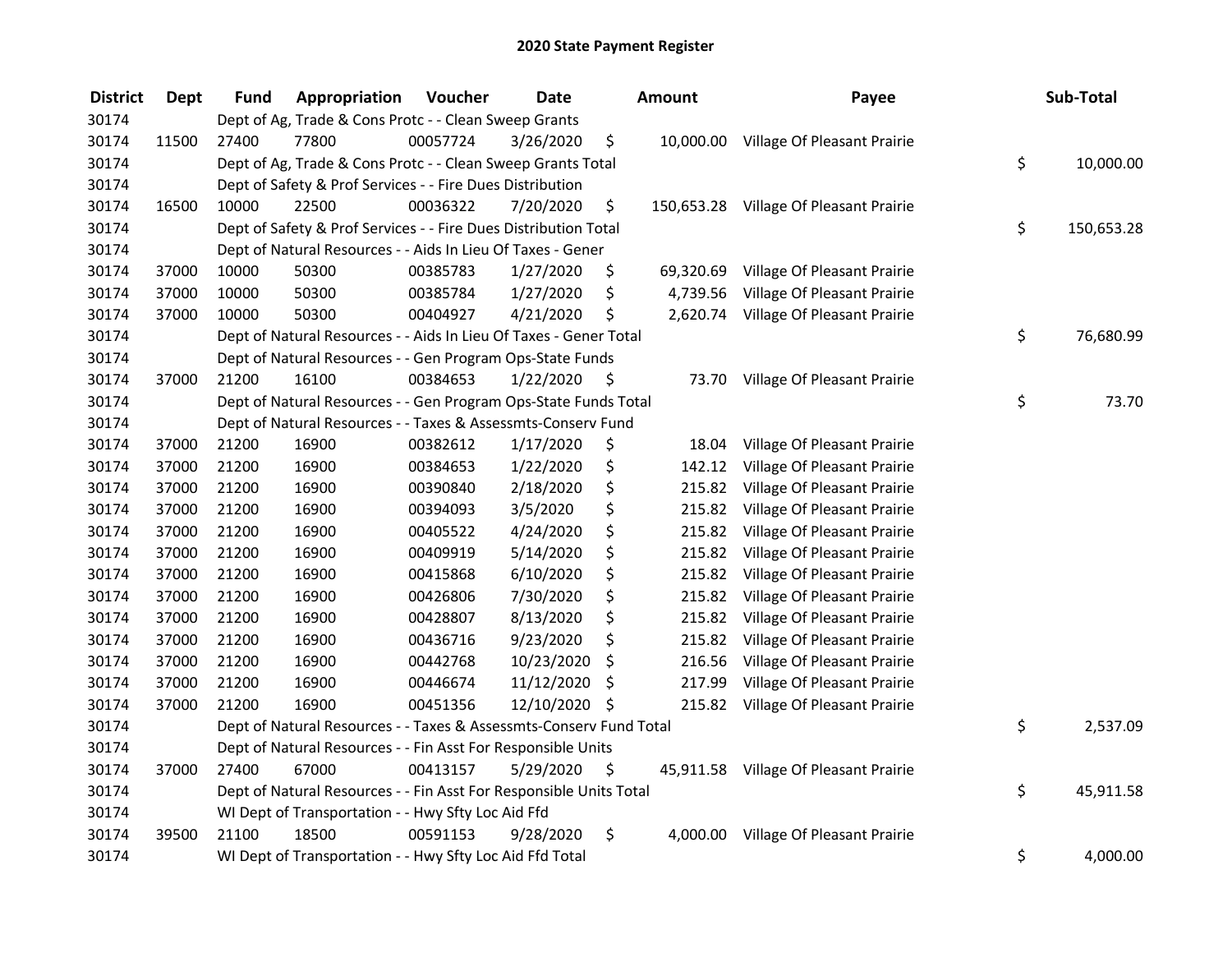| <b>District</b> | <b>Dept</b> | <b>Fund</b> | Appropriation                                                                   | Voucher  | <b>Date</b>             |     | Amount     | Payee                                 | Sub-Total          |
|-----------------|-------------|-------------|---------------------------------------------------------------------------------|----------|-------------------------|-----|------------|---------------------------------------|--------------------|
| 30174           |             |             | WI Dept of Transportation - - Trns Aids To Mnc.-Sf                              |          |                         |     |            |                                       |                    |
| 30174           | 39500       | 21100       | 19100                                                                           | 00476269 | 1/6/2020                | \$  | 280,999.94 | Village Of Pleasant Prairie           |                    |
| 30174           | 39500       | 21100       | 19100                                                                           | 00506124 | 4/6/2020                | \$  | 280,999.94 | Village Of Pleasant Prairie           |                    |
| 30174           | 39500       | 21100       | 19100                                                                           | 00543116 | 7/6/2020                | \$  | 280,999.94 | Village Of Pleasant Prairie           |                    |
| 30174           | 39500       | 21100       | 19100                                                                           | 00585942 | 10/5/2020               | \$  | 280,999.95 | Village Of Pleasant Prairie           |                    |
| 30174           |             |             | WI Dept of Transportation - - Trns Aids To Mnc.-Sf Total                        |          |                         |     |            |                                       | \$<br>1,123,999.77 |
| 30174           |             |             | WI Dept of Transportation - - St Hwy Rehab, Sf                                  |          |                         |     |            |                                       |                    |
| 30174           | 39500       | 21100       | 36300                                                                           | 00484688 | 1/28/2020               | \$  | 138.39     | Village Of Pleasant Prairie           |                    |
| 30174           |             |             | WI Dept of Transportation - - St Hwy Rehab, Sf Total                            |          |                         |     |            |                                       | \$<br>138.39       |
| 30174           |             |             | WI Dept of Transportation - - Routine Maint Sf                                  |          |                         |     |            |                                       |                    |
| 30174           | 39500       | 21100       | 36800                                                                           | 00478691 | 1/6/2020                | \$  | 1,177.70   | Village Of Pleasant Prairie           |                    |
| 30174           | 39500       | 21100       | 36800                                                                           | 00491299 | 2/11/2020               | \$  | 1,284.98   | Village Of Pleasant Prairie           |                    |
| 30174           | 39500       | 21100       | 36800                                                                           | 00500642 | 3/9/2020                | \$  | 1,043.60   | Village Of Pleasant Prairie           |                    |
| 30174           | 39500       | 21100       | 36800                                                                           | 00511798 | 4/6/2020                | \$  | 1,070.42   | Village Of Pleasant Prairie           |                    |
| 30174           | 39500       | 21100       | 36800                                                                           | 00523995 | 5/8/2020                | \$  | 1,186.64   | Village Of Pleasant Prairie           |                    |
| 30174           | 39500       | 21100       | 36800                                                                           | 00533689 | 6/4/2020                | \$  | 1,061.48   | Village Of Pleasant Prairie           |                    |
| 30174           | 39500       | 21100       | 36800                                                                           | 00551648 | 7/14/2020               | \$  | 1,061.48   | Village Of Pleasant Prairie           |                    |
| 30174           | 39500       | 21100       | 36800                                                                           | 00562287 | 8/6/2020                | \$  | 1,016.78   | Village Of Pleasant Prairie           |                    |
| 30174           | 39500       | 21100       | 36800                                                                           | 00580635 | 9/10/2020               | \$  | 1,991.24   | Village Of Pleasant Prairie           |                    |
| 30174           | 39500       | 21100       | 36800                                                                           | 00596489 | 10/8/2020               | \$  | 1,696.22   | Village Of Pleasant Prairie           |                    |
| 30174           | 39500       | 21100       | 36800                                                                           | 00612627 | 11/6/2020               | \$  | 1,526.36   | Village Of Pleasant Prairie           |                    |
| 30174           | 39500       | 21100       | 36800                                                                           | 00624612 | 12/8/2020               | \$  | 687.29     | Village Of Pleasant Prairie           |                    |
| 30174           |             |             | WI Dept of Transportation - - Routine Maint Sf Total                            |          |                         |     |            |                                       | \$<br>14,804.19    |
| 30174           |             |             | Department of Health Services - - Emergency Medical Services, Ai                |          |                         |     |            |                                       |                    |
| 30174           | 43500       | 10000       | 11900                                                                           | 00379108 | 9/15/2020               | -\$ | 4,667.95   | Village Of Pleasant Prairie           |                    |
| 30174           |             |             | Department of Health Services - - Emergency Medical Services, Ai Total          |          |                         |     |            |                                       | \$<br>4,667.95     |
| 30174           |             |             | Department of Health Services - - Prepaid Medical Transport Reimbursement       |          |                         |     |            |                                       |                    |
| 30174           | 43500       | 10000       | 16300                                                                           |          | AMBULANCE 11/16/2020 \$ |     |            | 11,993.35 Village Of Pleasant Prairie |                    |
| 30174           |             |             | Department of Health Services - - Prepaid Medical Transport Reimbursement Total |          |                         |     |            |                                       | \$<br>11,993.35    |
| 30174           |             |             | Department of Justice - - Law Enforcement Train, Local                          |          |                         |     |            |                                       |                    |
| 30174           | 45500       | 10000       | 23100                                                                           | 00091820 | 12/9/2020               | \$  | 4,960.00   | Village Of Pleasant Prairie           |                    |
| 30174           |             |             | Department of Justice - - Law Enforcement Train, Local Total                    |          |                         |     |            |                                       | \$<br>4,960.00     |
| 30174           |             |             | Department of Administration - - Gifts, Grants And Bequests                     |          |                         |     |            |                                       |                    |
| 30174           | 50500       | 10000       | 13100                                                                           | 00114629 | 1/2/2020                | \$  |            | 3,050.00 Village Of Pleasant Prairie  |                    |
| 30174           |             |             | Department of Administration - - Gifts, Grants And Bequests Total               |          |                         |     |            |                                       | \$<br>3,050.00     |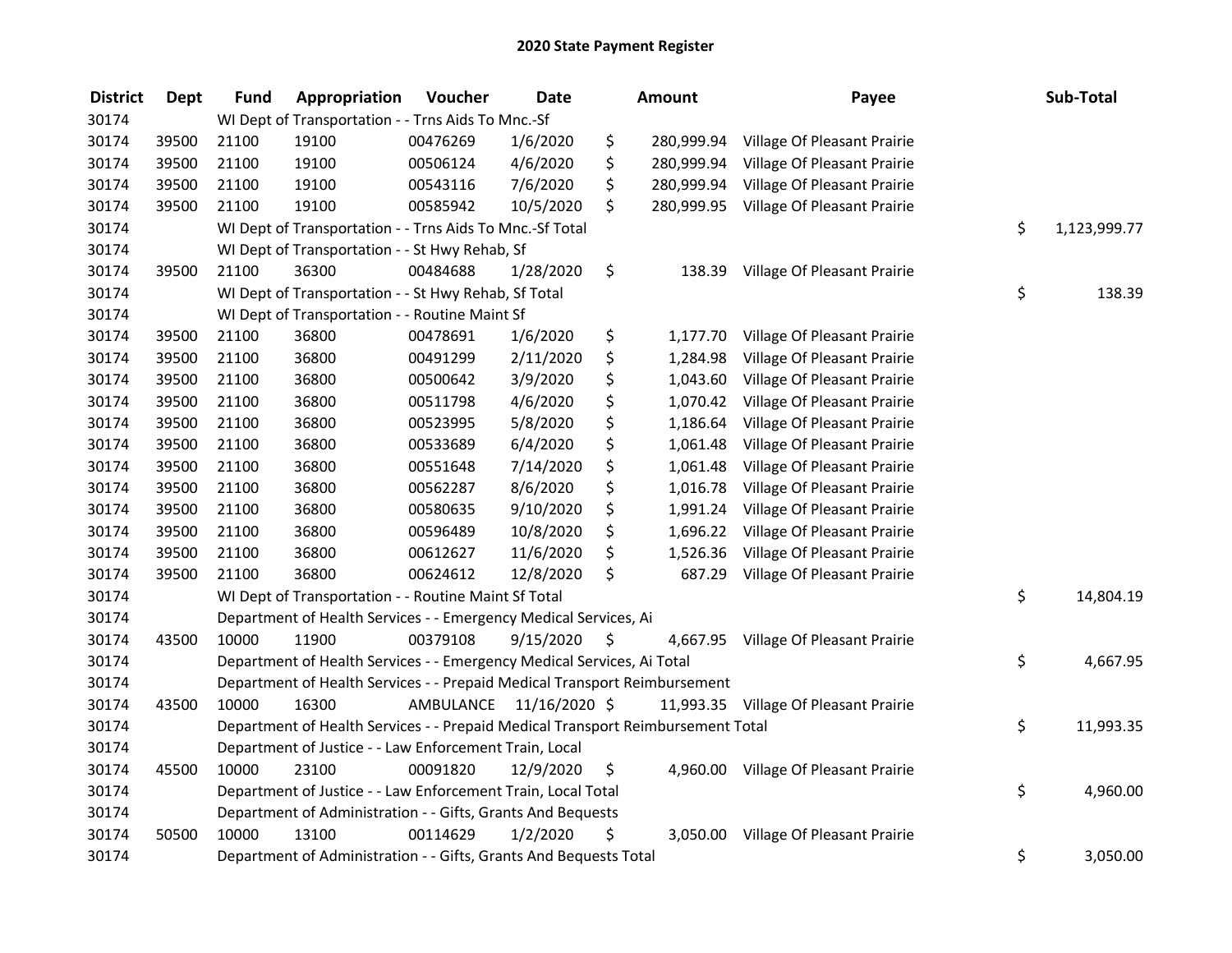| <b>District</b> | <b>Dept</b> | <b>Fund</b> | Appropriation                                                           | Voucher  | <b>Date</b>   |     | Amount     | Payee                                    | Sub-Total          |
|-----------------|-------------|-------------|-------------------------------------------------------------------------|----------|---------------|-----|------------|------------------------------------------|--------------------|
| 30174           |             |             | Department of Administration - - Federal Aid                            |          |               |     |            |                                          |                    |
| 30174           | 50500       | 10000       | 14200                                                                   | 00129944 | 10/2/2020     | \$  | 216,618.66 | Village Of Pleasant Prairie              |                    |
| 30174           | 50500       | 10000       | 14200                                                                   | 00132168 | 11/13/2020    | \$  | 54,090.40  | Village Of Pleasant Prairie              |                    |
| 30174           | 50500       | 10000       | 14200                                                                   | 00134627 | 12/10/2020    | \$  | 80,437.94  | Village Of Pleasant Prairie              |                    |
| 30174           | 50500       | 10000       | 14200                                                                   | 00136323 | 12/17/2020 \$ |     | 7,305.64   | Village Of Pleasant Prairie              |                    |
| 30174           |             |             | Department of Administration - - Federal Aid Total                      |          |               |     |            |                                          | \$<br>358,452.64   |
| 30174           |             |             | Department of Administration - - Hv Trans Ln Annual Impact Fee          |          |               |     |            |                                          |                    |
| 30174           | 50500       | 10000       | 17400                                                                   | 00121334 | 5/1/2020      | \$  | 19,115.00  | Village Of Pleasant Prairie              |                    |
| 30174           | 50500       | 10000       | 17400                                                                   | 00121351 | 5/1/2020      | \$  | 46,948.00  | Village Of Pleasant Prairie              |                    |
| 30174           | 50500       | 10000       | 17400                                                                   | 00127714 | 8/31/2020     | \$  | 40.00      | Village Of Pleasant Prairie              |                    |
| 30174           |             |             | Department of Administration - - Hv Trans Ln Annual Impact Fee Total    |          |               |     |            |                                          | \$<br>66,103.00    |
| 30174           |             |             | Department of Administration - - Print, Mail, Com, It; State            |          |               |     |            |                                          |                    |
| 30174           | 50500       | 16100       | 12600                                                                   | 00114932 | 1/2/2020      | \$. | 3,050.00   | Village Of Pleasant Prairie              |                    |
| 30174           |             |             | Department of Administration - - Print, Mail, Com, It; State Total      |          |               |     |            |                                          | \$<br>3,050.00     |
| 30174           |             |             | Elections Commission - - 2018 Hava Election Security                    |          |               |     |            |                                          |                    |
| 30174           | 51000       | 22000       | 18200                                                                   | 00003495 | 6/30/2020     | \$  | 14,377.90  | Village Of Pleasant Prairie              |                    |
| 30174           |             |             | Elections Commission - - 2018 Hava Election Security Total              |          |               |     |            |                                          | \$<br>14,377.90    |
| 30174           |             |             | Shared Revenue and Tax Relief - - County And Municipal Aid              |          |               |     |            |                                          |                    |
| 30174           | 83500       | 10000       | 10500                                                                   | 00068238 | 7/27/2020     | \$  |            | 25,774.04 Village Of Pleasant Prairie    |                    |
| 30174           | 83500       | 10000       | 10500                                                                   | 00072205 | 11/16/2020 \$ |     |            | 134,059.51 Village Of Pleasant Prairie   |                    |
| 30174           |             |             | Shared Revenue and Tax Relief - - County And Municipal Aid Total        |          |               |     |            |                                          | \$<br>159,833.55   |
| 30174           |             |             | Shared Revenue and Tax Relief - - Exempt Computer Aid                   |          |               |     |            |                                          |                    |
| 30174           | 83500       | 10000       | 10900                                                                   | 00065375 | 7/27/2020     | \$  |            | 44,597.58 Village Of Pleasant Prairie    |                    |
| 30174           | 83500       | 10000       | 10900                                                                   | 00067060 | 7/27/2020     | \$  |            | 345,537.11 Village Of Pleasant Prairie   |                    |
| 30174           |             |             | Shared Revenue and Tax Relief - - Exempt Computer Aid Total             |          |               |     |            |                                          | \$<br>390,134.69   |
| 30174           |             |             | Shared Revenue and Tax Relief - - Utility Aid                           |          |               |     |            |                                          |                    |
| 30174           | 83500       | 10000       | 11000                                                                   | 00068238 | 7/27/2020     | \$  |            | 277,358.24 Village Of Pleasant Prairie   |                    |
| 30174           | 83500       | 10000       | 11000                                                                   | 00072205 | 11/16/2020    | \$  |            | 1,599,355.55 Village Of Pleasant Prairie |                    |
| 30174           |             |             | Shared Revenue and Tax Relief - - Utility Aid Total                     |          |               |     |            |                                          | \$<br>1,876,713.79 |
| 30174           |             |             | Shared Revenue and Tax Relief - - Personal Property Aid                 |          |               |     |            |                                          |                    |
| 30174           | 83500       | 10000       | 11100                                                                   | 00060759 | 5/4/2020      | \$  | 225,055.07 | Village Of Pleasant Prairie              |                    |
| 30174           | 83500       | 10000       | 11100                                                                   | 00062501 | 5/4/2020      | \$  |            | 567,633.01 Village Of Pleasant Prairie   |                    |
| 30174           |             |             | Shared Revenue and Tax Relief - - Personal Property Aid Total           |          |               |     |            |                                          | \$<br>792,688.08   |
| 30174           |             |             | Shared Revenue and Tax Relief - - State Aid; Video Service Provider Fee |          |               |     |            |                                          |                    |
| 30174           | 83500       | 10000       | 11200                                                                   | 00064247 | 7/27/2020     | \$  |            | 30,491.35 Village Of Pleasant Prairie    |                    |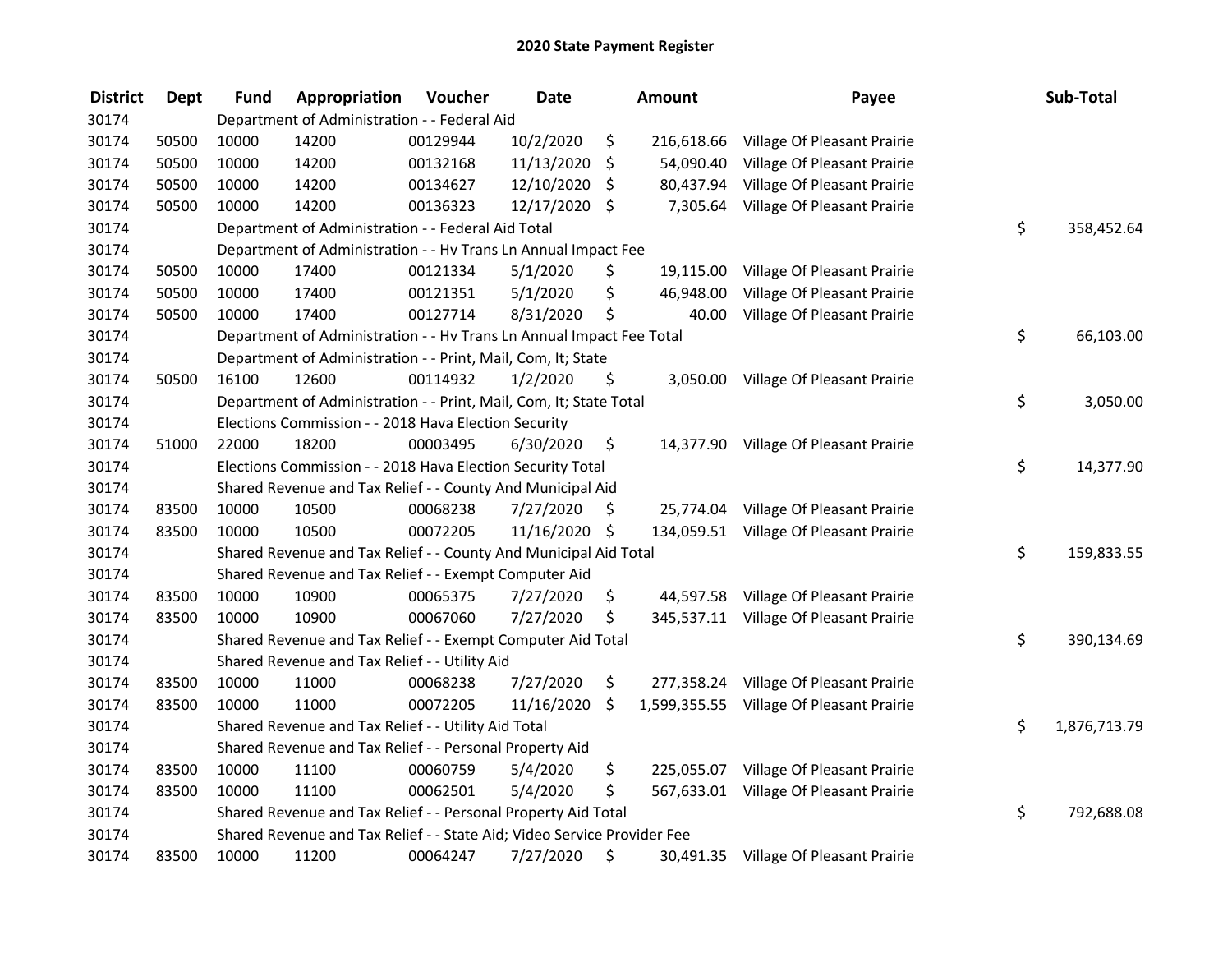| <b>District</b> | Dept  | <b>Fund</b> | Appropriation                                                                 | <b>Voucher</b> | Date      |                     | Amount     | Payee                                    |     | Sub-Total     |
|-----------------|-------|-------------|-------------------------------------------------------------------------------|----------------|-----------|---------------------|------------|------------------------------------------|-----|---------------|
| 30174           |       |             | Shared Revenue and Tax Relief - - State Aid; Video Service Provider Fee Total |                |           |                     |            |                                          | \$  | 30,491.35     |
| 30174           |       |             | Shared Revenue and Tax Relief - - School Lvy Tx/First Dollar Cr               |                |           |                     |            |                                          |     |               |
| 30174           | 83500 | 10000       | 30200                                                                         | 00063943       | 7/27/2020 | $\ddot{\mathsf{S}}$ | 432.756.12 | Village Of Pleasant Prairie              |     |               |
| 30174           | 83500 | 10000       | 30200                                                                         | 00067334       | 7/27/2020 | S.                  |            | 5,167,639.22 Village Of Pleasant Prairie |     |               |
| 30174           |       |             | Shared Revenue and Tax Relief - - School Lvy Tx/First Dollar Cr Total         |                |           |                     |            |                                          | \$. | 5,600,395.34  |
| 30174           |       |             | Shared Revenue and Tax Relief - - Payments For Municipal Svcs                 |                |           |                     |            |                                          |     |               |
| 30174           | 83500 | 10000       | 50100                                                                         | 00054871       | 2/3/2020  | S.                  | 6.464.85   | Village Of Pleasant Prairie              |     |               |
| 30174           |       |             | Shared Revenue and Tax Relief - - Payments For Municipal Svcs Total           |                |           |                     |            |                                          | \$  | 6,464.85      |
| 30174           |       |             | Shared Revenue and Tax Relief - - Lottery & Gaming Credit                     |                |           |                     |            |                                          |     |               |
| 30174           | 83500 | 52100       | 36300                                                                         | 00055359       | 3/23/2020 | - \$                | 57,023.28  | Village Of Pleasant Prairie              |     |               |
| 30174           | 83500 | 52100       | 36300                                                                         | 00055666       | 3/23/2020 | S.                  | 952.194.83 | Village Of Pleasant Prairie              |     |               |
| 30174           |       |             | Shared Revenue and Tax Relief - - Lottery & Gaming Credit Total               |                |           |                     |            |                                          |     | 1,009,218.11  |
| 30174 Total     |       |             |                                                                               |                |           |                     |            |                                          |     | 11,761,393.59 |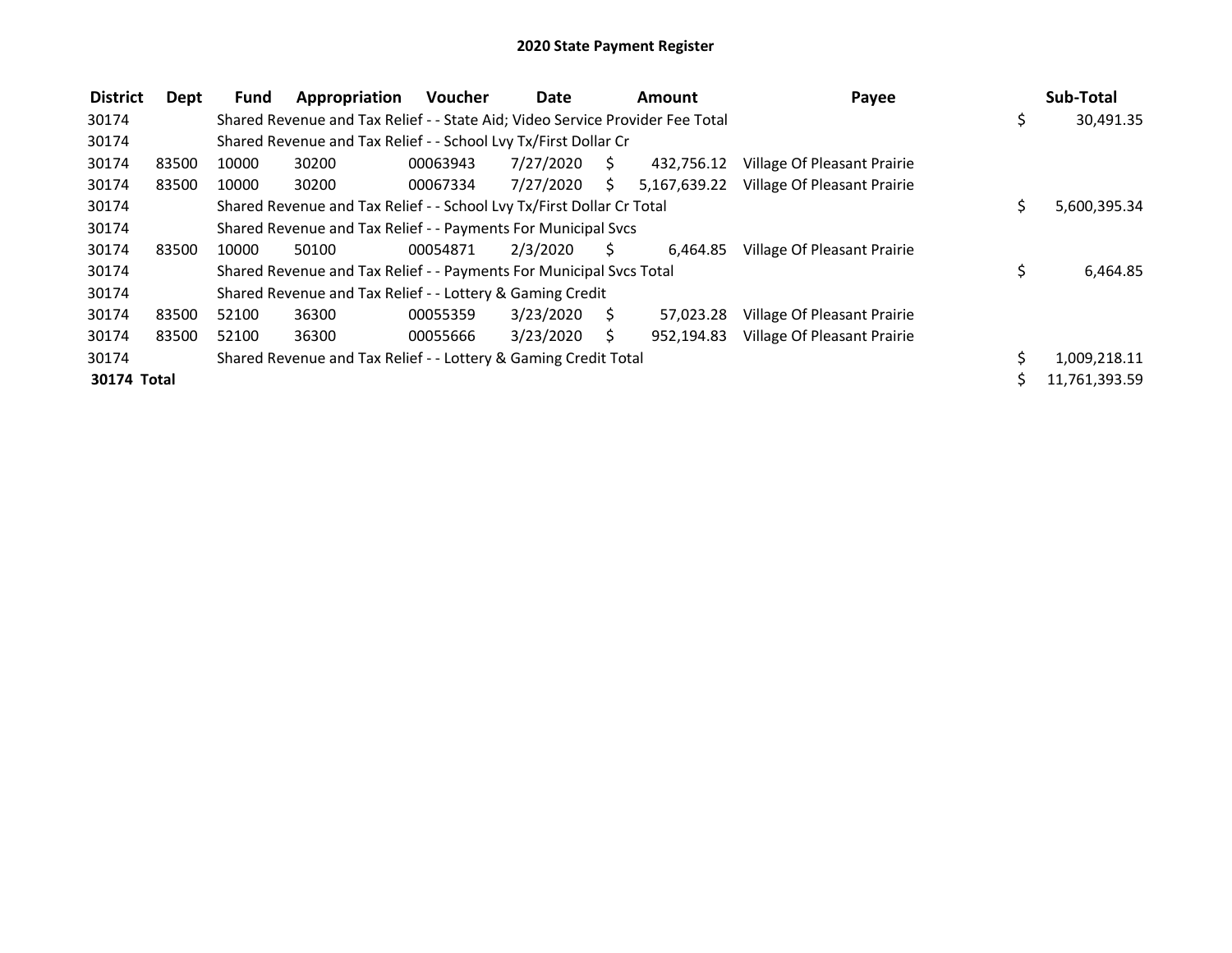| <b>District</b> | <b>Dept</b> | Fund  | Appropriation                                                          | Voucher  | <b>Date</b> |     | Amount     | Payee                            | Sub-Total        |
|-----------------|-------------|-------|------------------------------------------------------------------------|----------|-------------|-----|------------|----------------------------------|------------------|
| 30179           |             |       | Dept of Safety & Prof Services - - Fire Dues Distribution              |          |             |     |            |                                  |                  |
| 30179           | 16500       | 10000 | 22500                                                                  | 00036323 | 7/17/2020   | \$  |            | 54,924.60 Village of Salem Lakes |                  |
| 30179           |             |       | Dept of Safety & Prof Services - - Fire Dues Distribution Total        |          |             |     |            |                                  | \$<br>54,924.60  |
| 30179           |             |       | Dept of Natural Resources - - Aids In Lieu Of Taxes - Gener            |          |             |     |            |                                  |                  |
| 30179           | 37000       | 10000 | 50300                                                                  | 00385800 | 1/24/2020   | \$  | 38.48      | Village of Salem Lakes           |                  |
| 30179           | 37000       | 10000 | 50300                                                                  | 00385801 | 1/24/2020   | \$  | 6,071.37   | Village of Salem Lakes           |                  |
| 30179           | 37000       | 10000 | 50300                                                                  | 00388833 | 2/7/2020    | \$  | 41.28      | Village of Salem Lakes           |                  |
| 30179           | 37000       | 10000 | 50300                                                                  | 00388834 | 2/7/2020    | \$  |            | 6,503.91 Village of Salem Lakes  |                  |
| 30179           | 37000       | 10000 | 50300                                                                  | 00405449 | 4/21/2020   | \$  | 214.98     | Village of Salem Lakes           |                  |
| 30179           | 37000       | 10000 | 50300                                                                  | 00405450 | 4/21/2020   | \$  | 852.57     | Village of Salem Lakes           |                  |
| 30179           |             |       | Dept of Natural Resources - - Aids In Lieu Of Taxes - Gener Total      |          |             |     |            |                                  | \$<br>13,722.59  |
| 30179           |             |       | Dept of Natural Resources - - Aids In Lieu Of Taxes - Sum S            |          |             |     |            |                                  |                  |
| 30179           | 37000       | 21200 | 57900                                                                  | 00405451 | 4/21/2020   | \$  | 43.89      | Village of Salem Lakes           |                  |
| 30179           |             |       | Dept of Natural Resources - - Aids In Lieu Of Taxes - Sum S Total      |          |             |     |            |                                  | \$<br>43.89      |
| 30179           |             |       | Dept of Natural Resources - - Fin Asst For Responsible Units           |          |             |     |            |                                  |                  |
| 30179           | 37000       | 27400 | 67000                                                                  | 00413052 | 5/29/2020   | \$  |            | 37,252.01 Village of Salem Lakes |                  |
| 30179           |             |       | Dept of Natural Resources - - Fin Asst For Responsible Units Total     |          |             |     |            |                                  | \$<br>37,252.01  |
| 30179           |             |       | WI Dept of Transportation - - Trns Aids To Mnc.-Sf                     |          |             |     |            |                                  |                  |
| 30179           | 39500       | 21100 | 19100                                                                  | 00476270 | 1/6/2020    | \$  | 130,380.45 | Village of Salem Lakes           |                  |
| 30179           | 39500       | 21100 | 19100                                                                  | 00506125 | 4/6/2020    | \$  | 130,380.45 | Village of Salem Lakes           |                  |
| 30179           | 39500       | 21100 | 19100                                                                  | 00543117 | 7/6/2020    | \$  | 130,380.45 | Village of Salem Lakes           |                  |
| 30179           | 39500       | 21100 | 19100                                                                  | 00585943 | 10/5/2020   | \$  | 130,380.47 | Village of Salem Lakes           |                  |
| 30179           |             |       | WI Dept of Transportation - - Trns Aids To Mnc.-Sf Total               |          |             |     |            |                                  | \$<br>521,521.82 |
| 30179           |             |       | Department of Health Services - - Emergency Medical Services, Ai       |          |             |     |            |                                  |                  |
| 30179           | 43500       | 10000 | 11900                                                                  | 00379125 | 9/15/2020   | \$. | 6,277.74   | Village of Salem Lakes           |                  |
| 30179           |             |       | Department of Health Services - - Emergency Medical Services, Ai Total |          |             |     |            |                                  | \$<br>6,277.74   |
| 30179           |             |       | Department of Administration - - Federal Aid                           |          |             |     |            |                                  |                  |
| 30179           | 50500       | 10000 | 14200                                                                  | 00126654 | 8/11/2020   | \$  | 7,573.53   | Village of Salem Lakes           |                  |
| 30179           | 50500       | 10000 | 14200                                                                  | 00129945 | 10/1/2020   | \$  | 8,925.94   | Village of Salem Lakes           |                  |
| 30179           | 50500       | 10000 | 14200                                                                  | 00134628 | 12/9/2020   | \$  | 222,974.53 | Village of Salem Lakes           |                  |
| 30179           | 50500       | 10000 | 14200                                                                  | 00136324 | 12/16/2020  | \$  |            | 25,415.88 Village of Salem Lakes |                  |
| 30179           |             |       | Department of Administration - - Federal Aid Total                     |          |             |     |            |                                  | \$<br>264,889.88 |
| 30179           |             |       | Elections Commission - - 2018 Hava Election Security                   |          |             |     |            |                                  |                  |
| 30179           | 51000       | 22000 | 18200                                                                  | 00003685 | 7/3/2020    | \$  | 9,248.60   | Village of Salem Lakes           |                  |
| 30179           |             |       | Elections Commission - - 2018 Hava Election Security Total             |          |             |     |            |                                  | \$<br>9,248.60   |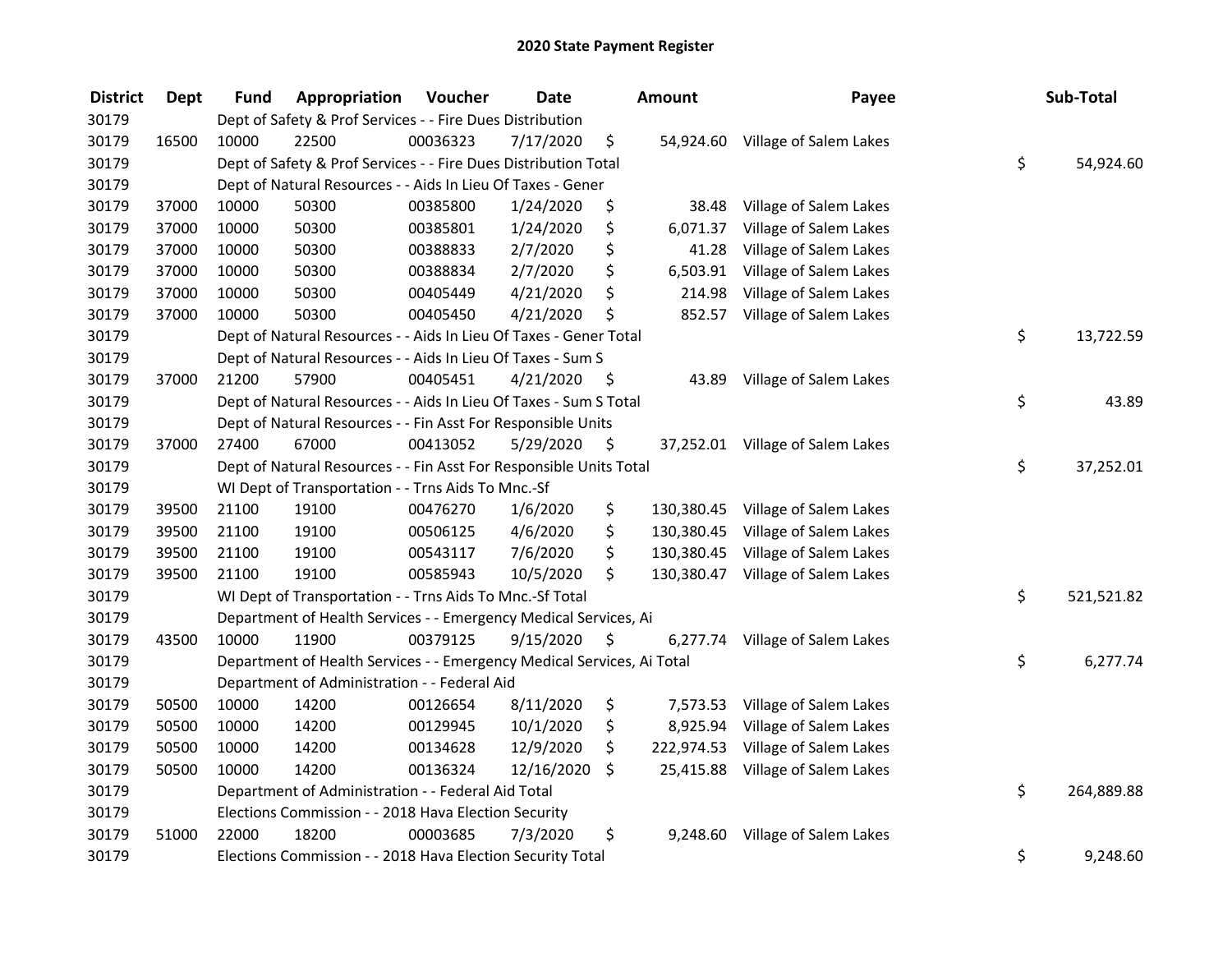| <b>District</b>    | Dept  | Fund  | Appropriation                                                                 | Voucher  | Date            |     | Amount     | Payee                  | Sub-Total          |
|--------------------|-------|-------|-------------------------------------------------------------------------------|----------|-----------------|-----|------------|------------------------|--------------------|
| 30179              |       |       | Shared Revenue and Tax Relief - - County And Municipal Aid                    |          |                 |     |            |                        |                    |
| 30179              | 83500 | 10000 | 10500                                                                         | 00068239 | 7/27/2020       | S   | 25,710.70  | Village of Salem Lakes |                    |
| 30179              | 83500 | 10000 | 10500                                                                         | 00072206 | 11/16/2020      | S.  | 145,693.97 | Village of Salem Lakes |                    |
| 30179              |       |       | Shared Revenue and Tax Relief - - County And Municipal Aid Total              |          |                 |     |            |                        | \$<br>171,404.67   |
| 30179              |       |       | Shared Revenue and Tax Relief - - Exempt Computer Aid                         |          |                 |     |            |                        |                    |
| 30179              | 83500 | 10000 | 10900                                                                         | 00065376 | 7/27/2020       | S   | 901.03     | Village of Salem Lakes |                    |
| 30179              |       |       | Shared Revenue and Tax Relief - - Exempt Computer Aid Total                   |          |                 |     |            |                        | \$<br>901.03       |
| 30179              |       |       | Shared Revenue and Tax Relief - - Utility Aid                                 |          |                 |     |            |                        |                    |
| 30179              | 83500 | 10000 | 11000                                                                         | 00068239 | 7/27/2020       | S.  | 3,595.78   | Village of Salem Lakes |                    |
| 30179              | 83500 | 10000 | 11000                                                                         | 00072206 | $11/16/2020$ \$ |     | 42,444.45  | Village of Salem Lakes |                    |
| 30179              |       |       | Shared Revenue and Tax Relief - - Utility Aid Total                           |          |                 |     |            |                        | \$<br>46,040.23    |
| 30179              |       |       | Shared Revenue and Tax Relief - - Personal Property Aid                       |          |                 |     |            |                        |                    |
| 30179              | 83500 | 10000 | 11100                                                                         | 00060760 | 5/4/2020        | \$. | 11,137.97  | Village of Salem Lakes |                    |
| 30179              |       |       | Shared Revenue and Tax Relief - - Personal Property Aid Total                 |          |                 |     |            |                        | \$<br>11,137.97    |
| 30179              |       |       | Shared Revenue and Tax Relief - - State Aid; Video Service Provider Fee       |          |                 |     |            |                        |                    |
| 30179              | 83500 | 10000 | 11200                                                                         | 00064248 | 7/27/2020       | -S  | 20,422.13  | Village of Salem Lakes |                    |
| 30179              |       |       | Shared Revenue and Tax Relief - - State Aid; Video Service Provider Fee Total |          |                 |     |            |                        | \$<br>20,422.13    |
| 30179              |       |       | Shared Revenue and Tax Relief - - Lottery & Gaming Credit                     |          |                 |     |            |                        |                    |
| 30179              | 83500 | 52100 | 36300                                                                         | 00055360 | 3/23/2020       | S.  | 48,207.24  | Village of Salem Lakes |                    |
| 30179              |       |       | Shared Revenue and Tax Relief - - Lottery & Gaming Credit Total               |          |                 |     |            |                        | \$<br>48,207.24    |
| <b>30179 Total</b> |       |       |                                                                               |          |                 |     |            |                        | \$<br>1,205,994.40 |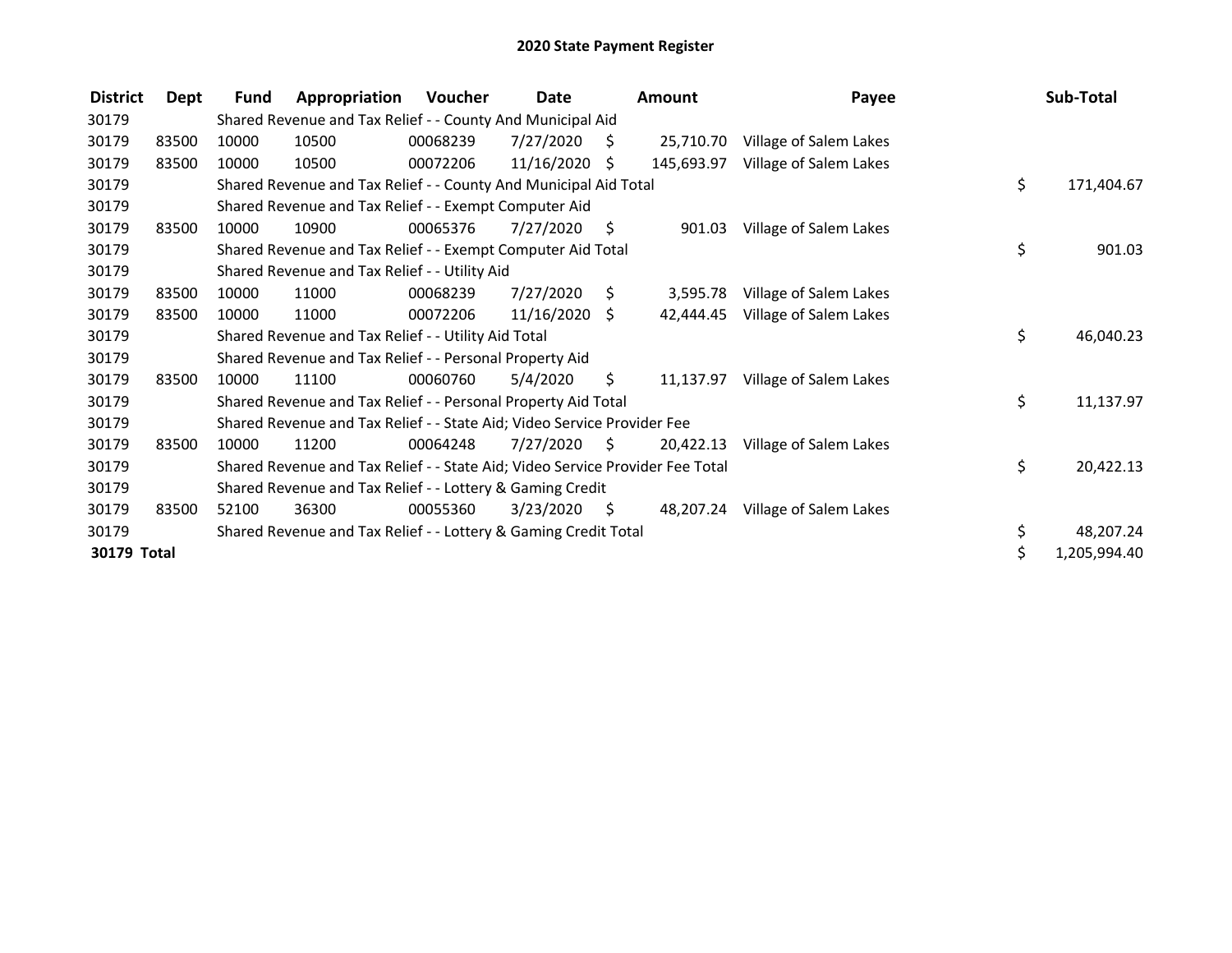| <b>District</b> | <b>Dept</b> | Fund  | Appropriation                                                        | Voucher  | <b>Date</b>   |      | <b>Amount</b> | Payee                        | Sub-Total        |
|-----------------|-------------|-------|----------------------------------------------------------------------|----------|---------------|------|---------------|------------------------------|------------------|
| 30182           |             |       | Dept of Safety & Prof Services - - Fire Dues Distribution            |          |               |      |               |                              |                  |
| 30182           | 16500       | 10000 | 22500                                                                | 00036324 | 7/20/2020     | \$   |               | 35,270.88 Somers, Village of |                  |
| 30182           |             |       | Dept of Safety & Prof Services - - Fire Dues Distribution Total      |          |               |      |               |                              | \$<br>35,270.88  |
| 30182           |             |       | Dept of Natural Resources - - Resaids - Cnty Forst, Cl & Mfl         |          |               |      |               |                              |                  |
| 30182           | 37000       | 21200 | 57100                                                                | 00417243 | 6/18/2020     | - \$ |               | 10.60 Somers, Village of     |                  |
| 30182           |             |       | Dept of Natural Resources - - Resaids - Cnty Forst, CI & Mfl Total   |          |               |      |               |                              | \$<br>10.60      |
| 30182           |             |       | Dept of Natural Resources - - Resaids - Urban Forestry Grant         |          |               |      |               |                              |                  |
| 30182           | 37000       | 21200 | 58700                                                                | 00409774 | 5/14/2020     | - \$ |               | 8,778.96 Somers, Village of  |                  |
| 30182           |             |       | Dept of Natural Resources - - Resaids - Urban Forestry Grant Total   |          |               |      |               |                              | \$<br>8,778.96   |
| 30182           |             |       | Dept of Natural Resources - - Fin Asst For Responsible Units         |          |               |      |               |                              |                  |
| 30182           | 37000       | 27400 | 67000                                                                | 00413316 | 5/29/2020     | \$   |               | 29,763.42 Somers, Village of |                  |
| 30182           |             |       | Dept of Natural Resources - - Fin Asst For Responsible Units Total   |          |               |      |               |                              | \$<br>29,763.42  |
| 30182           |             |       | WI Dept of Transportation - - Trns Aids To Mnc.-Sf                   |          |               |      |               |                              |                  |
| 30182           | 39500       | 21100 | 19100                                                                | 00476271 | 1/6/2020      | \$   |               | 24,510.83 Somers, Village of |                  |
| 30182           | 39500       | 21100 | 19100                                                                | 00506126 | 4/6/2020      | \$   |               | 24,510.83 Somers, Village of |                  |
| 30182           | 39500       | 21100 | 19100                                                                | 00543118 | 7/6/2020      | \$   |               | 24,510.83 Somers, Village of |                  |
| 30182           | 39500       | 21100 | 19100                                                                | 00585944 | 10/5/2020     | \$   |               | 24,510.86 Somers, Village of |                  |
| 30182           |             |       | WI Dept of Transportation - - Trns Aids To Mnc.-Sf Total             |          |               |      |               |                              | \$<br>98,043.35  |
| 30182           |             |       | Department of Administration - - Federal Aid                         |          |               |      |               |                              |                  |
| 30182           | 50500       | 10000 | 14200                                                                | 00129946 | 10/2/2020     | \$   |               | 37,810.29 Somers, Village of |                  |
| 30182           | 50500       | 10000 | 14200                                                                | 00132169 | 11/13/2020    | \$   |               | 4,362.05 Somers, Village of  |                  |
| 30182           | 50500       | 10000 | 14200                                                                | 00134629 | 12/10/2020    | \$   | 100,975.66    | Somers, Village of           |                  |
| 30182           | 50500       | 10000 | 14200                                                                | 00136325 | 12/17/2020 \$ |      |               | 15,192.60 Somers, Village of |                  |
| 30182           |             |       | Department of Administration - - Federal Aid Total                   |          |               |      |               |                              | \$<br>158,340.60 |
| 30182           |             |       | Department of Administration - - Hv Trans Ln Annual Impact Fee       |          |               |      |               |                              |                  |
| 30182           | 50500       | 10000 | 17400                                                                | 00123021 | 6/2/2020      | \$   |               | 90,007.00 Somers, Village of |                  |
| 30182           |             |       | Department of Administration - - Hv Trans Ln Annual Impact Fee Total |          |               |      |               |                              | \$<br>90,007.00  |
| 30182           |             |       | Elections Commission - - 2018 Hava Election Security                 |          |               |      |               |                              |                  |
| 30182           | 51000       | 22000 | 18200                                                                | 00003479 | 6/30/2020     | \$   |               | 5,834.20 Somers, Village of  |                  |
| 30182           |             |       | Elections Commission - - 2018 Hava Election Security Total           |          |               |      |               |                              | \$<br>5,834.20   |
| 30182           |             |       | Shared Revenue and Tax Relief - - County And Municipal Aid           |          |               |      |               |                              |                  |
| 30182           | 83500       | 10000 | 10500                                                                | 00068240 | 7/27/2020     | \$   |               | 16,121.53 Somers, Village of |                  |
| 30182           | 83500       | 10000 | 10500                                                                | 00072207 | 11/16/2020 \$ |      |               | 91,355.34 Somers, Village of |                  |
| 30182           |             |       | Shared Revenue and Tax Relief - - County And Municipal Aid Total     |          |               |      |               |                              | \$<br>107,476.87 |
| 30182           |             |       | Shared Revenue and Tax Relief - - Exempt Computer Aid                |          |               |      |               |                              |                  |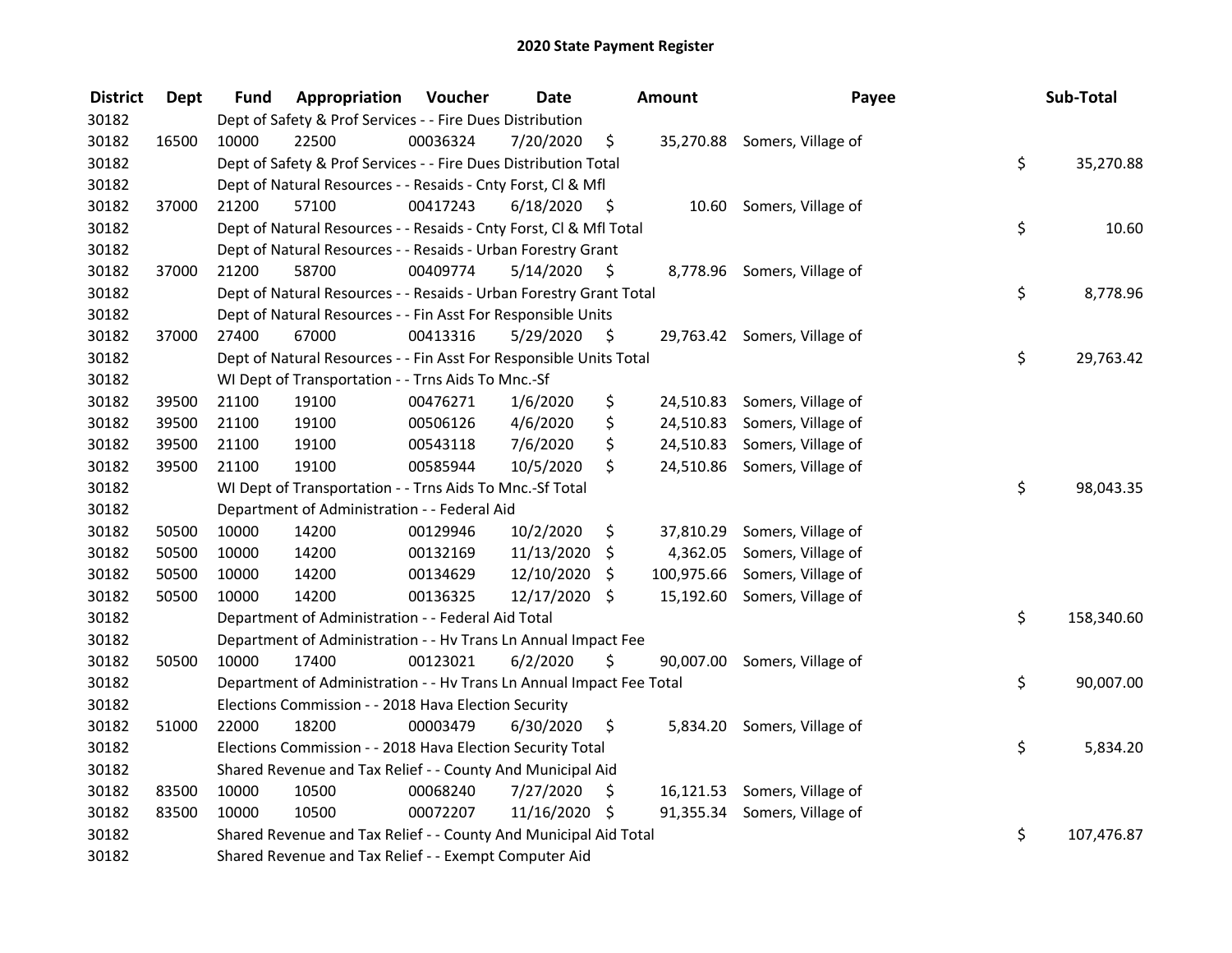| <b>District</b>    | Dept  | Fund  | Appropriation                                                                 | Voucher  | Date            |      | <b>Amount</b> | Payee                         | Sub-Total        |
|--------------------|-------|-------|-------------------------------------------------------------------------------|----------|-----------------|------|---------------|-------------------------------|------------------|
| 30182              | 83500 | 10000 | 10900                                                                         | 00065377 | 7/27/2020       | \$.  | 3,353.68      | Somers, Village of            |                  |
| 30182              |       |       | Shared Revenue and Tax Relief - - Exempt Computer Aid Total                   |          |                 |      |               |                               | \$<br>3,353.68   |
| 30182              |       |       | Shared Revenue and Tax Relief - - Utility Aid                                 |          |                 |      |               |                               |                  |
| 30182              | 83500 | 10000 | 11000                                                                         | 00068240 | 7/27/2020       | S.   | 8,454.53      | Somers, Village of            |                  |
| 30182              | 83500 | 10000 | 11000                                                                         | 00072207 | $11/16/2020$ \$ |      |               | 49,319.22 Somers, Village of  |                  |
| 30182              |       |       | Shared Revenue and Tax Relief - - Utility Aid Total                           |          |                 |      |               |                               | \$<br>57,773.75  |
| 30182              |       |       | Shared Revenue and Tax Relief - - Personal Property Aid                       |          |                 |      |               |                               |                  |
| 30182              | 83500 | 10000 | 11100                                                                         | 00060761 | 5/4/2020        | S.   |               | 13,514.32 Somers, Village of  |                  |
| 30182              |       |       | Shared Revenue and Tax Relief - - Personal Property Aid Total                 |          |                 |      |               |                               | \$<br>13,514.32  |
| 30182              |       |       | Shared Revenue and Tax Relief - - State Aid; Video Service Provider Fee       |          |                 |      |               |                               |                  |
| 30182              | 83500 | 10000 | 11200                                                                         | 00064249 | 7/27/2020       | - \$ |               | 12,972.00 Somers, Village of  |                  |
| 30182              |       |       | Shared Revenue and Tax Relief - - State Aid; Video Service Provider Fee Total |          |                 |      |               |                               | \$<br>12,972.00  |
| 30182              |       |       | Shared Revenue and Tax Relief - - Payments For Municipal Svcs                 |          |                 |      |               |                               |                  |
| 30182              | 83500 | 10000 | 50100                                                                         | 00054984 | 2/3/2020        | \$.  |               | 119,154.98 Somers, Village of |                  |
| 30182              |       |       | Shared Revenue and Tax Relief - - Payments For Municipal Svcs Total           |          |                 |      |               |                               | \$<br>119,154.98 |
| 30182              |       |       | Shared Revenue and Tax Relief - - Lottery & Gaming Credit                     |          |                 |      |               |                               |                  |
| 30182              | 83500 | 52100 | 36300                                                                         | 00055361 | 3/23/2020       | - \$ |               | 18,768.72 Somers, Village of  |                  |
| 30182              |       |       | Shared Revenue and Tax Relief - - Lottery & Gaming Credit Total               |          |                 |      |               |                               | 18,768.72        |
| <b>30182 Total</b> |       |       |                                                                               |          |                 |      |               |                               | \$<br>759,063.33 |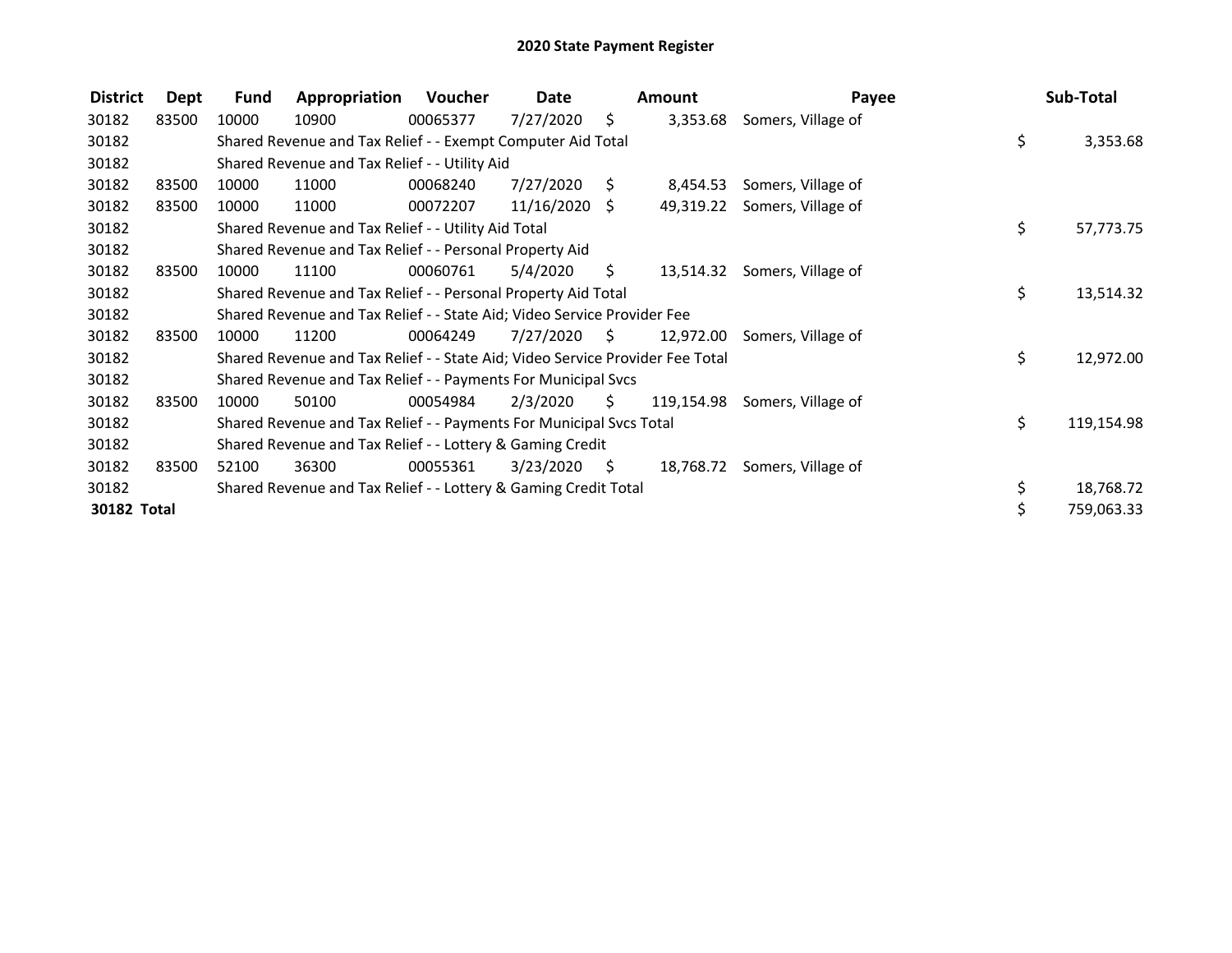| <b>District</b> | Dept  | Fund  | Appropriation                                                      | Voucher  | <b>Date</b> |      | <b>Amount</b> | Payee                           | Sub-Total        |
|-----------------|-------|-------|--------------------------------------------------------------------|----------|-------------|------|---------------|---------------------------------|------------------|
| 30186           |       |       | Dept of Safety & Prof Services - - Fire Dues Distribution          |          |             |      |               |                                 |                  |
| 30186           | 16500 | 10000 | 22500                                                              | 00036325 | 7/17/2020   | \$   |               | 28,584.81 Village Of Twin Lakes |                  |
| 30186           |       |       | Dept of Safety & Prof Services - - Fire Dues Distribution Total    |          |             |      |               |                                 | \$<br>28,584.81  |
| 30186           |       |       | Dept of Natural Resources - - Aids In Lieu Of Taxes - Gener        |          |             |      |               |                                 |                  |
| 30186           | 37000 | 10000 | 50300                                                              | 00385788 | 1/24/2020   | \$   |               | 21,800.55 Village Of Twin Lakes |                  |
| 30186           |       |       | Dept of Natural Resources - - Aids In Lieu Of Taxes - Gener Total  |          |             |      |               |                                 | \$<br>21,800.55  |
| 30186           |       |       | Dept of Natural Resources - - GPO -Federal Funds                   |          |             |      |               |                                 |                  |
| 30186           | 37000 | 21200 | 38100                                                              | 00395238 | 3/12/2020   | \$   |               | 2,602.39 Village Of Twin Lakes  |                  |
| 30186           |       |       | Dept of Natural Resources - - GPO -Federal Funds Total             |          |             |      |               |                                 | \$<br>2,602.39   |
| 30186           |       |       | Dept of Natural Resources - - Enf A - Boating Enforcement          |          |             |      |               |                                 |                  |
| 30186           | 37000 | 21200 | 55000                                                              | 00395238 | 3/12/2020   | Ş    |               | 5,331.73 Village Of Twin Lakes  |                  |
| 30186           |       |       | Dept of Natural Resources - - Enf A - Boating Enforcement Total    |          |             |      |               |                                 | \$<br>5,331.73   |
| 30186           |       |       | Dept of Natural Resources - - Resaids - Cnty Forst, Cl & Mfl       |          |             |      |               |                                 |                  |
| 30186           | 37000 | 21200 | 57100                                                              | 00417244 | 6/18/2020   | - \$ | 8.00          | Village Of Twin Lakes           |                  |
| 30186           |       |       | Dept of Natural Resources - - Resaids - Cnty Forst, Cl & Mfl Total |          |             |      |               |                                 | \$<br>8.00       |
| 30186           |       |       | Dept of Natural Resources - - Fin Asst For Responsible Units       |          |             |      |               |                                 |                  |
| 30186           | 37000 | 27400 | 67000                                                              | 00412742 | 5/29/2020   | \$   |               | 13,037.49 Village Of Twin Lakes |                  |
| 30186           |       |       | Dept of Natural Resources - - Fin Asst For Responsible Units Total |          |             |      |               |                                 | \$<br>13,037.49  |
| 30186           |       |       | WI Dept of Transportation - - Trns Aids To Mnc.-Sf                 |          |             |      |               |                                 |                  |
| 30186           | 39500 | 21100 | 19100                                                              | 00476272 | 1/6/2020    | \$   |               | 79,329.11 Village Of Twin Lakes |                  |
| 30186           | 39500 | 21100 | 19100                                                              | 00506127 | 4/6/2020    | \$   |               | 79,329.11 Village Of Twin Lakes |                  |
| 30186           | 39500 | 21100 | 19100                                                              | 00543119 | 7/6/2020    | \$   |               | 79,329.11 Village Of Twin Lakes |                  |
| 30186           | 39500 | 21100 | 19100                                                              | 00585945 | 10/5/2020   | \$   |               | 79,329.12 Village Of Twin Lakes |                  |
| 30186           |       |       | WI Dept of Transportation - - Trns Aids To Mnc.-Sf Total           |          |             |      |               |                                 | \$<br>317,316.45 |
| 30186           |       |       | Department of Corrections - - Services For Community Correct       |          |             |      |               |                                 |                  |
| 30186           | 41000 | 10000 | 10200                                                              | 00337850 | 1/29/2020   | \$   | 601.45        | Village Of Twin Lakes           |                  |
| 30186           | 41000 | 10000 | 10200                                                              | 00343984 | 2/27/2020   | \$   | 601.45        | Village Of Twin Lakes           |                  |
| 30186           | 41000 | 10000 | 10200                                                              | 00349493 | 3/25/2020   | \$   | 601.45        | Village Of Twin Lakes           |                  |
| 30186           | 41000 | 10000 | 10200                                                              | 00356275 | 4/28/2020   | \$   | 601.45        | Village Of Twin Lakes           |                  |
| 30186           | 41000 | 10000 | 10200                                                              | 00361378 | 5/22/2020   | \$   | 601.45        | Village Of Twin Lakes           |                  |
| 30186           | 41000 | 10000 | 10200                                                              | 00370041 | 7/6/2020    | \$   | 613.48        | Village Of Twin Lakes           |                  |
| 30186           | 41000 | 10000 | 10200                                                              | 00374586 | 7/28/2020   | \$   | 613.48        | Village Of Twin Lakes           |                  |
| 30186           | 41000 | 10000 | 10200                                                              | 00380195 | 8/27/2020   | \$   | 613.48        | Village Of Twin Lakes           |                  |
| 30186           | 41000 | 10000 | 10200                                                              | 00385067 | 9/25/2020   | \$   | 613.48        | Village Of Twin Lakes           |                  |
| 30186           | 41000 | 10000 | 10200                                                              | 00391047 | 10/27/2020  | \$   | 613.48        | Village Of Twin Lakes           |                  |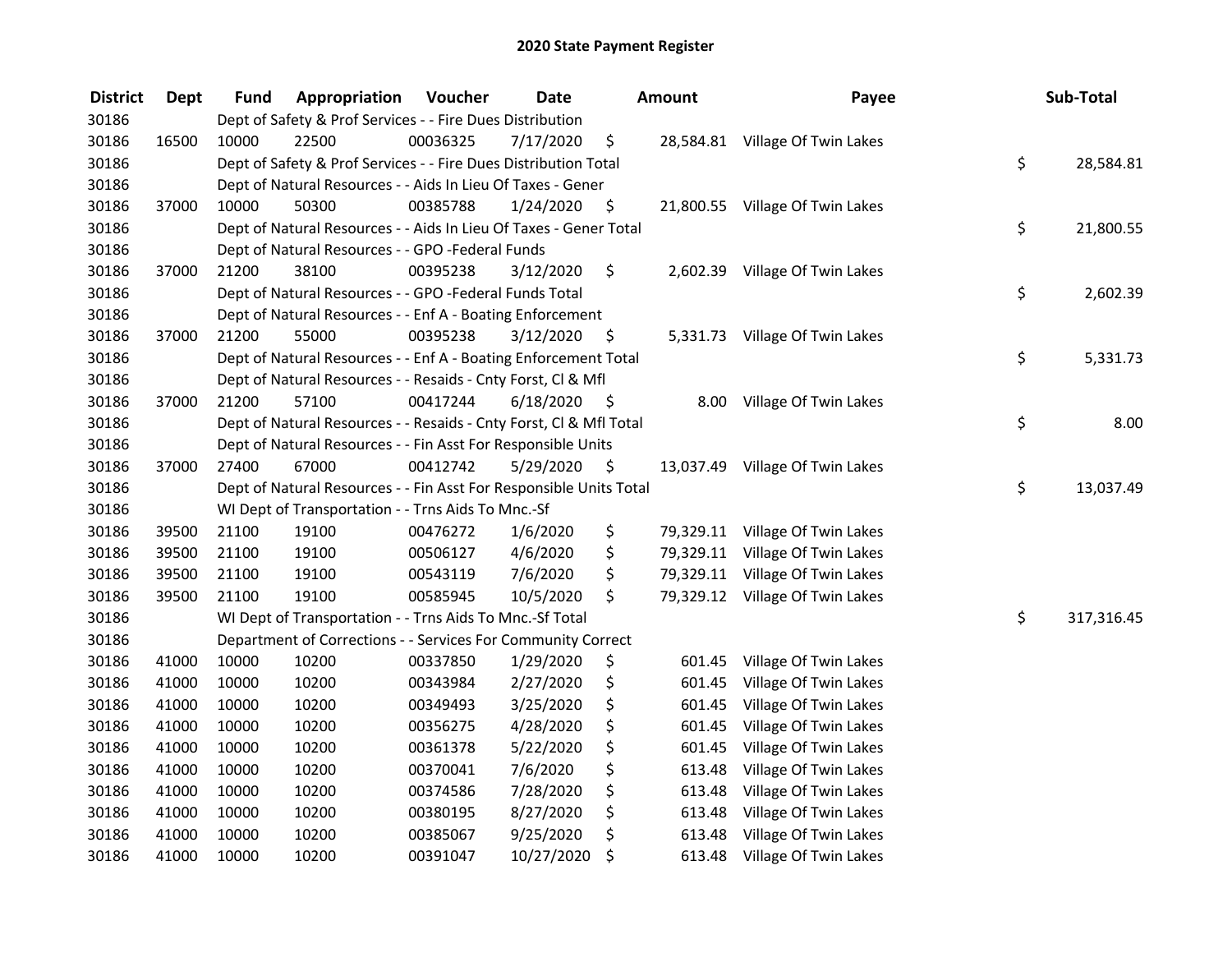| <b>District</b> | <b>Dept</b> | <b>Fund</b> | Appropriation                                                      | Voucher  | <b>Date</b>   |      | <b>Amount</b> | Payee                                                                                                   | Sub-Total        |
|-----------------|-------------|-------------|--------------------------------------------------------------------|----------|---------------|------|---------------|---------------------------------------------------------------------------------------------------------|------------------|
| 30186           | 41000       | 10000       | 10200                                                              | 00396486 | 11/25/2020 \$ |      |               | 613.48 Village Of Twin Lakes                                                                            |                  |
| 30186           | 41000       | 10000       | 10200                                                              | 00401422 | 12/22/2020 \$ |      |               | 613.48 Village Of Twin Lakes                                                                            |                  |
| 30186           |             |             | Department of Corrections - - Services For Community Correct Total |          |               |      |               |                                                                                                         | \$<br>7,301.61   |
| 30186           |             |             | Department of Justice - - Law Enforcement Train, Local             |          |               |      |               |                                                                                                         |                  |
| 30186           | 45500       | 10000       | 23100                                                              | 00092057 | 12/10/2020 \$ |      |               | 2,400.00 Village Of Twin Lakes                                                                          |                  |
| 30186           |             |             | Department of Justice - - Law Enforcement Train, Local Total       |          |               |      |               |                                                                                                         | \$<br>2,400.00   |
| 30186           |             |             | Department of Justice - - Internet Crimes Against Childr           |          |               |      |               |                                                                                                         |                  |
| 30186           | 45500       | 10000       | 28400                                                              | 00090181 | 11/9/2020     | \$   |               | 1,231.85 Village Of Twin Lakes                                                                          |                  |
| 30186           |             |             | Department of Justice - - Internet Crimes Against Childr Total     |          |               |      |               |                                                                                                         | \$<br>1,231.85   |
| 30186           |             |             | Department of Administration - - Federal Aid                       |          |               |      |               |                                                                                                         |                  |
| 30186           | 50500       | 10000       | 14200                                                              | 00129947 | 10/1/2020     | \$   |               | 5,639.15 Village Of Twin Lakes                                                                          |                  |
| 30186           | 50500       | 10000       | 14200                                                              | 00134630 | 12/9/2020     | \$   |               | 94,198.85 Village Of Twin Lakes                                                                         |                  |
| 30186           | 50500       | 10000       | 14200                                                              | 00136326 | 12/16/2020    | \$   |               | 10,596.02 Village Of Twin Lakes                                                                         |                  |
| 30186           |             |             | Department of Administration - - Federal Aid Total                 |          |               |      |               |                                                                                                         | \$<br>110,434.02 |
| 30186           |             |             | Elections Commission - - 2018 Hava Election Security               |          |               |      |               |                                                                                                         |                  |
| 30186           | 51000       | 22000       | 18200                                                              | 00004264 | 8/18/2020     | \$   |               | 3,707.90 Village Of Twin Lakes                                                                          |                  |
| 30186           |             |             | Elections Commission - - 2018 Hava Election Security Total         |          |               |      |               |                                                                                                         | \$<br>3,707.90   |
| 30186           |             |             |                                                                    |          |               |      |               | Public Defender Board - - Transcript, Discovery and Records Provided to the Public Defender Board       |                  |
| 30186           | 55000       | 10000       | 10600                                                              | 00238162 | 3/13/2020     | - \$ |               | 13.60 Village Of Twin Lakes                                                                             |                  |
| 30186           |             |             |                                                                    |          |               |      |               | Public Defender Board - - Transcript, Discovery and Records Provided to the Public Defender Board Total | \$<br>13.60      |
| 30186           |             |             | Shared Revenue and Tax Relief - - County And Municipal Aid         |          |               |      |               |                                                                                                         |                  |
| 30186           | 83500       | 10000       | 10500                                                              | 00068241 | 7/27/2020     | \$   |               | 9,624.87 Village Of Twin Lakes                                                                          |                  |
| 30186           | 83500       | 10000       | 10500                                                              | 00072208 | 11/16/2020 \$ |      |               | 54,540.91 Village Of Twin Lakes                                                                         |                  |
| 30186           |             |             | Shared Revenue and Tax Relief - - County And Municipal Aid Total   |          |               |      |               |                                                                                                         | \$<br>64,165.78  |
| 30186           |             |             | Shared Revenue and Tax Relief - - Exempt Computer Aid              |          |               |      |               |                                                                                                         |                  |
| 30186           | 83500       | 10000       | 10900                                                              | 00065378 | 7/27/2020     | \$   |               | 437.53 Village Of Twin Lakes                                                                            |                  |
| 30186           | 83500       | 10000       | 10900                                                              | 00067061 | 7/27/2020     | \$   |               | 3,370.43 Village Of Twin Lakes                                                                          |                  |
| 30186           |             |             | Shared Revenue and Tax Relief - - Exempt Computer Aid Total        |          |               |      |               |                                                                                                         | \$<br>3,807.96   |
| 30186           |             |             | Shared Revenue and Tax Relief - - Utility Aid                      |          |               |      |               |                                                                                                         |                  |
| 30186           | 83500       | 10000       | 11000                                                              | 00068241 | 7/27/2020     | \$   |               | 175.90 Village Of Twin Lakes                                                                            |                  |
| 30186           | 83500       | 10000       | 11000                                                              | 00072208 | 11/16/2020    | \$   |               | 1,014.83 Village Of Twin Lakes                                                                          |                  |
| 30186           |             |             | Shared Revenue and Tax Relief - - Utility Aid Total                |          |               |      |               |                                                                                                         | \$<br>1,190.73   |
| 30186           |             |             | Shared Revenue and Tax Relief - - Personal Property Aid            |          |               |      |               |                                                                                                         |                  |
| 30186           | 83500       | 10000       | 11100                                                              | 00060762 | 5/4/2020      | \$   |               | 1,917.30 Village Of Twin Lakes                                                                          |                  |
| 30186           | 83500       | 10000       | 11100                                                              | 00062502 | 5/4/2020      | \$   |               | 16,236.89 Village Of Twin Lakes                                                                         |                  |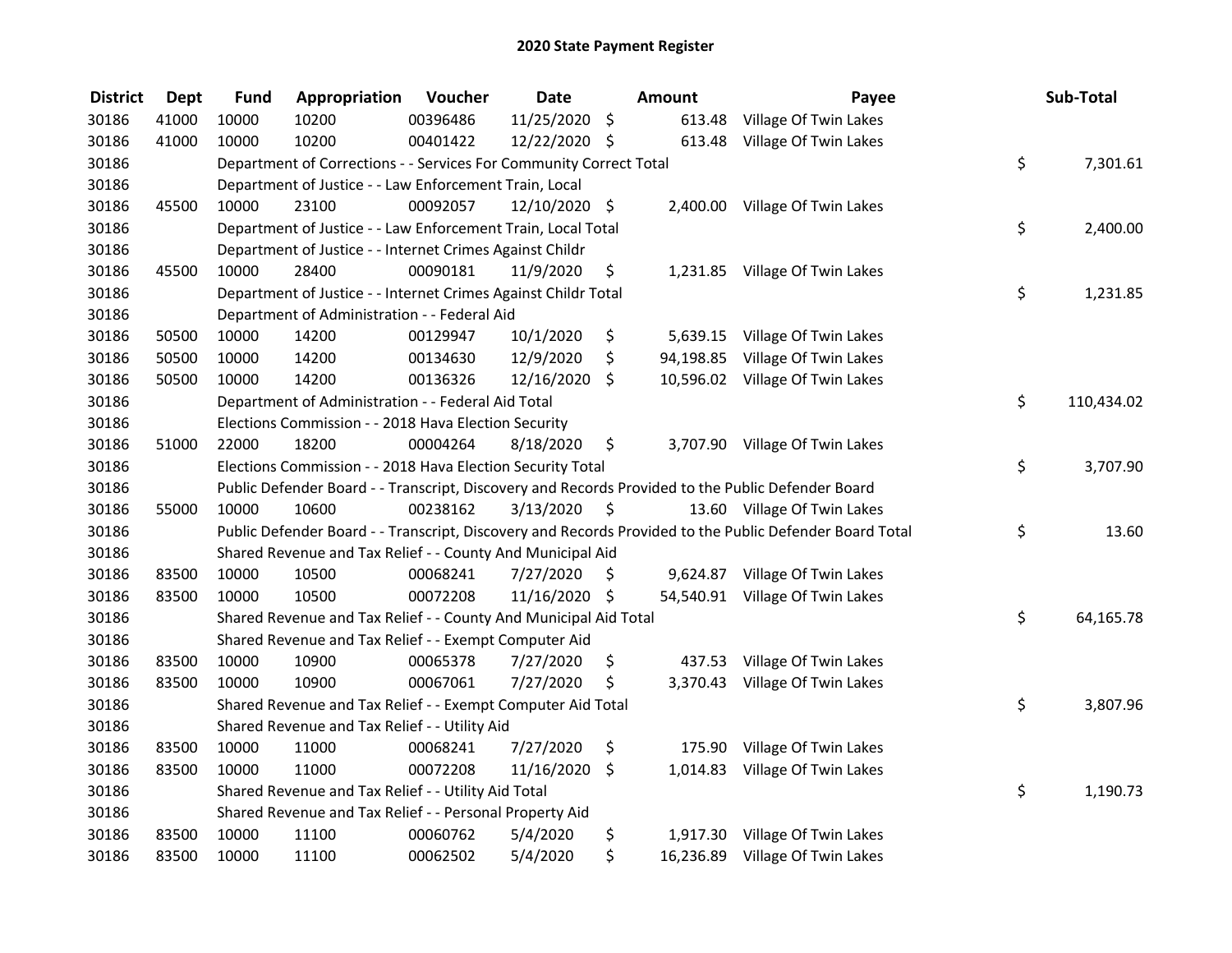| <b>District</b> | Dept  | <b>Fund</b> | Appropriation                                                                 | Voucher  | Date         | Amount    | Payee                 | Sub-Total  |
|-----------------|-------|-------------|-------------------------------------------------------------------------------|----------|--------------|-----------|-----------------------|------------|
| 30186           |       |             | Shared Revenue and Tax Relief - - Personal Property Aid Total                 |          |              |           |                       | 18,154.19  |
| 30186           |       |             | Shared Revenue and Tax Relief - - State Aid; Video Service Provider Fee       |          |              |           |                       |            |
| 30186           | 83500 | 10000       | 11200                                                                         | 00064250 | 7/27/2020 \$ | 11.093.28 | Village Of Twin Lakes |            |
| 30186           |       |             | Shared Revenue and Tax Relief - - State Aid; Video Service Provider Fee Total |          |              |           |                       | 11,093.28  |
| 30186 Total     |       |             |                                                                               |          |              |           |                       | 612,182.34 |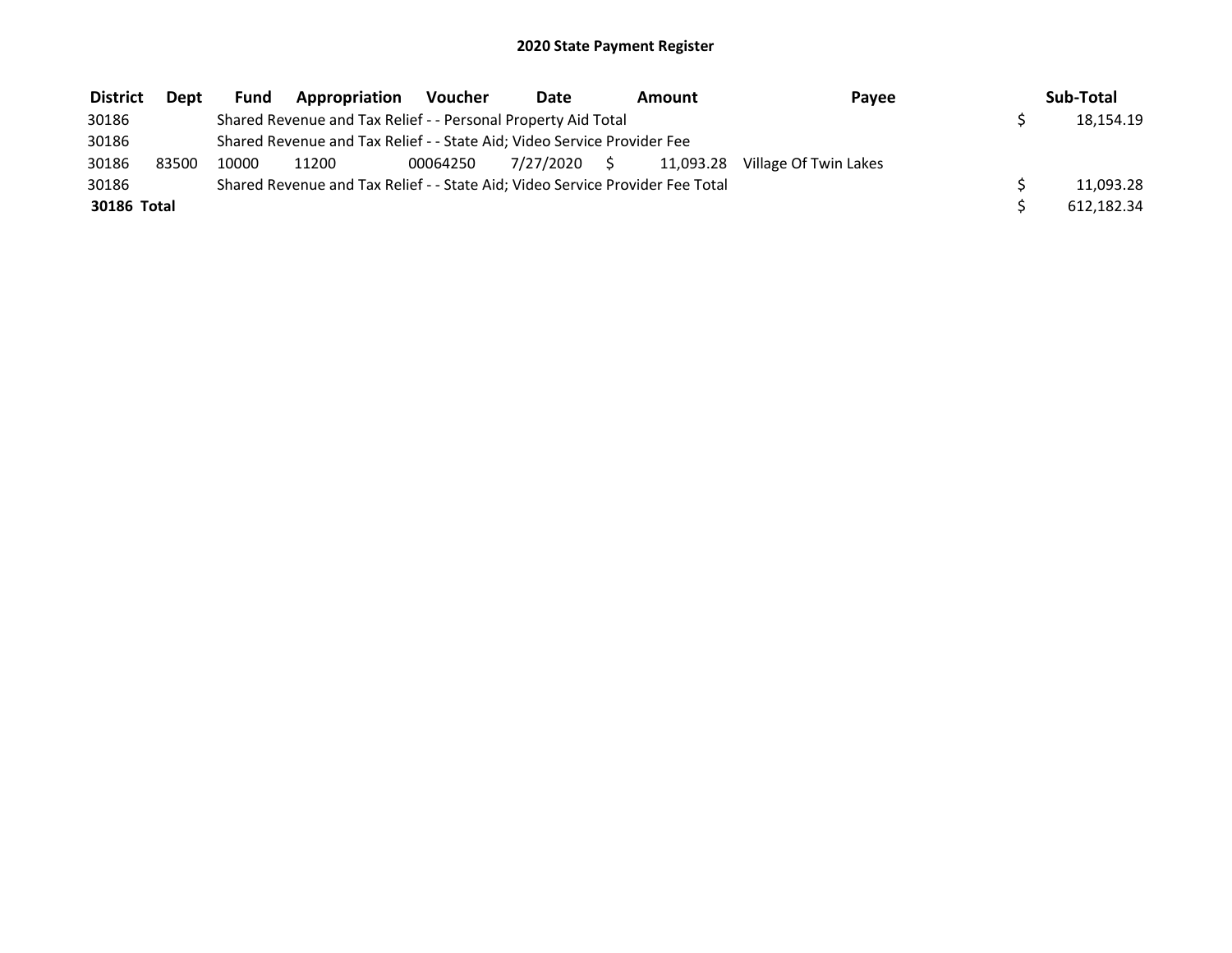| <b>District</b> | <b>Dept</b> | <b>Fund</b> | Appropriation                                                      | Voucher  | <b>Date</b> | Amount             | Payee                       | Sub-Total          |
|-----------------|-------------|-------------|--------------------------------------------------------------------|----------|-------------|--------------------|-----------------------------|--------------------|
| 30241           |             |             | Dept of Safety & Prof Services - - Fire Dues Distribution          |          |             |                    |                             |                    |
| 30241           | 16500       | 10000       | 22500                                                              | 00036326 | 7/17/2020   | \$                 | 302,874.78 Kenosha, City of |                    |
| 30241           |             |             | Dept of Safety & Prof Services - - Fire Dues Distribution Total    |          |             |                    |                             | \$<br>302,874.78   |
| 30241           |             |             | Dept of Natural Resources - - Fin Asst For Responsible Units       |          |             |                    |                             |                    |
| 30241           | 37000       | 27400       | 67000                                                              | 00413167 | 5/29/2020   | \$                 | 362,387.24 Kenosha, City of |                    |
| 30241           |             |             | Dept of Natural Resources - - Fin Asst For Responsible Units Total |          |             |                    |                             | \$<br>362,387.24   |
| 30241           |             |             | Dept of Natural Resources - - Recycling Consolidation Grants       |          |             |                    |                             |                    |
| 30241           | 37000       | 27400       | 67300                                                              | 00413167 | 5/29/2020   | \$                 | 25,200.03 Kenosha, City of  |                    |
| 30241           |             |             | Dept of Natural Resources - - Recycling Consolidation Grants Total |          |             |                    |                             | \$<br>25,200.03    |
| 30241           |             |             | WI Dept of Transportation - - Conn Hwy Aids St Fds                 |          |             |                    |                             |                    |
| 30241           | 39500       | 21100       | 16200                                                              | 00477385 | 1/6/2020    | \$<br>75,301.23    | Kenosha, City of            |                    |
| 30241           | 39500       | 21100       | 16200                                                              | 00507240 | 4/6/2020    | \$<br>75,301.23    | Kenosha, City of            |                    |
| 30241           | 39500       | 21100       | 16200                                                              | 00544232 | 7/6/2020    | \$<br>75,301.23    | Kenosha, City of            |                    |
| 30241           | 39500       | 21100       | 16200                                                              | 00587058 | 10/5/2020   | \$<br>75,301.23    | Kenosha, City of            |                    |
| 30241           |             |             | WI Dept of Transportation - - Conn Hwy Aids St Fds Total           |          |             |                    |                             | \$<br>301,204.92   |
| 30241           |             |             | WI Dept of Transportation - - Paratransit Aids, Sf                 |          |             |                    |                             |                    |
| 30241           | 39500       | 21100       | 17500                                                              | 00489524 | 2/6/2020    | \$<br>80,072.00    | Kenosha, City of            |                    |
| 30241           |             |             | WI Dept of Transportation - - Paratransit Aids, Sf Total           |          |             |                    |                             | \$<br>80,072.00    |
| 30241           |             |             | WI Dept of Transportation - - Tb, Trns Oper Aid Sf                 |          |             |                    |                             |                    |
| 30241           | 39500       | 21100       | 17600                                                              | 00525184 | 5/12/2020   | \$<br>429,617.00   | Kenosha, City of            |                    |
| 30241           | 39500       | 21100       | 17600                                                              | 00574181 | 8/27/2020   | \$<br>1,288,851.00 | Kenosha, City of            |                    |
| 30241           |             |             | WI Dept of Transportation - - Tb, Trns Oper Aid Sf Total           |          |             |                    |                             | \$<br>1,718,468.00 |
| 30241           |             |             | WI Dept of Transportation - - Hwy Sfty Loc Aid Ffd                 |          |             |                    |                             |                    |
| 30241           | 39500       | 21100       | 18500                                                              | 00488489 | 2/5/2020    | \$<br>2,344.24     | Kenosha, City of            |                    |
| 30241           | 39500       | 21100       | 18500                                                              | 00490588 | 2/10/2020   | \$<br>1,829.44     | Kenosha, City of            |                    |
| 30241           | 39500       | 21100       | 18500                                                              | 00492970 | 2/14/2020   | \$<br>2,306.70     | Kenosha, City of            |                    |
| 30241           | 39500       | 21100       | 18500                                                              | 00501016 | 3/10/2020   | \$<br>3,464.88     | Kenosha, City of            |                    |
| 30241           | 39500       | 21100       | 18500                                                              | 00510163 | 3/31/2020   | \$<br>2,992.54     | Kenosha, City of            |                    |
| 30241           | 39500       | 21100       | 18500                                                              | 00520218 | 4/28/2020   | \$<br>1,859.00     | Kenosha, City of            |                    |
| 30241           | 39500       | 21100       | 18500                                                              | 00541856 | 6/25/2020   | \$<br>2,092.46     | Kenosha, City of            |                    |
| 30241           | 39500       | 21100       | 18500                                                              | 00547967 | 7/7/2020    | \$<br>3,980.00     | Kenosha, City of            |                    |
| 30241           | 39500       | 21100       | 18500                                                              | 00555743 | 7/27/2020   | \$<br>2,587.17     | Kenosha, City of            |                    |
| 30241           | 39500       | 21100       | 18500                                                              | 00555761 | 7/27/2020   | \$<br>3,611.80     | Kenosha, City of            |                    |
| 30241           | 39500       | 21100       | 18500                                                              | 00557109 | 7/29/2020   | \$<br>3,346.42     | Kenosha, City of            |                    |
| 30241           | 39500       | 21100       | 18500                                                              | 00577779 | 9/4/2020    | \$<br>3,388.03     | Kenosha, City of            |                    |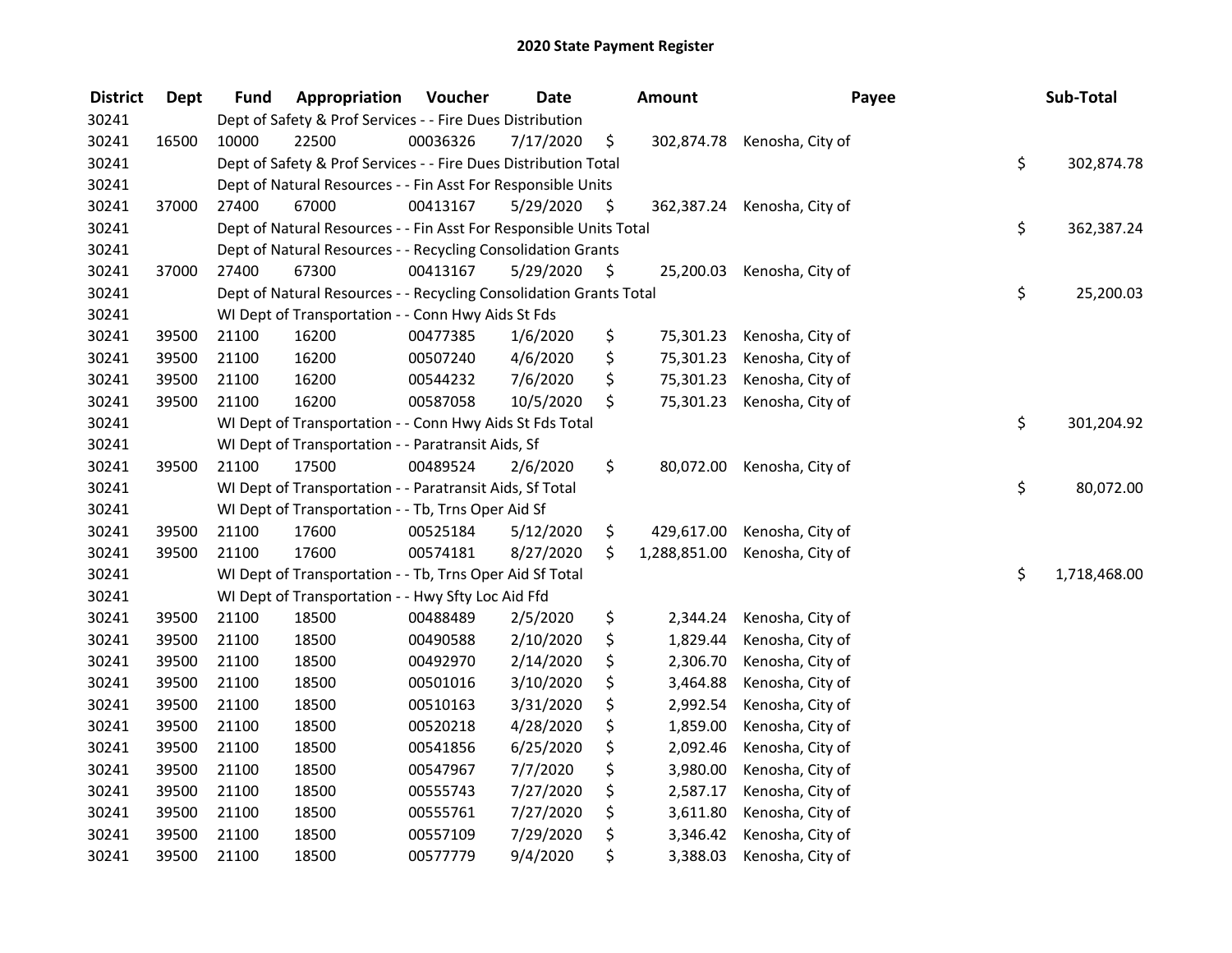| <b>District</b> | <b>Dept</b> | <b>Fund</b> | Appropriation                                                | Voucher  | <b>Date</b> |     | <b>Amount</b> | Payee            | Sub-Total          |
|-----------------|-------------|-------------|--------------------------------------------------------------|----------|-------------|-----|---------------|------------------|--------------------|
| 30241           | 39500       | 21100       | 18500                                                        | 00577783 | 9/4/2020    | \$  | 4,566.08      | Kenosha, City of |                    |
| 30241           | 39500       | 21100       | 18500                                                        | 00577788 | 9/4/2020    | \$  | 5,145.24      | Kenosha, City of |                    |
| 30241           | 39500       | 21100       | 18500                                                        | 00583947 | 9/17/2020   | \$  | 1,523.26      | Kenosha, City of |                    |
| 30241           | 39500       | 21100       | 18500                                                        | 00583965 | 9/17/2020   | \$  | 4,164.80      | Kenosha, City of |                    |
| 30241           | 39500       | 21100       | 18500                                                        | 00591165 | 9/28/2020   | \$  | 3,047.96      | Kenosha, City of |                    |
| 30241           | 39500       | 21100       | 18500                                                        | 00634707 | 12/30/2020  | \$  | 1,573.28      | Kenosha, City of |                    |
| 30241           | 39500       | 21100       | 18500                                                        | 00634710 | 12/30/2020  | -\$ | 1,490.36      | Kenosha, City of |                    |
| 30241           |             |             | WI Dept of Transportation - - Hwy Sfty Loc Aid Ffd Total     |          |             |     |               |                  | \$<br>55,313.66    |
| 30241           |             |             | WI Dept of Transportation - - Trns Aids To Mnc.-Sf           |          |             |     |               |                  |                    |
| 30241           | 39500       | 21100       | 19100                                                        | 00476273 | 1/6/2020    | \$  | 833,817.84    | Kenosha, City of |                    |
| 30241           | 39500       | 21100       | 19100                                                        | 00506128 | 4/6/2020    | \$  | 833,817.84    | Kenosha, City of |                    |
| 30241           | 39500       | 21100       | 19100                                                        | 00543120 | 7/6/2020    | \$  | 833,817.84    | Kenosha, City of |                    |
| 30241           | 39500       | 21100       | 19100                                                        | 00585946 | 10/5/2020   | \$  | 833,817.84    | Kenosha, City of |                    |
| 30241           |             |             | WI Dept of Transportation - - Trns Aids To Mnc.-Sf Total     |          |             |     |               |                  | \$<br>3,335,271.36 |
| 30241           |             |             | WI Dept of Transportation - - Trns Facl Econ Astsf           |          |             |     |               |                  |                    |
| 30241           | 39500       | 21100       | 26000                                                        | 00553376 | 7/17/2020   | \$  | 250,000.00    | Kenosha, City of |                    |
| 30241           |             |             | WI Dept of Transportation - - Trns Facl Econ Astsf Total     |          |             |     |               |                  | \$<br>250,000.00   |
| 30241           |             |             | WI Dept of Transportation - - Aero Assistance Sfd            |          |             |     |               |                  |                    |
| 30241           | 39500       | 21100       | 26400                                                        | 00502967 | 3/17/2020   | \$  | 25,229.65     | Kenosha, City of |                    |
| 30241           |             |             | WI Dept of Transportation - - Aero Assistance Sfd Total      |          |             |     |               |                  | \$<br>25,229.65    |
| 30241           |             |             | WI Dept of Transportation - - Aero Assistance Lfd            |          |             |     |               |                  |                    |
| 30241           | 39500       | 21100       | 27400                                                        | 00502967 | 3/17/2020   | \$. | 25,229.65     | Kenosha, City of |                    |
| 30241           |             |             | WI Dept of Transportation - - Aero Assistance Lfd Total      |          |             |     |               |                  | \$<br>25,229.65    |
| 30241           |             |             | WI Dept of Transportation - - Aero Assistance Ffd            |          |             |     |               |                  |                    |
| 30241           | 39500       | 21100       | 28400                                                        | 00502967 | 3/17/2020   | \$  | 454,133.70    | Kenosha, City of |                    |
| 30241           |             |             | WI Dept of Transportation - - Aero Assistance Ffd Total      |          |             |     |               |                  | \$<br>454,133.70   |
| 30241           |             |             | WI Dept of Transportation - - Maj Hwy Dev St Fd              |          |             |     |               |                  |                    |
| 30241           | 39500       | 21100       | 36200                                                        | 00484685 | 1/28/2020   | \$  | 33.97         | Kenosha, City of |                    |
| 30241           | 39500       | 21100       | 36200                                                        | 00484686 | 1/28/2020   | \$  | 263.23        | Kenosha, City of |                    |
| 30241           | 39500       | 21100       | 36200                                                        | 00484687 | 1/28/2020   | \$  | 107.53        | Kenosha, City of |                    |
| 30241           | 39500       | 21100       | 36200                                                        | 00507348 | 3/23/2020   | \$  | 33.75         | Kenosha, City of |                    |
| 30241           | 39500       | 21100       | 36200                                                        | 00507349 | 3/23/2020   | \$  | 230.19        | Kenosha, City of |                    |
| 30241           |             |             | WI Dept of Transportation - - Maj Hwy Dev St Fd Total        |          |             |     |               |                  | \$<br>668.67       |
| 30241           |             |             | Department of Corrections - - Energy Costs, Energy-Related A |          |             |     |               |                  |                    |
| 30241           | 41000       | 10000       | 10600                                                        | 00341604 | 2/14/2020   | \$  | 3,423.17      | Kenosha, City of |                    |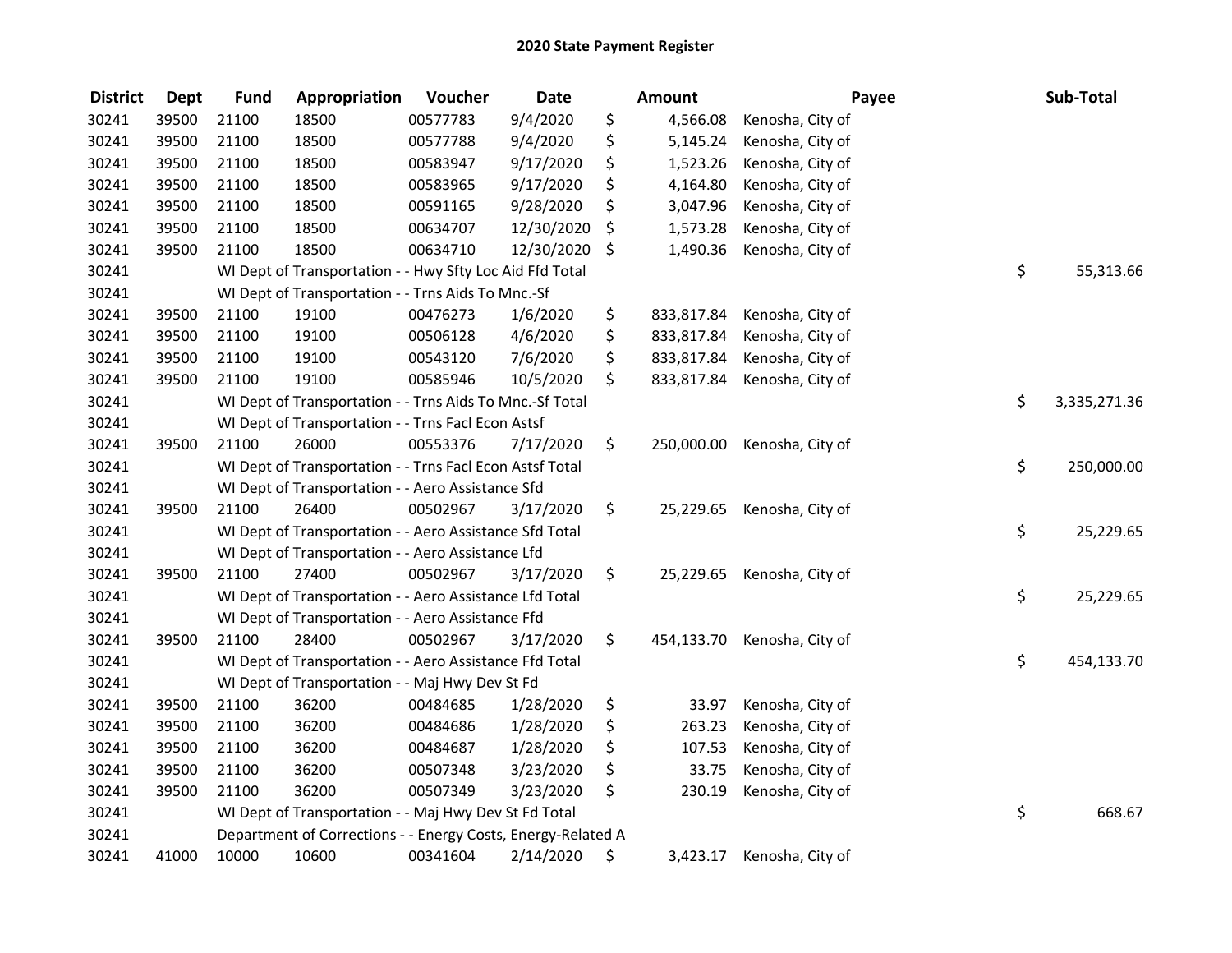| <b>District</b> | <b>Dept</b> | <b>Fund</b> | Appropriation                                                                   | Voucher                 | <b>Date</b> |      | <b>Amount</b> | Payee            | Sub-Total        |
|-----------------|-------------|-------------|---------------------------------------------------------------------------------|-------------------------|-------------|------|---------------|------------------|------------------|
| 30241           | 41000       | 10000       | 10600                                                                           | 00341607                | 2/14/2020   | \$   | 333.64        | Kenosha, City of |                  |
| 30241           | 41000       | 10000       | 10600                                                                           | 00357383                | 5/1/2020    | \$   | 341.66        | Kenosha, City of |                  |
| 30241           | 41000       | 10000       | 10600                                                                           | 00357537                | 5/4/2020    | \$   | 4,085.94      | Kenosha, City of |                  |
| 30241           | 41000       | 10000       | 10600                                                                           | 00366025                | 6/15/2020   | \$   | 325.80        | Kenosha, City of |                  |
| 30241           | 41000       | 10000       | 10600                                                                           | 00367638                | 6/22/2020   | \$   | 3,506.60      | Kenosha, City of |                  |
| 30241           | 41000       | 10000       | 10600                                                                           | 00369329                | 6/30/2020   | \$   | 15.86         | Kenosha, City of |                  |
| 30241           | 41000       | 10000       | 10600                                                                           | 00377757                | 8/19/2020   | \$   | 3,667.14      | Kenosha, City of |                  |
| 30241           | 41000       | 10000       | 10600                                                                           | 00377759                | 8/19/2020   | \$   | 341.66        | Kenosha, City of |                  |
| 30241           | 41000       | 10000       | 10600                                                                           | 00392042                | 11/2/2020   | \$   | 3,506.60      | Kenosha, City of |                  |
| 30241           | 41000       | 10000       | 10600                                                                           | 00392043                | 11/2/2020   | \$   | 341.66        | Kenosha, City of |                  |
| 30241           | 41000       | 10000       | 10600                                                                           | 00398315                | 12/8/2020   | \$   | 345.08        | Kenosha, City of |                  |
| 30241           | 41000       | 10000       | 10600                                                                           | 00398651                | 12/9/2020   | \$   | 1,458.01      | Kenosha, City of |                  |
| 30241           |             |             | Department of Corrections - - Energy Costs, Energy-Related A Total              |                         |             |      |               |                  | \$<br>21,692.82  |
| 30241           |             |             | Department of Corrections - - Purchased Services For Offende                    |                         |             |      |               |                  |                  |
| 30241           | 41000       | 10000       | 11100                                                                           | 00359799                | 5/14/2020   | \$   | 3,000.00      | Kenosha, City of |                  |
| 30241           | 41000       | 10000       | 11100                                                                           | 00368812                | 6/26/2020   | \$   | 1,000.00      | Kenosha, City of |                  |
| 30241           |             |             | Department of Corrections - - Purchased Services For Offende Total              |                         |             |      |               |                  | \$<br>4,000.00   |
| 30241           |             |             | Department of Health Services - - Prepaid Medical Transport Reimbursement       |                         |             |      |               |                  |                  |
| 30241           | 43500       | 10000       | 16300                                                                           | AMBULANCE 11/16/2020 \$ |             |      | 208,425.00    | Kenosha, City of |                  |
| 30241           |             |             | Department of Health Services - - Prepaid Medical Transport Reimbursement Total |                         |             |      |               |                  | \$<br>208,425.00 |
| 30241           |             |             | Dept of Workforce Development - - Title Ib Aids State GPR                       |                         |             |      |               |                  |                  |
| 30241           | 44500       | 10000       | 50900                                                                           | 00264388                | 1/2/2020    | \$   | 172.53        | Kenosha, City of |                  |
| 30241           | 44500       | 10000       | 50900                                                                           | 00269018                | 2/7/2020    | \$   | 153.36        | Kenosha, City of |                  |
| 30241           | 44500       | 10000       | 50900                                                                           | 00272182                | 2/26/2020   | \$   | 124.60        | Kenosha, City of |                  |
| 30241           | 44500       | 10000       | 50900                                                                           | 00279976                | 4/8/2020    | \$   | 134.19        | Kenosha, City of |                  |
| 30241           | 44500       | 10000       | 50900                                                                           | 00287403                | 6/10/2020   | \$   | 159.75        | Kenosha, City of |                  |
| 30241           | 44500       | 10000       | 50900                                                                           | 00297038                | 9/16/2020   | \$   | 140.58        | Kenosha, City of |                  |
| 30241           | 44500       | 10000       | 50900                                                                           | 00303690                | 11/4/2020   | \$   | 172.53        | Kenosha, City of |                  |
| 30241           | 44500       | 10000       | 50900                                                                           | 00305052                | 11/18/2020  | \$   | 140.58        | Kenosha, City of |                  |
| 30241           | 44500       | 10000       | 50900                                                                           | 00308549                | 12/21/2020  | - \$ | 153.36        | Kenosha, City of |                  |
| 30241           |             |             | Dept of Workforce Development - - Title Ib Aids State GPR Total                 |                         |             |      |               |                  | \$<br>1,351.48   |
| 30241           |             |             | Dept of Workforce Development - - Title Ib Aids Federal Prf                     |                         |             |      |               |                  |                  |
| 30241           | 44500       | 10000       | 54400                                                                           | 00264388                | 1/2/2020    | \$   | 637.47        | Kenosha, City of |                  |
| 30241           | 44500       | 10000       | 54400                                                                           | 00269018                | 2/7/2020    | \$   | 566.64        | Kenosha, City of |                  |
| 30241           | 44500       | 10000       | 54400                                                                           | 00272182                | 2/26/2020   | \$   | 460.40        | Kenosha, City of |                  |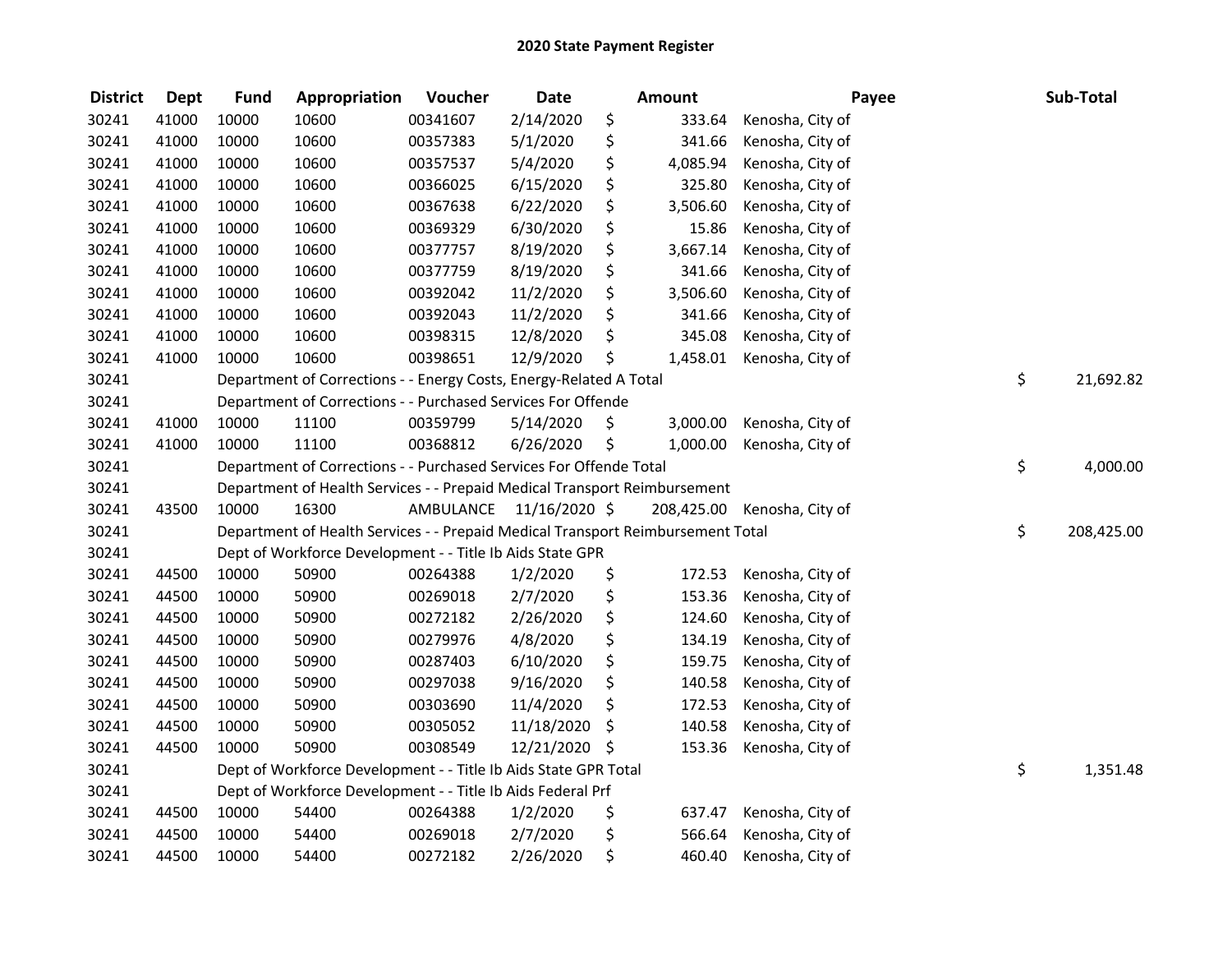| <b>District</b> | <b>Dept</b> | <b>Fund</b> | Appropriation                                                      | Voucher  | <b>Date</b> |      | Amount    | Payee            | Sub-Total        |
|-----------------|-------------|-------------|--------------------------------------------------------------------|----------|-------------|------|-----------|------------------|------------------|
| 30241           | 44500       | 10000       | 54400                                                              | 00279976 | 4/8/2020    | \$   | 495.81    | Kenosha, City of |                  |
| 30241           | 44500       | 10000       | 54400                                                              | 00287403 | 6/10/2020   | \$   | 590.25    | Kenosha, City of |                  |
| 30241           | 44500       | 10000       | 54400                                                              | 00297038 | 9/16/2020   | \$   | 519.42    | Kenosha, City of |                  |
| 30241           | 44500       | 10000       | 54400                                                              | 00303690 | 11/4/2020   | \$   | 637.47    | Kenosha, City of |                  |
| 30241           | 44500       | 10000       | 54400                                                              | 00305052 | 11/18/2020  | \$   | 519.42    | Kenosha, City of |                  |
| 30241           | 44500       | 10000       | 54400                                                              | 00308549 | 12/21/2020  | - \$ | 566.64    | Kenosha, City of |                  |
| 30241           |             |             | Dept of Workforce Development - - Title Ib Aids Federal Prf Total  |          |             |      |           |                  | \$<br>4,993.52   |
| 30241           |             |             | Department of Justice - - Drug Trafficking Resp Grants             |          |             |      |           |                  |                  |
| 30241           | 45500       | 10000       | 20800                                                              | 00089669 | 11/4/2020   | \$   | 9,000.00  | Kenosha, City of |                  |
| 30241           |             |             | Department of Justice - - Drug Trafficking Resp Grants Total       |          |             |      |           |                  | \$<br>9,000.00   |
| 30241           |             |             | Department of Justice - - Law Enforcement Officer Supplement       |          |             |      |           |                  |                  |
| 30241           | 45500       | 10000       | 21100                                                              | 00083277 | 5/8/2020    | \$   | 77,666.20 | Kenosha, City of |                  |
| 30241           | 45500       | 10000       | 21100                                                              | 00086663 | 8/3/2020    | \$   | 43,767.80 | Kenosha, City of |                  |
| 30241           |             |             | Department of Justice - - Law Enforcement Officer Supplement Total |          |             |      |           |                  | \$<br>121,434.00 |
| 30241           |             |             | Department of Justice - - Crime Laboratories, Dna                  |          |             |      |           |                  |                  |
| 30241           | 45500       | 10000       | 22100                                                              | 00085836 | 7/16/2020   | \$   | 580.00    | Kenosha, City of |                  |
| 30241           |             |             | Department of Justice - - Crime Laboratories, Dna Total            |          |             |      |           |                  | \$<br>580.00     |
| 30241           |             |             | Department of Justice - - Law Enforcement Train, Local             |          |             |      |           |                  |                  |
| 30241           | 45500       | 10000       | 23100                                                              | 00091538 | 12/7/2020   | \$   | 29,440.00 | Kenosha, City of |                  |
| 30241           |             |             | Department of Justice - - Law Enforcement Train, Local Total       |          |             |      |           |                  | \$<br>29,440.00  |
| 30241           |             |             | Department of Justice - - Inter And Intra-Agency Assist            |          |             |      |           |                  |                  |
| 30241           | 45500       | 10000       | 23300                                                              | 00083171 | 7/23/2020   | \$   | 4,472.69  | Kenosha, City of |                  |
| 30241           |             |             | Department of Justice - - Inter And Intra-Agency Assist Total      |          |             |      |           |                  | \$<br>4,472.69   |
| 30241           |             |             | Department of Justice - - Internet Crimes Against Childr           |          |             |      |           |                  |                  |
| 30241           | 45500       | 10000       | 28400                                                              | 00079700 | 2/11/2020   | \$   | 4,144.68  | Kenosha, City of |                  |
| 30241           | 45500       | 10000       | 28400                                                              | 00082241 | 4/9/2020    | \$   | 913.28    | Kenosha, City of |                  |
| 30241           | 45500       | 10000       | 28400                                                              | 00083121 | 5/4/2020    | \$   | 2,112.98  | Kenosha, City of |                  |
| 30241           | 45500       | 10000       | 28400                                                              | 00084023 | 5/29/2020   | \$   | 1,541.16  | Kenosha, City of |                  |
| 30241           | 45500       | 10000       | 28400                                                              | 00089293 | 10/15/2020  | \$   | 1,573.03  | Kenosha, City of |                  |
| 30241           | 45500       | 10000       | 28400                                                              | 00092369 | 12/28/2020  | \$   | 570.80    | Kenosha, City of |                  |
| 30241           | 45500       | 10000       | 28400                                                              | 00092381 | 12/28/2020  | \$   | 1,588.72  | Kenosha, City of |                  |
| 30241           | 45500       | 10000       | 28400                                                              | 00092391 | 12/29/2020  | \$   | 3,068.42  | Kenosha, City of |                  |
| 30241           | 45500       | 10000       | 28400                                                              | 00092400 | 12/29/2020  | \$   | 456.64    | Kenosha, City of |                  |
| 30241           | 45500       | 10000       | 28400                                                              | 00092411 | 12/29/2020  | \$   | 913.28    | Kenosha, City of |                  |
| 30241           | 45500       | 10000       | 28400                                                              | 00092434 | 12/29/2020  | \$   | 913.28    | Kenosha, City of |                  |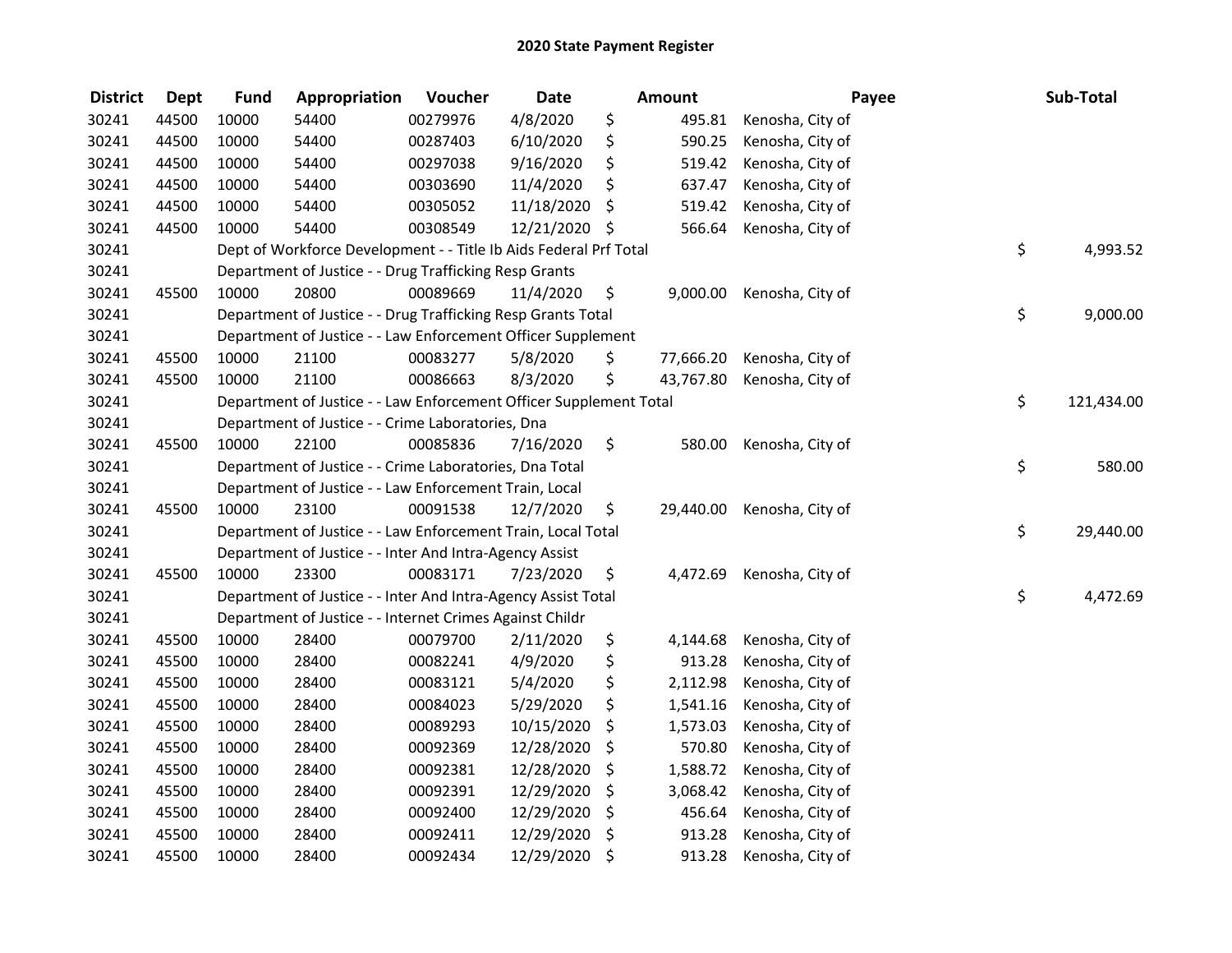| <b>District</b> | <b>Dept</b> | <b>Fund</b>                                                            | Appropriation                                                      | Voucher  | <b>Date</b> |    | <b>Amount</b> | Payee            |    | Sub-Total |
|-----------------|-------------|------------------------------------------------------------------------|--------------------------------------------------------------------|----------|-------------|----|---------------|------------------|----|-----------|
| 30241           | 45500       | 10000                                                                  | 28400                                                              | 00092441 | 12/29/2020  | \$ | 1,542.27      | Kenosha, City of |    |           |
| 30241           |             |                                                                        | Department of Justice - - Internet Crimes Against Childr Total     |          |             |    |               |                  | \$ | 19,338.54 |
| 30241           |             | Department of Justice - - Law Enforcement Overtime Grant               |                                                                    |          |             |    |               |                  |    |           |
| 30241           | 45500       | 10000                                                                  | 28600                                                              | 00078865 | 1/28/2020   | \$ | 18,621.70     | Kenosha, City of |    |           |
| 30241           |             |                                                                        | Department of Justice - - Law Enforcement Overtime Grant Total     |          |             |    |               |                  | \$ | 18,621.70 |
| 30241           |             | Department of Justice - - Awards For Victims Of Crimes                 |                                                                    |          |             |    |               |                  |    |           |
| 30241           | 45500       | 10000                                                                  | 50200                                                              | 00082850 | 4/27/2020   | \$ | 1,125.00      | Kenosha, City of |    |           |
| 30241           | 45500       | 10000                                                                  | 50200                                                              | 00090569 | 11/13/2020  | \$ | 1,015.00      | Kenosha, City of |    |           |
| 30241           |             |                                                                        | Department of Justice - - Awards For Victims Of Crimes Total       |          |             |    |               |                  | \$ | 2,140.00  |
| 30241           |             |                                                                        | Department of Justice - - Federal Aid; Victim Comp                 |          |             |    |               |                  |    |           |
| 30241           | 45500       | 10000                                                                  | 54100                                                              | 00082114 | 4/6/2020    | \$ | 100.00        | Kenosha, City of |    |           |
| 30241           |             |                                                                        | Department of Justice - - Federal Aid; Victim Comp Total           |          |             |    |               |                  | \$ | 100.00    |
| 30241           |             |                                                                        | Department of Military Affairs - - Federal Aid-Service Contracts   |          |             |    |               |                  |    |           |
| 30241           | 46500       | 10000                                                                  | 14100                                                              | 00071516 | 1/10/2020   | \$ | 23.00         | Kenosha, City of |    |           |
| 30241           | 46500       | 10000                                                                  | 14100                                                              | 00071519 | 1/7/2020    | \$ | 79.91         | Kenosha, City of |    |           |
| 30241           | 46500       | 10000                                                                  | 14100                                                              | 00071521 | 1/7/2020    | \$ | 48.37         | Kenosha, City of |    |           |
| 30241           | 46500       | 10000                                                                  | 14100                                                              | 00074945 | 3/6/2020    | \$ | 50.37         | Kenosha, City of |    |           |
| 30241           | 46500       | 10000                                                                  | 14100                                                              | 00074955 | 3/6/2020    | \$ | 87.89         | Kenosha, City of |    |           |
| 30241           | 46500       | 10000                                                                  | 14100                                                              | 00074957 | 3/9/2020    | \$ | 23.00         | Kenosha, City of |    |           |
| 30241           | 46500       | 10000                                                                  | 14100                                                              | 00077684 | 5/15/2020   | \$ | 23.00         | Kenosha, City of |    |           |
| 30241           | 46500       | 10000                                                                  | 14100                                                              | 00077686 | 5/15/2020   | \$ | 1,438.41      | Kenosha, City of |    |           |
| 30241           | 46500       | 10000                                                                  | 14100                                                              | 00077687 | 5/15/2020   | \$ | 83.90         | Kenosha, City of |    |           |
| 30241           | 46500       | 10000                                                                  | 14100                                                              | 00080570 | 7/15/2020   | \$ | 23.00         | Kenosha, City of |    |           |
| 30241           | 46500       | 10000                                                                  | 14100                                                              | 00080572 | 7/15/2020   | \$ | 81.91         | Kenosha, City of |    |           |
| 30241           | 46500       | 10000                                                                  | 14100                                                              | 00080573 | 7/15/2020   | \$ | 1,436.41      | Kenosha, City of |    |           |
| 30241           | 46500       | 10000                                                                  | 14100                                                              | 00082534 | 9/10/2020   | \$ | 23.00         | Kenosha, City of |    |           |
| 30241           | 46500       | 10000                                                                  | 14100                                                              | 00082537 | 9/8/2020    | \$ | 117.82        | Kenosha, City of |    |           |
| 30241           | 46500       | 10000                                                                  | 14100                                                              | 00082666 | 9/11/2020   | \$ | 1,436.41      | Kenosha, City of |    |           |
| 30241           | 46500       | 10000                                                                  | 14100                                                              | 00085137 | 11/10/2020  | \$ | 23.00         | Kenosha, City of |    |           |
| 30241           | 46500       | 10000                                                                  | 14100                                                              | 00085139 | 11/6/2020   | \$ | 156.37        | Kenosha, City of |    |           |
| 30241           | 46500       | 10000                                                                  | 14100                                                              | 00085140 | 11/6/2020   | \$ | 1,446.39      | Kenosha, City of |    |           |
| 30241           |             | Department of Military Affairs - - Federal Aid-Service Contracts Total |                                                                    |          |             |    |               |                  | \$ | 6,602.16  |
| 30241           |             | Department of Military Affairs - - Mobile Field Force Grants           |                                                                    |          |             |    |               |                  |    |           |
| 30241           | 46500       | 10000                                                                  | 31200                                                              | 00080249 | 7/9/2020    | \$ | 11,701.00     | Kenosha, City of |    |           |
| 30241           |             |                                                                        | Department of Military Affairs - - Mobile Field Force Grants Total |          |             |    |               |                  | \$ | 11,701.00 |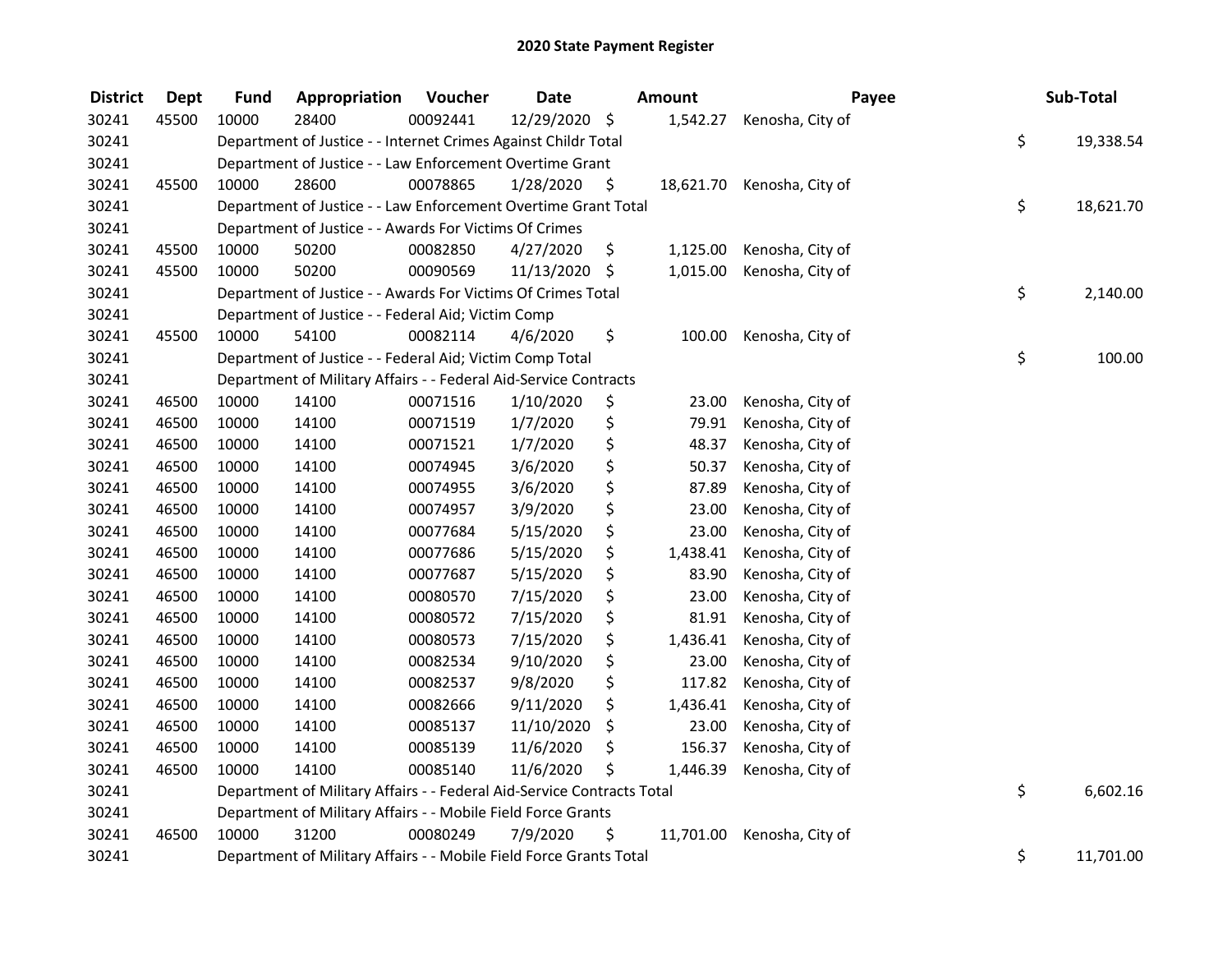| <b>District</b> | <b>Dept</b> | <b>Fund</b>                                                             | Appropriation                                                                 | Voucher  | <b>Date</b>   |     | Amount       |                               | Payee | Sub-Total     |
|-----------------|-------------|-------------------------------------------------------------------------|-------------------------------------------------------------------------------|----------|---------------|-----|--------------|-------------------------------|-------|---------------|
| 30241           |             | Department of Administration - - Federal Aid                            |                                                                               |          |               |     |              |                               |       |               |
| 30241           | 50500       | 10000                                                                   | 14200                                                                         | 00129940 | 10/1/2020     | \$  | 529,042.91   | Kenosha, City of              |       |               |
| 30241           | 50500       | 10000                                                                   | 14200                                                                         | 00132165 | 11/13/2020    | \$. | 1,094,126.09 | Kenosha, City of              |       |               |
| 30241           | 50500       | 10000                                                                   | 14200                                                                         | 00136319 | 12/16/2020 \$ |     |              | 172,270.32 Kenosha, City of   |       |               |
| 30241           |             | Department of Administration - - Federal Aid Total                      |                                                                               |          |               |     |              |                               |       | 1,795,439.32  |
| 30241           |             |                                                                         | Department of Administration - - Hv Trans Ln Annual Impact Fee                |          |               |     |              |                               |       |               |
| 30241           | 50500       | 10000                                                                   | 17400                                                                         | 00121333 | 5/1/2020      | \$  | 28,882.00    | Kenosha, City of              |       |               |
| 30241           |             |                                                                         | Department of Administration - - Hv Trans Ln Annual Impact Fee Total          |          |               |     |              |                               | \$    | 28,882.00     |
| 30241           |             |                                                                         | Elections Commission - - General Program Ops, GPR                             |          |               |     |              |                               |       |               |
| 30241           | 51000       | 10000                                                                   | 10100                                                                         | 00005041 | 12/23/2020 \$ |     |              | 609.95 Kenosha, City of       |       |               |
| 30241           |             |                                                                         | Elections Commission - - General Program Ops, GPR Total                       |          |               |     |              |                               | \$    | 609.95        |
| 30241           |             |                                                                         | Elections Commission - - 2018 Hava Election Security                          |          |               |     |              |                               |       |               |
| 30241           | 51000       | 22000                                                                   | 18200                                                                         | 00003304 | 6/23/2020     | \$  | 52,335.60    | Kenosha, City of              |       |               |
| 30241           |             |                                                                         | Elections Commission - - 2018 Hava Election Security Total                    |          |               |     |              |                               | \$    | 52,335.60     |
| 30241           |             |                                                                         | Shared Revenue and Tax Relief - - Expenditure Restraint Program               |          |               |     |              |                               |       |               |
| 30241           | 83500       | 10000                                                                   | 10100                                                                         | 00068242 | 7/27/2020     | \$  | 2,699,297.38 | Kenosha, City of              |       |               |
| 30241           |             |                                                                         | Shared Revenue and Tax Relief - - Expenditure Restraint Program Total         |          |               |     |              |                               | \$    | 2,699,297.38  |
| 30241           |             |                                                                         | Shared Revenue and Tax Relief - - County And Municipal Aid                    |          |               |     |              |                               |       |               |
| 30241           | 83500       | 10000                                                                   | 10500                                                                         | 00068242 | 7/27/2020     | \$  |              | 1,715,146.91 Kenosha, City of |       |               |
| 30241           | 83500       | 10000                                                                   | 10500                                                                         | 00072209 | 11/16/2020 \$ |     | 9,519,278.70 | Kenosha, City of              |       |               |
| 30241           |             |                                                                         | Shared Revenue and Tax Relief - - County And Municipal Aid Total              |          |               |     |              |                               | Ś.    | 11,234,425.61 |
| 30241           |             |                                                                         | Shared Revenue and Tax Relief - - Exempt Computer Aid                         |          |               |     |              |                               |       |               |
| 30241           | 83500       | 10000                                                                   | 10900                                                                         | 00065379 | 7/27/2020     | \$  | 323,304.14   | Kenosha, City of              |       |               |
| 30241           | 83500       | 10000                                                                   | 10900                                                                         | 00067062 | 7/27/2020     | \$  | 1,591,265.41 | Kenosha, City of              |       |               |
| 30241           |             |                                                                         | Shared Revenue and Tax Relief - - Exempt Computer Aid Total                   |          |               |     |              |                               | \$    | 1,914,569.55  |
| 30241           |             |                                                                         | Shared Revenue and Tax Relief - - Utility Aid                                 |          |               |     |              |                               |       |               |
| 30241           | 83500       | 10000                                                                   | 11000                                                                         | 00072209 | 11/16/2020 \$ |     |              | 59,067.95 Kenosha, City of    |       |               |
| 30241           |             |                                                                         | Shared Revenue and Tax Relief - - Utility Aid Total                           |          |               |     |              |                               | \$    | 59,067.95     |
| 30241           |             | Shared Revenue and Tax Relief - - Personal Property Aid                 |                                                                               |          |               |     |              |                               |       |               |
| 30241           | 83500       | 10000                                                                   | 11100                                                                         | 00060763 | 5/4/2020      | \$  | 271,399.81   | Kenosha, City of              |       |               |
| 30241           | 83500       | 10000                                                                   | 11100                                                                         | 00062503 | 5/4/2020      | \$  | 2,400,294.96 | Kenosha, City of              |       |               |
| 30241           |             |                                                                         | Shared Revenue and Tax Relief - - Personal Property Aid Total                 |          |               |     |              |                               | \$    | 2,671,694.77  |
| 30241           |             | Shared Revenue and Tax Relief - - State Aid; Video Service Provider Fee |                                                                               |          |               |     |              |                               |       |               |
| 30241           | 83500       | 10000                                                                   | 11200                                                                         | 00064251 | 7/27/2020     | \$  | 113,770.77   | Kenosha, City of              |       |               |
| 30241           |             |                                                                         | Shared Revenue and Tax Relief - - State Aid; Video Service Provider Fee Total |          |               |     |              |                               | \$    | 113,770.77    |